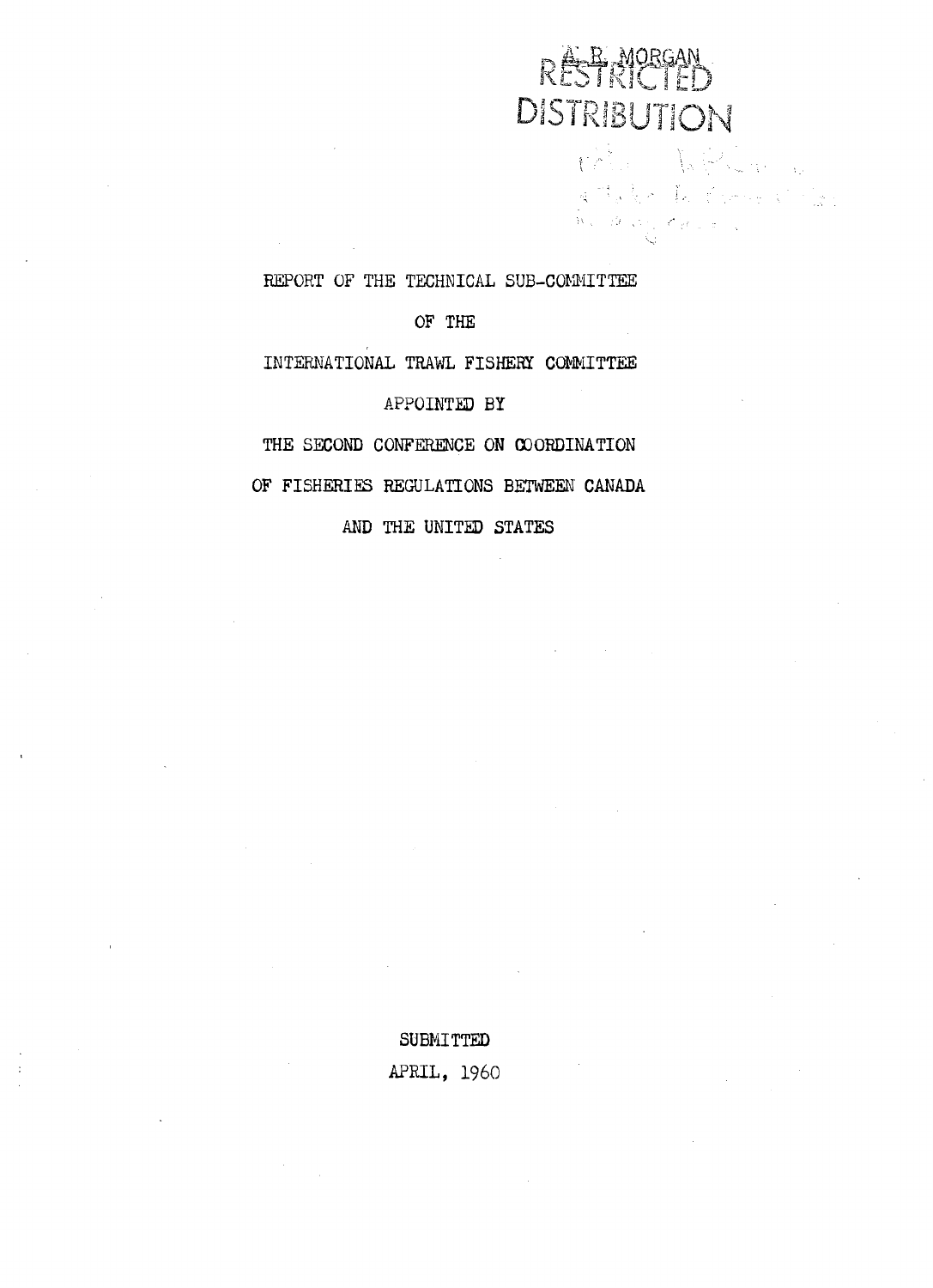#### Table of Contents Table of Contents

|                                                               | Page |
|---------------------------------------------------------------|------|
| I. Review of functions of the Technical Sub-Committee         |      |
| II. Review of existing trawl fishery regulations              |      |
| III. Effectiveness of existing regulations                    |      |
|                                                               |      |
| $V_{\bullet}$ Review of research programs. 12                 |      |
|                                                               |      |
|                                                               |      |
| VIII. Further needs for research and regulation, 29           |      |
|                                                               |      |
|                                                               |      |
|                                                               |      |
| A. Agenda of the Sub-Committee meeting (January 19-20, 1960). |      |
| B. Synopsis of otter-trawl regulations                        |      |

- (1) Seasons, areas, size limits and other (1) Seasons. areas. size limits and other
- (2) Iesh regulations. (2) Mesh regulations .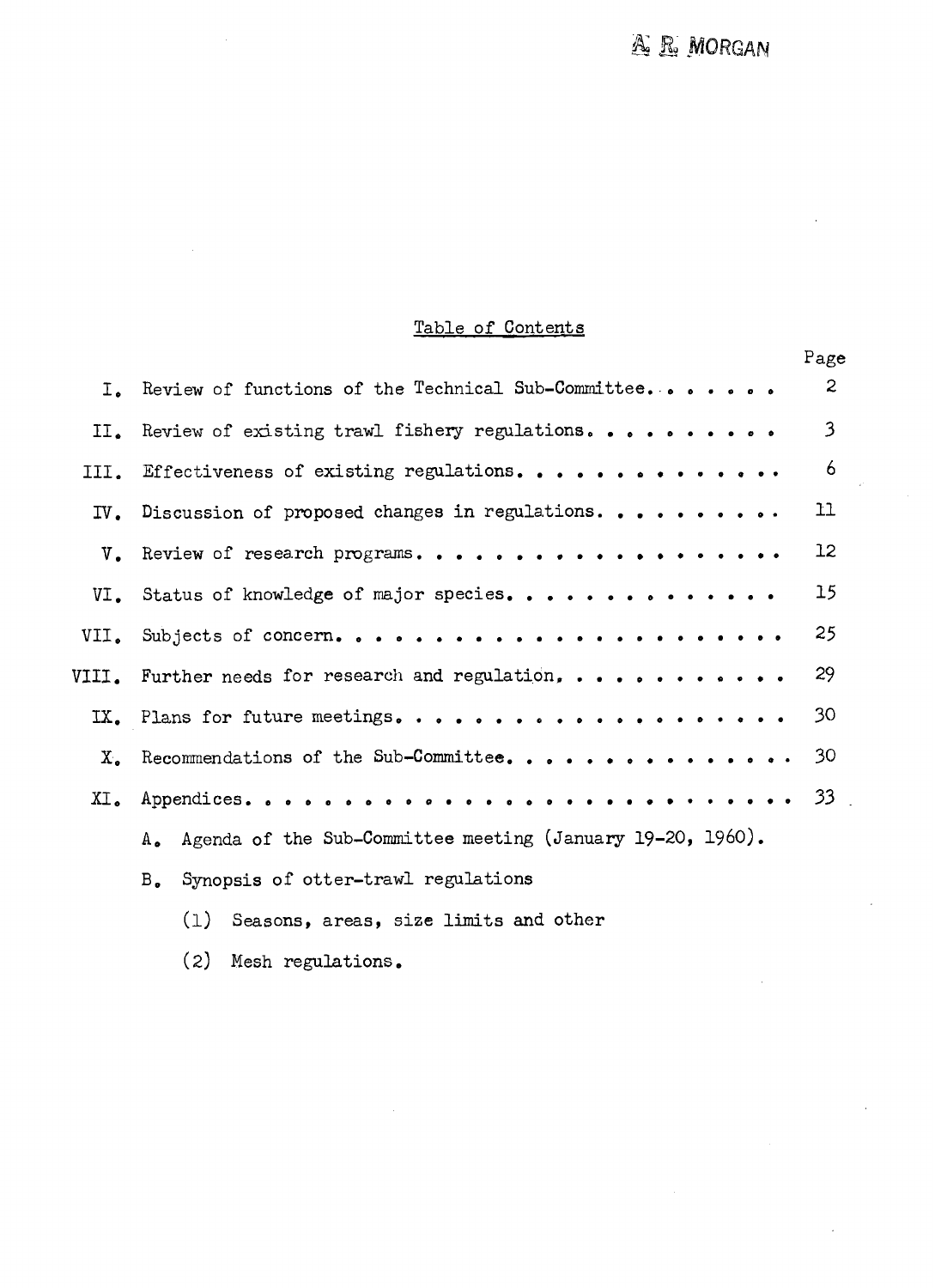REPORT OF THE TECHNICAL SUB-COMMITTEE OF THE TRAWL FISHERY COMMITTEE APPOINTED BY THE SECOND CONFERENCE ON COORDINATION OF FISHERIES REGULATIONS BETWEEN CANADA AND THE UNITED STATES

Date: January 19 and 20, 1960

Place: State Office Building, 1400 S. W, 5th Avenue, Portland, Oregon Place: State Office Building, 1400 S. **We** 5th Avenue, Portland, Oregon Participants: Canada -- United States

K. S. Ketchen (Chairman) Washington

#### Canada United States

J. A. Thomson D. E. Kauffman

H. Heyamoto H. Heyamoto

E. Holmberg E. Holmberg

Oregon Oregon

S. J, Westrhejm S. J. Westrheim

A. R. Morgan **A.** R. Morgan

California California

E. A. Best E. A. Best

P. M. F. C. P. M. F. C.

N, C. James (observer) M. C. James (observer)

The first meeting of the Technical Sub-Committee was held in accordance with instructions contained in the minutes of the Trawl Fishery Committee's meeting held on November  $\mu$ , 1959 in Seattle, Washington. Business of the meeting  $\hskip10mm$ was guided by a prepared agenda, copy of which is attached as Appendix A.

The current terms of reference of the Sub-Committee are, perforce, The current terms of reference of the Sub-committee are, perforce, very general. As such, they encompass a wide variety, if not all of the very general. As such, they encompass a wide variety, if not all of the important problems pertaining to the Canadian and United States trawl fisheries  $\qquad \qquad \mid$ along the Pacific coast of North America. It seemed appropriate, therefore,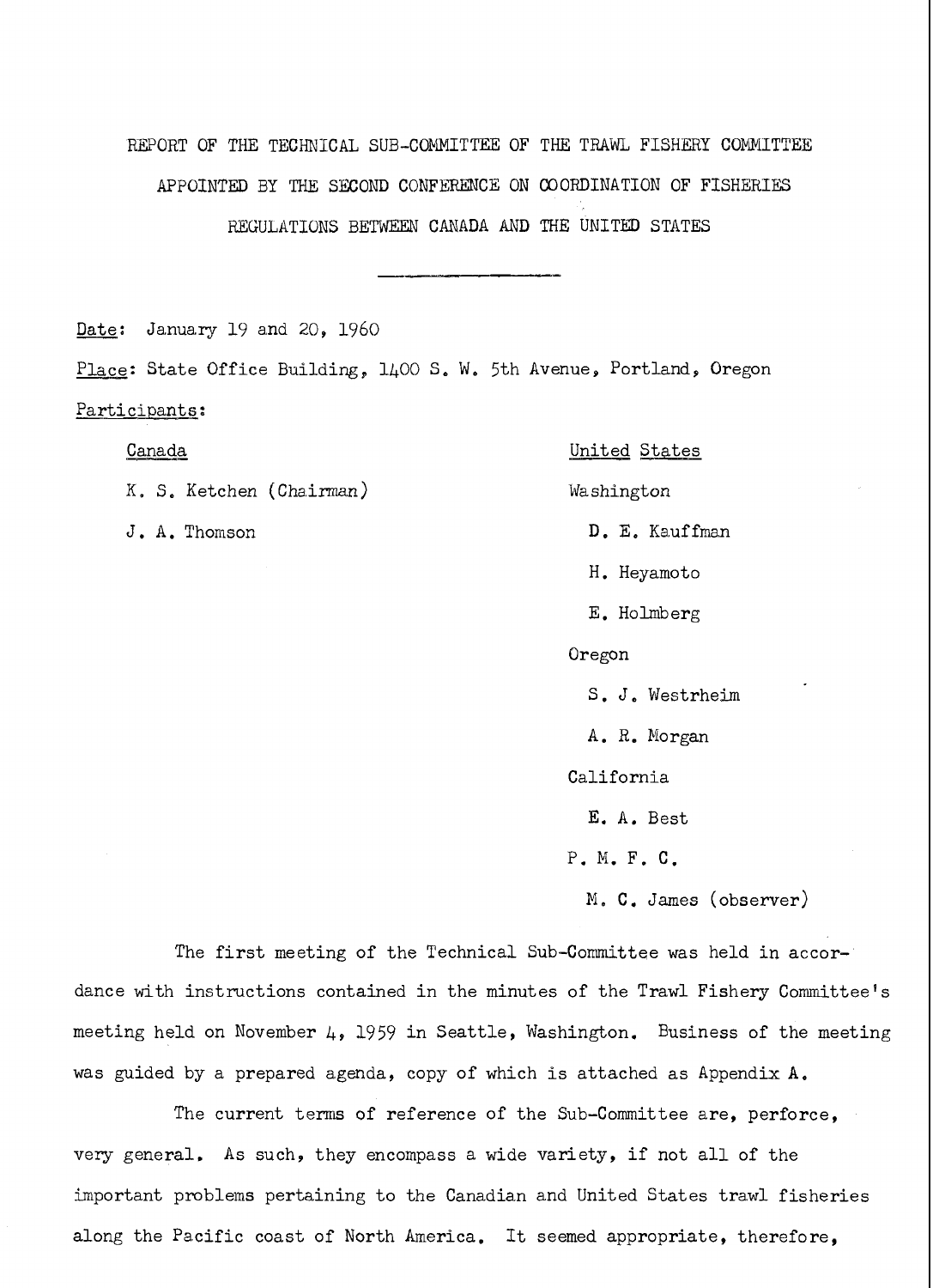that in its first meeting the Sub-Committee should undertake a rather broad survey of its various responsibilities and discover as far as possible what information is available (or not available) to provide the parent committee information is available (or not available) to provide the parent committee with sound and effective guidance. with sound and effective guidance.

For the purpose of reporting, Agenda Items IV to XIII will be covered  $\qquad \qquad \mid$ in the order given but with revised numbering (I to X). It is not expected that members of the Trawl Committee will wish to read all of the report, for  $\vert$ there are certain sections (eg., Items V and VI) which were included primarily  $\qquad \qquad \mid$ for the benefit of research staffs. Nevertheless, from such items and others  $\qquad \qquad \mid$ there have arisen a number of recommendations (Item X). These require the Committee's particular attention. Committee's particu1a.r attention.

## I. REVIEW OF FUNCTIONS OF THE TECHNICAL SUB-COMMITTEE

The functions of the Technical Sub-Committee had to be considered in The finctions of the Technical Sub-Committee had to be considered in the light of those of the parent committee, which are as follows: the light of those of the parent committee, which are as follows:

- 1. To review proposed changes in trawl regulations affecting fisheries  $\qquad \qquad \mid$ of mutual interest before they are implemented.
- 2. To review the effectiveness of existing regulations. **2.** To review the effectiveness of existing regulations.
- 3. To exchange information on the status of bottom fish stocks of mutual *3.* To exchange information on the status of bottom fish stocks of mutual concern and to coordinate wherever possible programs of research.
- 4. To recommend the continuance and further development of research 4. To recommend the continuance and further development of research programs in order to provide a basis for future management of the programs in order to provide a basis for future management of the trawl fishery. trawl fishery.

The parent committee regarded Items number 3 and 4 as the primary The parent committee regarded Items number *3* and 4 as the primary terms of reference of the Technical Sub-Committee. Item number 2 was to be treated on an ad hoc basis. The Sub-Committee was charged with the responsibility of preparing for the full committee a report on Items number 2, 3, sibility of prepasring for the full committee a report on Items number 2, 3, and 4. a.nd 4.

-2-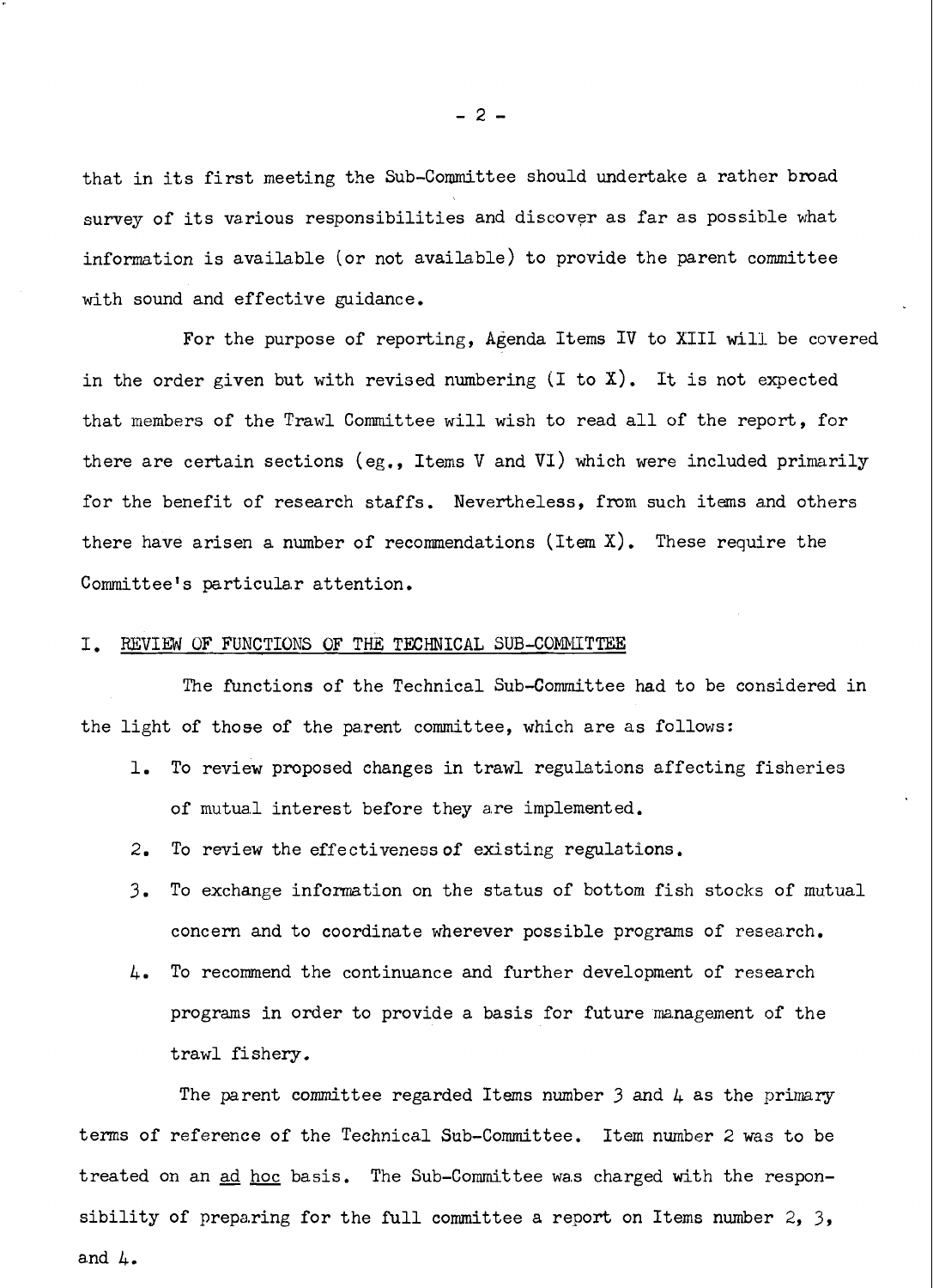While the general purport of these three items was given particular attention by the Sub-Committee, all four terms of reference of the parent committee were discussed. Only Item number  $\mu$  offered any difficulty of interpretation. The Chairman suggested that the intent of this item was to determine, tation. The Chairman suggested that the intent of this item was to determine, in the light of existing scientific evidence, whether or not research programs in the light of existing scientific evidence, whether or not research programs should be continued, and if so, whether they should be developed further. Other members of the Sub-Committee agreed that this interpretation provided more flexibility and meaning to the work of the Sub-Committee.

## 11. REVIEW OF EXISTING TRAWL FISHERY REGULATIONS

The Sub-Committee is indebted to Mr. M. C. James, Executive Director of P. M. F. C., for the work which he has done in summarizing existing trawl fishery regulations for the United States and Canada., In the course of dis-fishery regulations for the United States and Canada.. In the course of discussion of these regulations a few minor omissions were noted. An amended copy of Mr. James' compilation is attached to this report as Appendices B (1) and B (2), and B (2).

Although many of the regulations are of only local concern there are some which ha.ve international implications and these were the subject of considerable discussion - particularly from the standpoint of consistency from area to area. The following is a summary of points raised:

# 1. Closure of fishing by season

Of international interest is the current status of regulations pertaining to the closed season on the fishery for petrale sole. It was noted that in Oregon, Washington, and Canada a closed season exists from December 20 to April 15, In Oregon an incidental catch of 3,000 pounds per trip is 20 to April 15, In Oregon an incidental catch of 3,000 pounds per trip is allowed, with no limit on the number of trips during the closed season. In allowed, with no limit on the number of trips during the closed season. In both Canada and Washington a nximum of two incidental landings of petrale both Canada and Washington a **m.ximum** of two incidental landings of petrale

 $-3 -$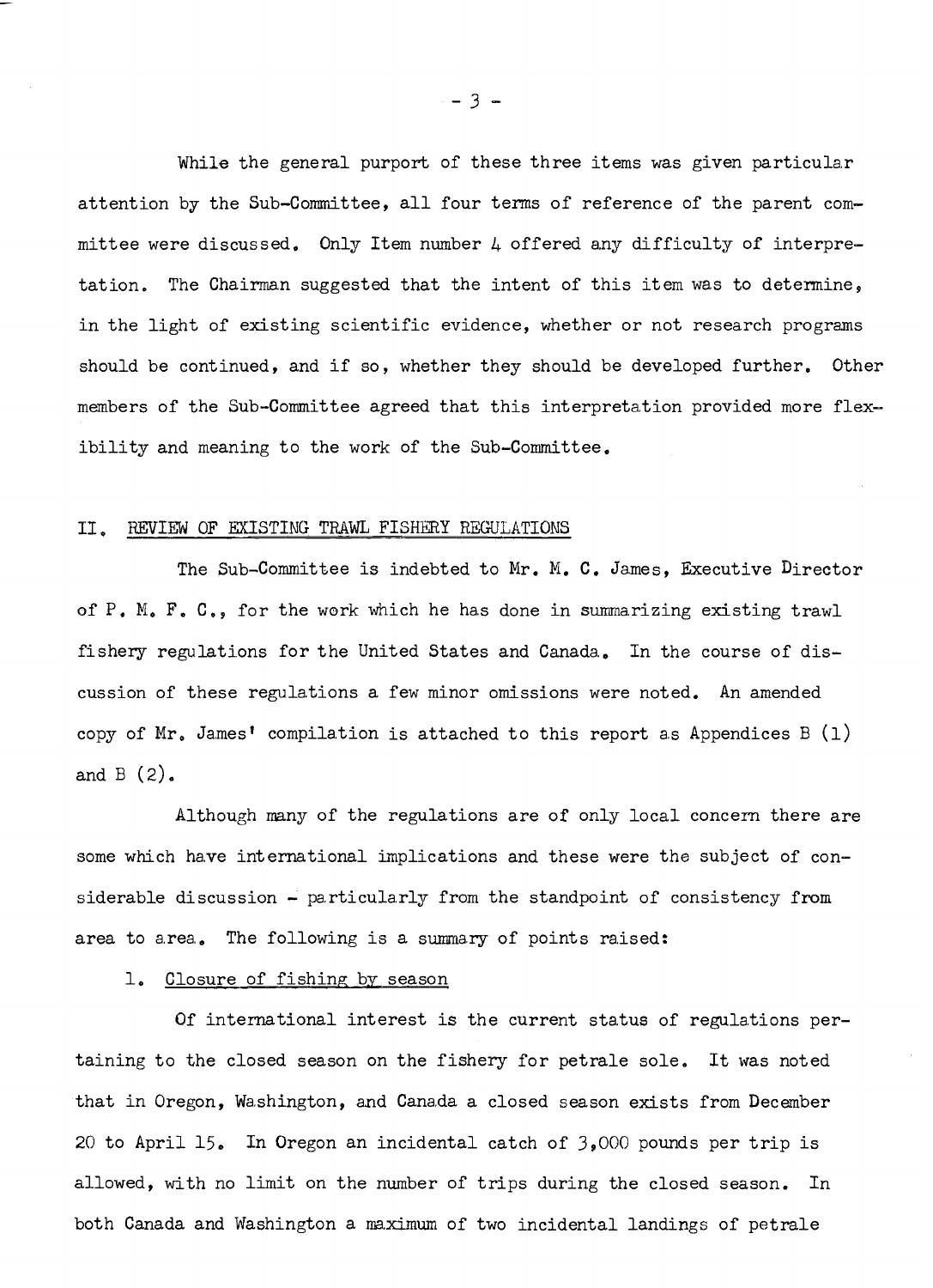sole is allowed per boat per month, However, in Canada the catch limit per sole is allowed per boat per month. However, in Canada the catch limit per boat trip is :3,000 pounds, while in Washington it is 3,000 pounds or % of boast trip is 3,000 pounds, while in Wa.shington it is 3,000 pounds **or** *8%* of the total food fish landed per boat trip. the total food fish landed per boat trip.

These differences have already been noted on page  $18$  of the summary of proceedings of the Second Conference on Coordination of Fisheries Regulations (April 21-24, 1959). The proceedings note also that California is to take such action as necessary to prevent the use of its ports for the purpose of evading action as necessary to prevent the use of its ports for the purpose of evading regulations in northern areas. California has no seasonal closure on fishing for petrale sole, for petrale sole.

#### 2. Closure of fishing by area 2. Closure of fishing by area

The Sub-Committee noted that in Canada and Washington, with the The Sub-committee noted that in Canada and Washington, with the exception of certain inshore bays, channels, inlets, etc., there are no areas closed to trawling off the exposed coast. Similarly there are no closed areas closed to trawling off the exposed coast. Simila.rly there are no closed areas along the Oregon coast. Off California, however, possession of a trawl net in along the Oregon coast. Off California, however, possession of a, trawl net in territorial waters south of the Santa Barbara-Ventura county line is prohibited, and along the remainder of the coast to the north, trawling is prohibited in waters less than three nautical miles from the mainland shore.

#### 3. Definition of legal gear

In view of the long-term prospect that there may be need for international decision on the regulation of mesh size in trawl nets, the Sub-Committee na.tiona1 decision on the regulation of mesh size in trawl nets, the Sub-Committee spent considerable time in discussing the wording of current regulations. It was soon apparent that the regulations are inconsistent not only between Canada was soon apparent that the regulations are inconsistent not only between Canada. and the United States but within the United States itself. No better summary and the United States but within the United States itself. No better summary of these inconsistencies can be provided than that given in Appendix B (2). of these inconsistencies can be provided than that given in Appendix B (2). Further comment on these regulations will appear under Item III following. Further comment on these regulations will appear under Item I11 following.

 $-4 -$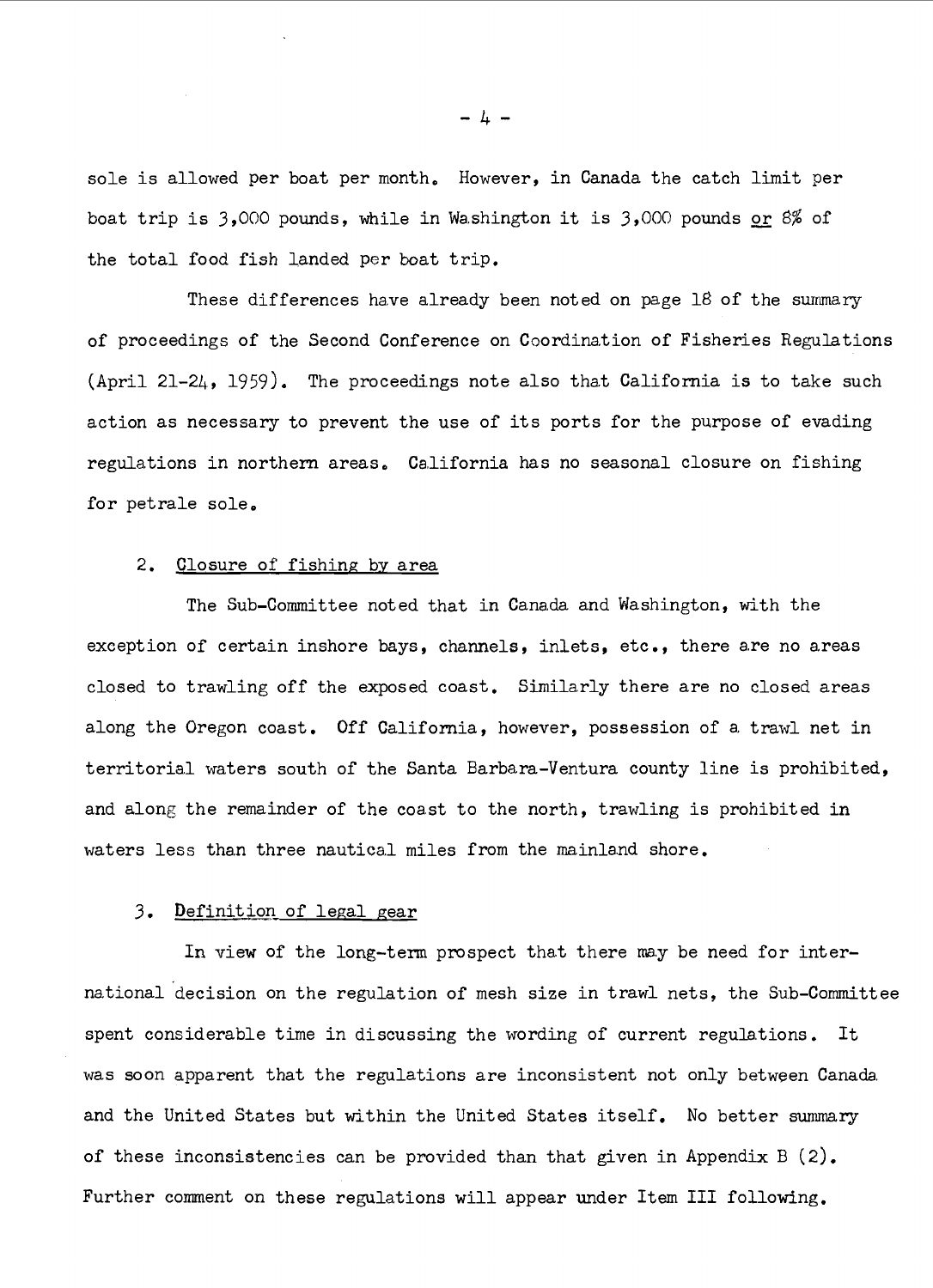## 4. Minimum size limits 4. Minimum size limits

There is unifonnity in the minimum size limit on blackcod in Oregon, There is uniformity in the minimum size limit on blackcod in Oregon, Washington, and Canada, but no legal size limit on this species exists in Washington, and Canada, but no legal size limit on this species exists in California or Alaska. California or Alaska.

Legal size limits on flatfish other than flounder vary from 11 inches in Oregon, to 11 1/2 inches in Washington, to 12 inches in Canada. California imposes a iminimum size on California halibut (Paralichthys) of 4 pounds round, imposes a minimum size on California halibut (Paralichthys) of 4 pounds round, 3 1/2 pounds dressed head-on or 3 pounds dressed head off. 3 1/2 pounds dressed head-on or 3 pounds dressed head off.

#### 5. <u>Regulations of utilization (food and non-food use</u>) ,

In neither California nor Canada is there any limitation on the species In neither California nor Canada. is there any limitation on the species of fish which can or cannot be used for animal food, except where there are size limit regulations pertaining to food fish. In Oregon, use of Dover sole, English limit regulations pertaining to food fish. In Oregon, use of Dover sole, English sole and petrale sole (in excess of an aggregate 2,000 pound incidental catch sole and petrale sole (in excess of an aggregate 2,000 pound incidental catch limit per landing or 20% of the landing, whichever is greater) is prohibited. limit per landing or 20% of the landing, whichever is greater) is prohibited. In contrast, the regulations for Washington specify species or groups of species In contrast, the regulations for Washington specify species or groups of species which may be used for animal food (see Appendix B (1), Item 5). which may be used for animal food (see Appendix B (l), Item 5).

#### 6. Shrimp fishery regulations bearing on groundfish

Regulations pertaining to incidental landings of groundfish in the Regulations pertaining to incidental landings of groundfish in the course of shrimp fishing operations vary from area to area. In California, no course of shrimp fishing operations vary from area to area. In California., no incidental catches are allowed in shrimp landings, while in both Oregon and incidental catches are allowed in shrimp landings, while in both Oregon and Washington an incidental catch limit of  $3,000$  pounds of groundfish per trip is permitted. In Canada, the regulations state that no groundfish may be landed by vessels using less than  $\mu\text{-inch mesh}$ , implying that such landings by shrimp trawlers, no matter what the amount, are unlawful. by shrimp trawlers, no matter what the amount, are unlawful.

-5-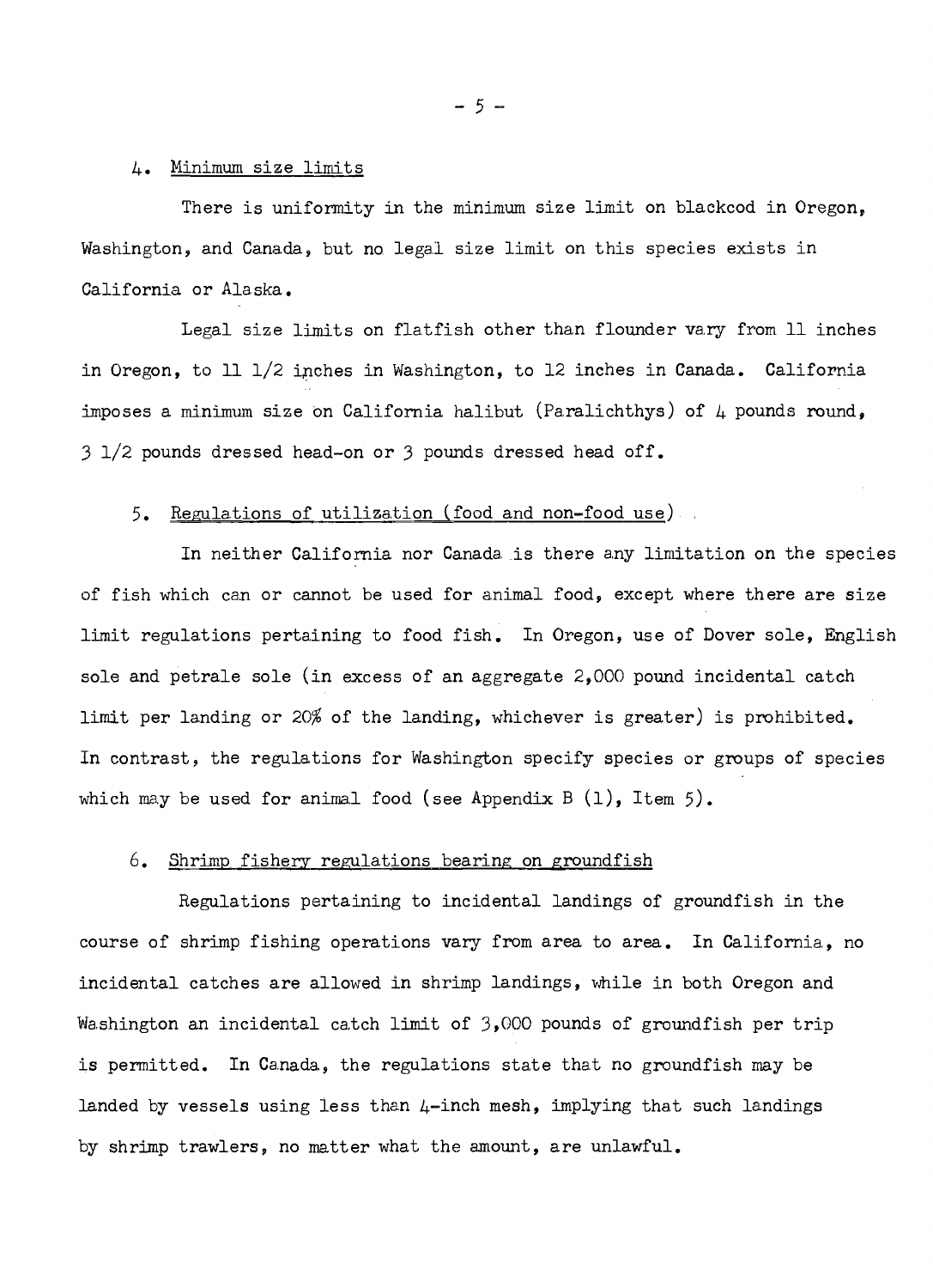## III. EFFECTIVENESS OF EXISTING REGULATIONS

Here again, the Sub-Committee concerned itself primarily with those regulations which bear on the international fishery or which may be of international concern in the near future. national concern in the near future.

# 1. Seasonal closure on petrale sole 1. Seasonal closure on pet~ale sole

The original intent of the winter closure on petrale sole was to The original intent of the winter closure on petrale sole was to discourage fishing on the densely concentrated schools of spawning fish (in discourage fishing on the densely concentrated schools of spawning fish (in deep water) which comprise the depressed stocks inhabiting waters off the Canadian and Washington coasts. The restriction was aimed primarily at the fishery dian and Wa.shington coasts. The restriction was aimed primarily at the fishery by Washington vessels in the Esteban Deep, but also at fisheries in deep water by Washington vessels in the Esteban Deep, but also at fisheries in deep water off the Washington coast. Canadian fishermen had never been involved in the deep water fishery but regulation was instituted as a preventive measure. Oregon deep water fishery but regula-tion was instituted as a preventive measure. Oregon fishermen had engaged in limited fishing in the Esteban and other deeps and a winter closure was imposed (1) to discourage development of deep water fishing winter closure was imposed (1) to discourage development of deep water fishing on the northern grounds and (2) to prevent Washington vessels from using Oregon ports for evasion of regulations in the State of Washington. ports for evasion of regulations in the State of Washington.

#### (a) Canadian fishery (a) Canadian fishery

Since the inception of the winter closure the Canadian fishing oper-Since the inception of the winter closure the Canadian fishing operations have remained unchanged. Negligible quantities of petrale sole are landed during the winter months. The closure has been effective in preventing landed during the winter months. The closure has been effective in preventing the development of a fishery on spawning fish in deep water.

#### (b) Washington fishery (b ) Washington fishery

In Washington the December 20 to April 15 closure came into effect In Washington the December 20 to April 15 closure came into effect in the winter of 1957-58 (complete closure until February 14; 3,000 pounds two trip tolerance from February 15 to April 15). In the months of January two trip tolerance from February 15 to April 15). In the months of January through April, 1958, the total catch of petrale sole (from all areas) was

-6-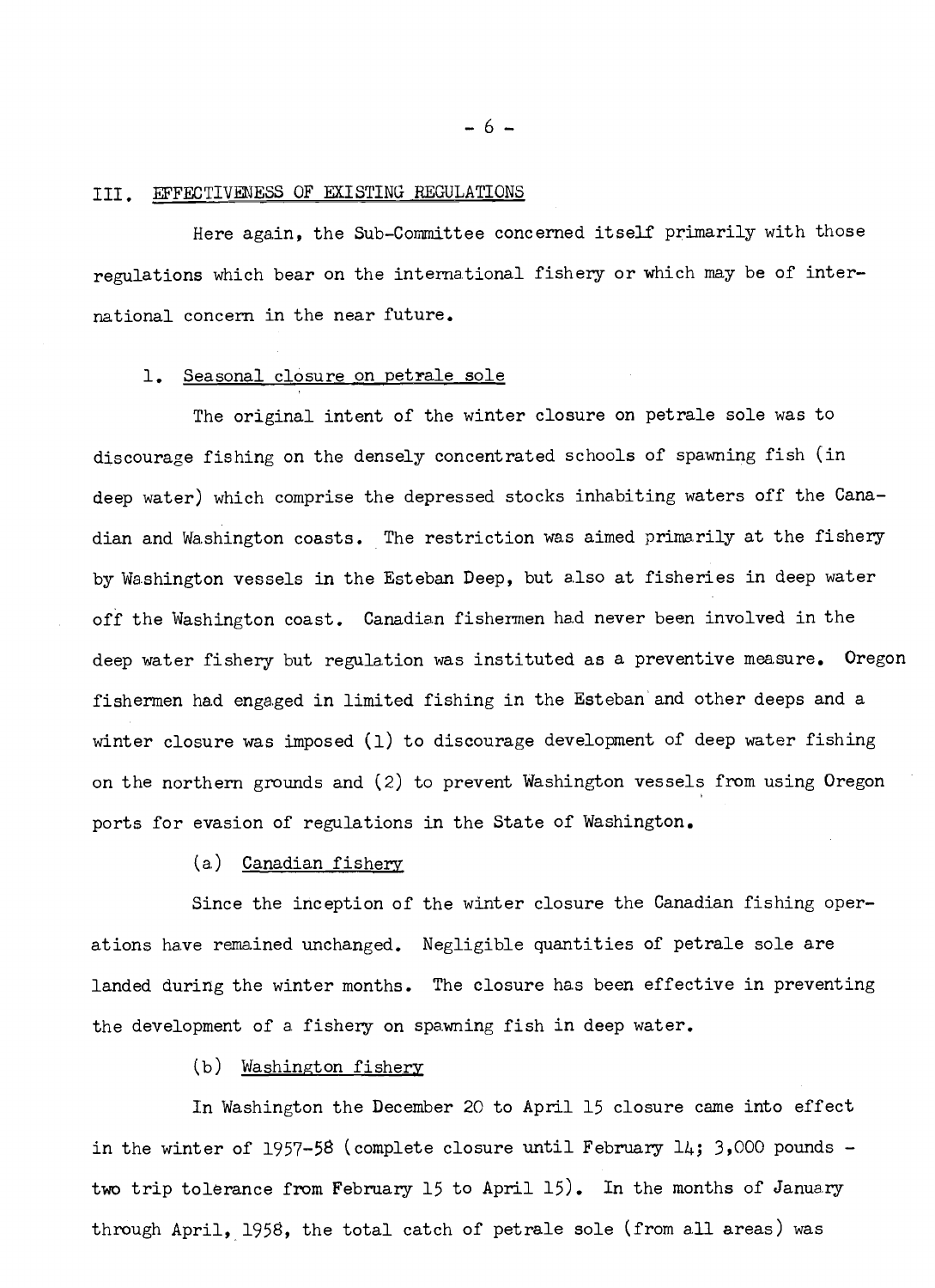$247$ ,519 pounds. For the comparable period in 1957 the catch was  $2$ ,993,049 pounds (from all areas). While an industry strike during January and part of pounds (from all area.s) . While an industry strike during Janua.ry a.nd pa,rt of February, 1958 had a pronounced effect on the operation of the Washington fleet, it appears that the closure was an effective deterent to winter fishing, particularly on the Esteban grounds. In March of 1958 there were no individual landings in which the petrale sole catch exceeded 3,000 pounds. In April, when landings in which the petrale sole catch exceeded 3,000 pounds. In April, when over  $70\%$  of the winter catch was made (i.e., 112, $723$  pounds) only one landing exceeded 3,000 pounds and this was made after April 15. Apparently the bulk exceeded 3,000 pounds and this wars made after April 15. Apparently the bulk of the April catch was made after the middle of the month.

In the winter of 1958-59 (December through April), 171,034 pounds of petrale sole were landed from the Esteban grounds. In December, January, and  $\mathtt{March}$  there were no vessel landings containing more than  $\mathtt{3,000}$  pounds of petrale sole. In February there were four such landings, but all were within petrale sole. In February there were four such landings, but all were within the alternative 8% limit. In the first 15 days of April there were two landings greater than 3,000 pounds and one was over  $8\%$ , in violation of the regulation.

At the time of reporting, no information was available on the winter fishery of 1959-60. fishery of 1959-60.

The petrale sole regulation appears to have been effective in dis-The petrale sole regulation appears to have been effective in discouraging fishing on spawning concentrations of petrale sole. couraging fishing on spawning concentrations of petrale sole.

(c) Oregon fishery (c) Oregon fishery

In Oregon, the winter closure has been effective in discouraging In Oregon, the winter closure has been effective in discouraging expansion of the winter fishery for petrale sole. Winter catches are generally well below the 3,000 pound tolerance limit. There is, however, some tendency well below the 3,000 pound tolerance limit. There is, however, some tendency to violate this regulation when incidental catches are close to the limit, for some petrale sole are intentionally mixed with other species. for some petrale sole are intentionally mixed with other species,

In southern Oregon (Coos Bay–Newport Area) there is a <u>potential</u> deep water fishery for Dover sole, which although restricted a great deal by weather, water fishery for Dover sole, which although restricted a great deal by weather,

-7-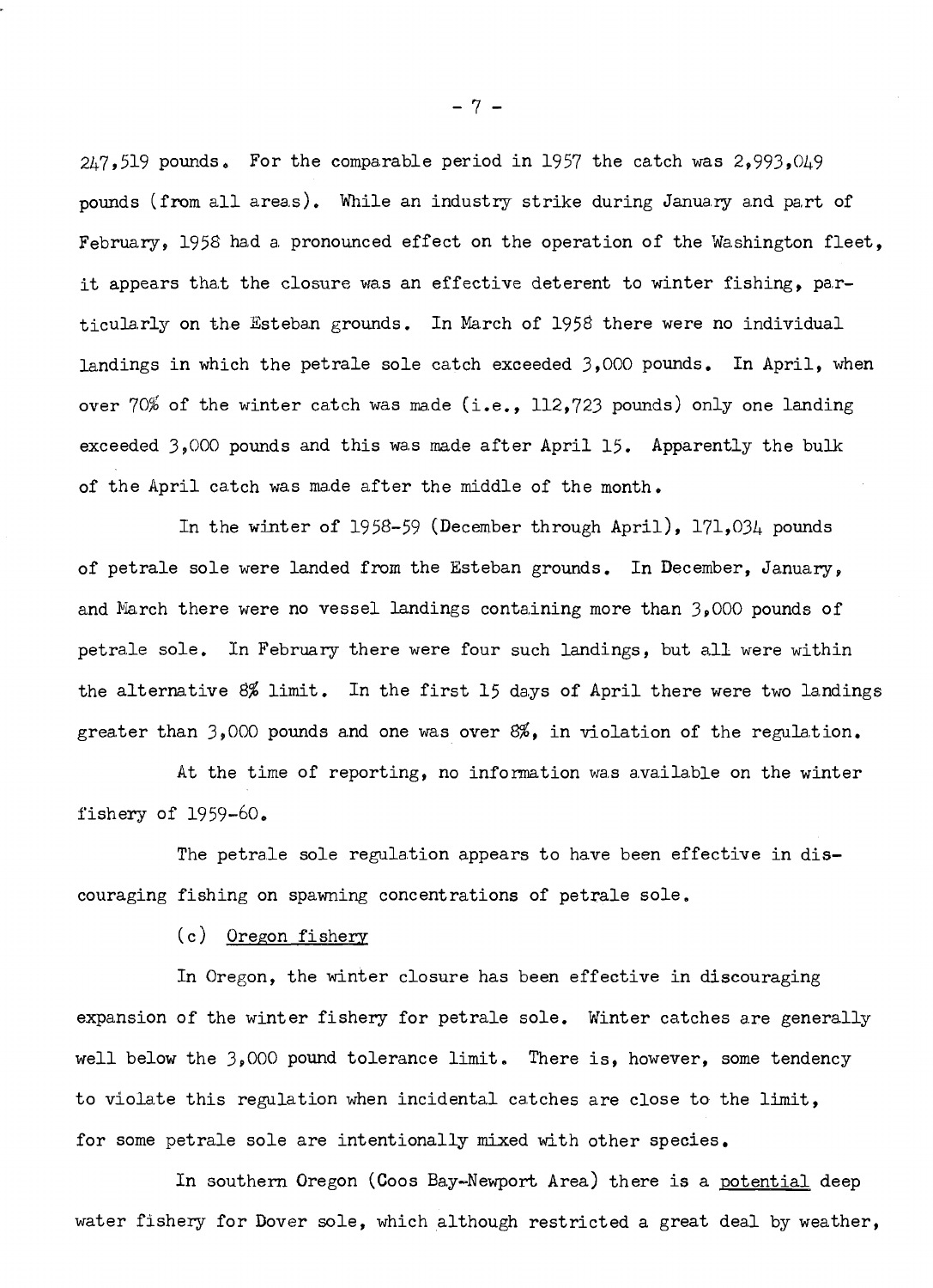is also restricted by the presence of petrale sole. These deep water grounds is also restricted by the presence of petrale sole. These deep water gmunds have been prospected by Oregon fishermen but as yet have not been subjected to have been prospected by Oregon fishermen but as yet have not been subjected to a winter fishery. As they are within the <u>potential</u> operating range of the northern California fleet (which has no petrale sole restriction) there is fear northern California fleet (which has no petrale sole restriction) there is fear that the California fleet will have unfair advantage over Oregon vessels. While California vessels apparently have yet to exploit appreciably these southern grounds during the closed season, there is a potential danger of discrimination grounds during the closed season, there is a potential danger of discrimination against Oregon fishermen. !-

At the time of reporting no information was available on the 1959-60 winter fishery for petrale sole. winter fishery for petrale sole.

#### (d) California fishery

Although California is not involved in the winter closure on petrale Although California is not involved in the winter closure on petrale sole, it is worthwhile to comment briefly on events in that area. The first deep water fishing in California (Eureka-Crescent City area) occurred in l94 deep water fishing in California (Eureka-Crescent City area) occurred in 1948 with a resulting catch of 2,000,000 pounds of petrale sole. Thereafter the with a resulting catch of 2,000,000 pounds of petrale sole. Thereafter the winter catch declined somewhat. A second deep water fishing ground was dis-winter catch declined somewhat. A second deep water fishing ground was discovered in the winter of 1953-54 adjacent to San Francisco. This produced heavily in the initial stages and then declined to a somewhat lower but stable heavily in the initial stages and then declined to a somewhat lower but stable level. level.

About one-quarter of the annual landings of petrale sole in California About one-quarter of the annual landings of petrale sole in California are now made in the January to March period. However, attractiveness of the fishery for shallow water species (principally English sole) in recent years fishery for shallow water species (principally English sole) in recent years has tended to draw fishing pressure away from deep water. has tended to draw fishing pressure away from deep water.

#### 2. Mesh regulations 2. Mesh regulations

L

As mentioned in Section II, there is considerable inconsistency from **As** mentioned in Section 11, there is considerable inconsistency from area to area in the legal definition of mesh size. Notwithstanding these differences there is some basis for believing that the effects of the various

 $-8-$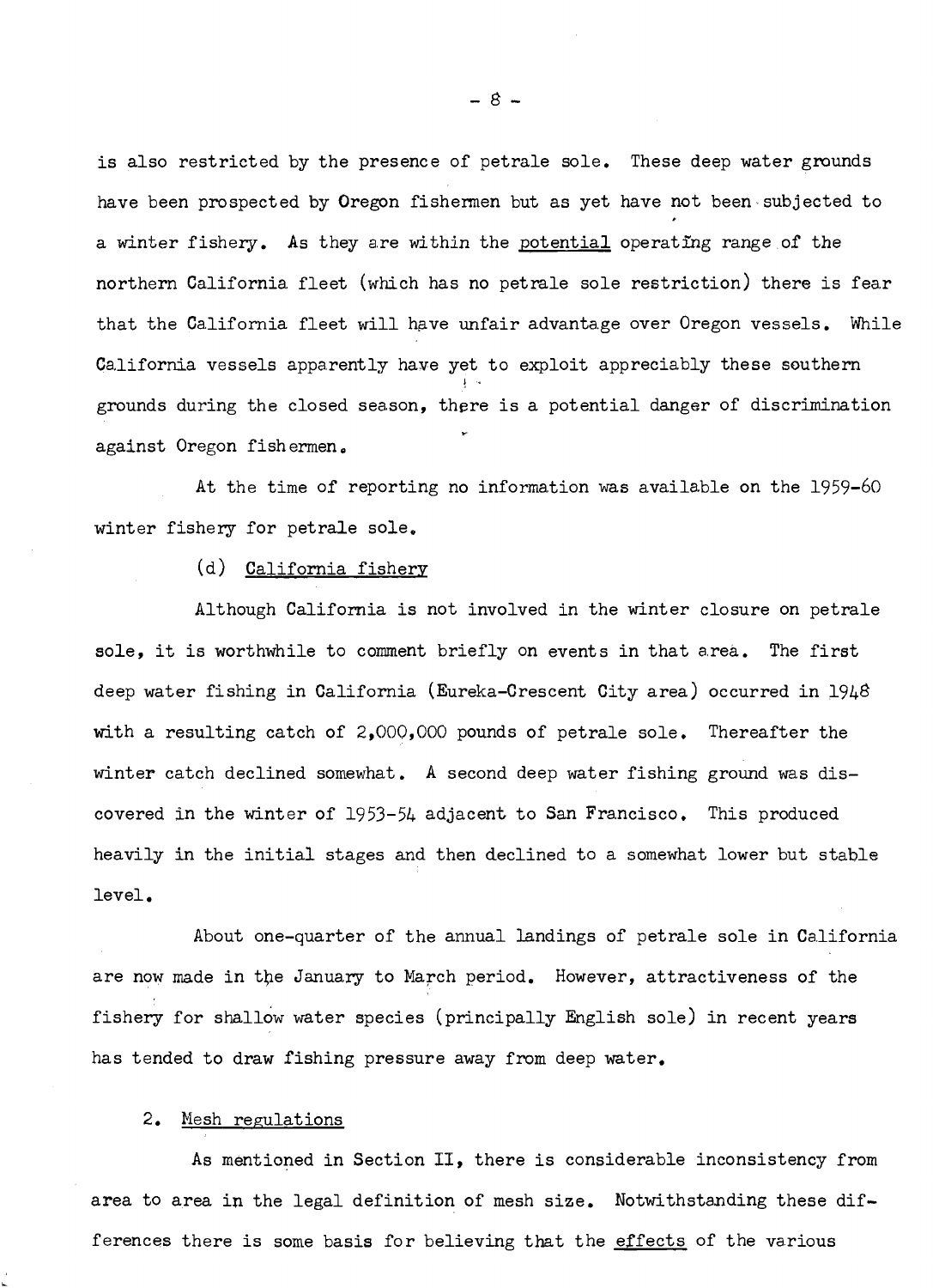regulations in respect to escapement of undersized fish are not as different as the legal definitions imply. as the legal definitions imply.

In California and Oregon, a  $4$   $1/2$  inch mesh size (inside measurement) is specified, while in Washington the specification is 3 1/2 inches (legally is specified, while in Washington the specification is **3** 1/2 inches (legally defined as an inside measurement, but apparently interpreted by fishermen as defined as an inside measurement, but qpparently interpreted by fishermen as a measurement includirg one knot or measuring from center of knot to center of a measurement includiqg one knot or measuring from center of knot to center of knot). In Canada the mesh size is specified as  $4$  inches but the method of measurement is not defined. measurement is not defined.

A problem which clouds interpretation of mesh regulations is that in all regions it is permissible to use double codends (a double layer of netting). In actual practice it appears to be fairly general that the mesh size in the In actual practice it appears to be fairly general that the mesh size in the doubled netting is the same as that used in nets employing a single layer of doubled netting is the same as that used in nets employing a single layer of netting - despite the fact that regulations in some areas (Oregon and Washington) netting - despite the fact that regula.tions in some areas (Oregon and Washington) specify larger mesh size (5 inches) in double codends. In theory at least, a specify larger mesh size (5 inches) in double codends. In theory at least, a double codend is unlikely to release as many small fish as a single codend, double codend is unlikely to release as many small fish as a single codend, simply because the meshes of the two layers tend to overlap and thus reduce simply because the meshes of the two layers tend to overlap and thus reduce the escapement opening. It appears that there is insufficient experimental the escapement opening. It appears that there is insufficient experimental evidence to demonstrate the relative escapement qualities of double and single codends, and until this is done there seems to be little prospect of determining codends, and until this is done there seems to be little prospect of determining whether or not regulations are consistent even within the bounds of one political area, area.

The Sub-Committee recognizes that the biological basis for mesh regu-The Sub-committee recognizes that the biological basis for mesh regulations has not been clearly established. JJntil such time when this can be lations has not been clearly established. Until such time when this can be done, it endorses the view that a  $4$   $1/2$  inch minimum mesh size (in single codends, or whatever mesh size provides equivalent escapement qualities in double codends) is an effective means of minimizing the capture of undersized double codends) is an effective means of minimizing the capture of undersized fish of those species used primarily for food fish purposes. The Sub-Committee fish of those species used primarily for food fish purposes. The Sub-committea

 $-9.$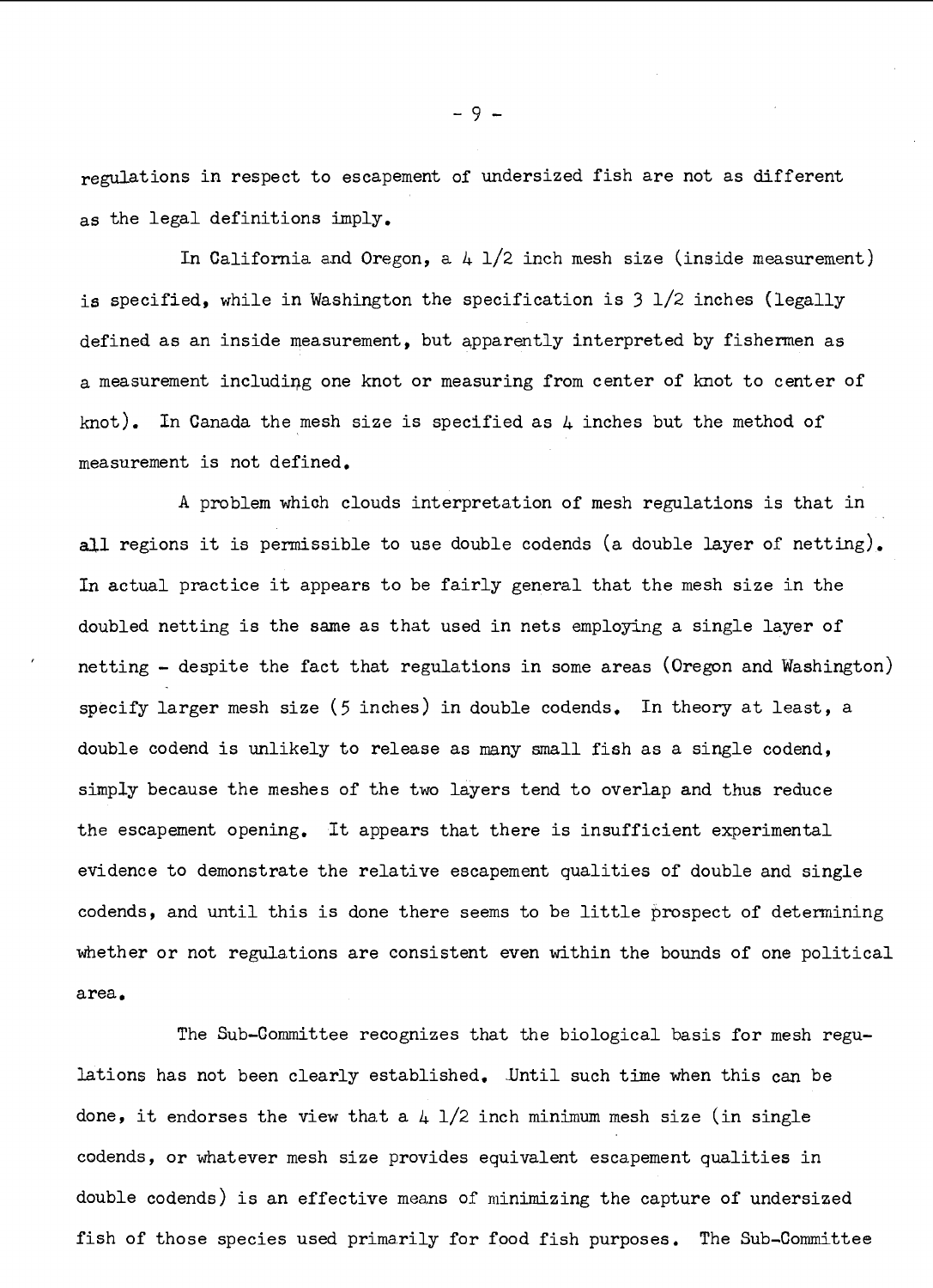recognizes, however, that there are practical problems in certain areas which recognizes, however, that there are practical problems in certain areas which prevent international action on mesh regulations at the present time. Use of prevent international action on mesh regulations at the present time. Use of large mesh results in excessive gilling of dogfish and ocean perch. large mesh results in excessive gilling of dogfish and ocean perch.

#### 3, Minimum size regulations 3, Minimum size remhtions

It was the view of Oregon representatives that the minimum size limit It was the view of Oregon representatives that the minimum size limit imposed on petrale sole, Dover sole and English sole had reduced the percentage of these species in the landings of mink food. of these species in the landings of mink food.

In Canada the minimum size limit, particularly on English sole and In Canada the minimum size limit, particularly on English sole and rock sole, has been effective in reducing the amount of juveniles used in mink food, at least in international waters. In certain territorial waters (part of the Strait of Georgia) however, the ruling is difficult to enforce and other means (eg., mesh size regulation) may be the only solution.

Reduction in the Canadian minimum size of blackcod in 1957 from 4 1/2 Reduction in the Canadian minimum size of blackcod in 1957 from 4 1/2 pounds to 3 pounds dressed head-off, seems to have been responsible for a marked pounds to 3 pounds dressed head-off, seems to have been responsible for a marked increase in the trawler landings of that species. While this has provided the increase in the trawler landings of that species. While this has provided the Canadian fleet with the opportunity to compete with the U.S. fleet on an equal footing, market problems will probably limit the further development of this fishery. fishery,

### 4, Regulation of utilization 4, Regulation of utilization

Representatives of Oregon reported that the 20% tolerance of petrale Representatives of Oregon reported that the 20% tolerance of petrale sole, Dover sole, and English sole in mink food has proved difficult to enforce. sole, Dover sole, and English sole in mink food has proved difficult to enforce. While this regulation is still "on the books", it is hoped that the newly instituted minimum size regulation, coupled with adequate enforcement of mesh instituted minimum size regulation, coupled with adequate enforcement of mesh size regulations will provide more effective control. size regulations will provide more effective control.

 $-10 -$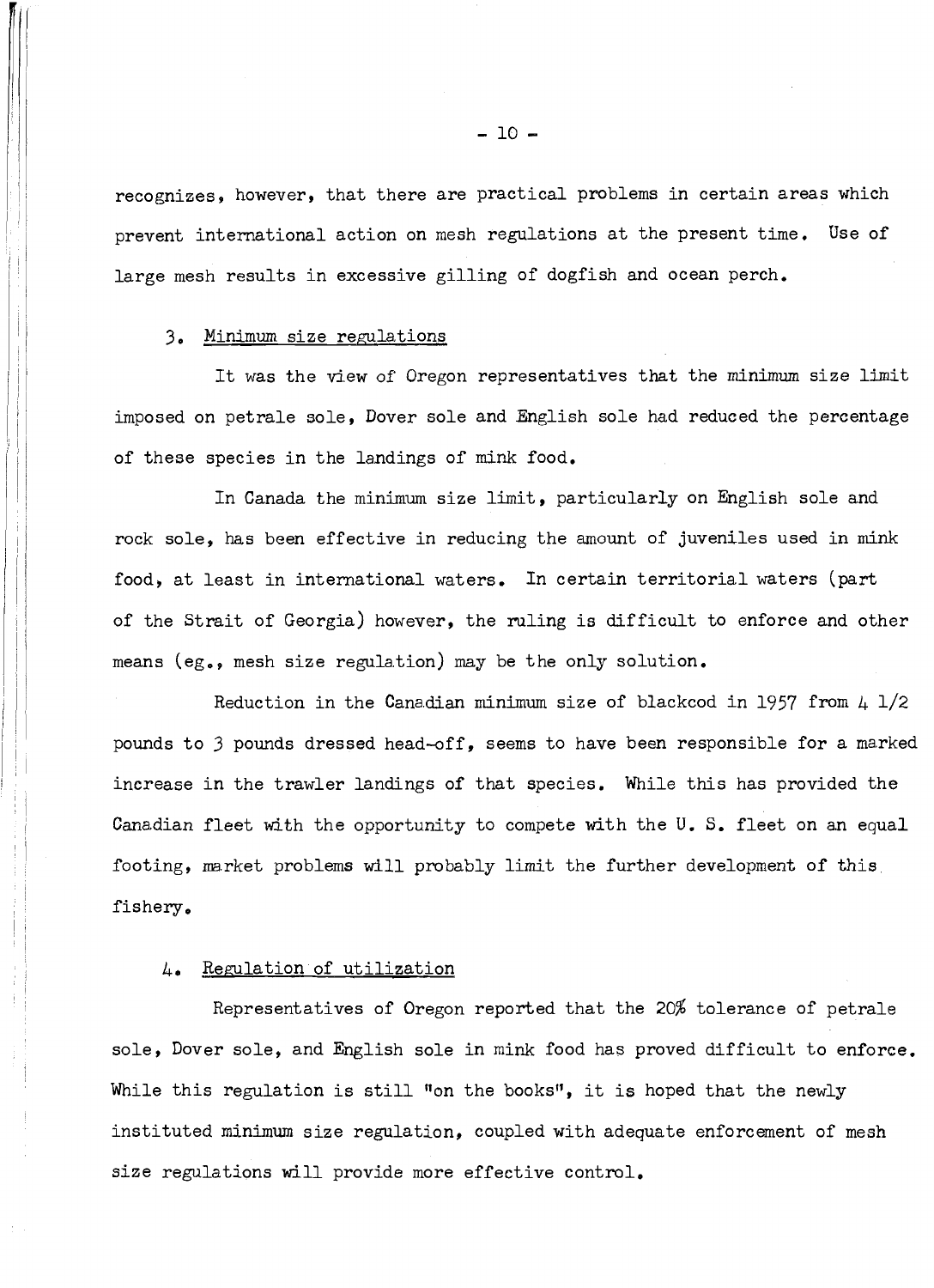#### IV. DISCUSSION OF PROPOSED CHANGES IN REGULATIONS

## 1. Petrale 1, Petrale sole

The Sub-Committee gave consideration to a proposal that the southern part of Oregon be excluded from the current seasonal closure on petrale sole fishing. The Sub-Committee had received no formal instruction to do so, but it understood that the proposal arose as a resolution of the Industry Advisory it understood that the proposal arose as a resolution of the Industry Advisory Group at the 1959 annual meeting of P. M. F. C. and that it had been referred Group at the 1959 annual meeting of P, M. **F,** C, and that it had been referred to the Trawl Fishery Committee for consideration. Mention has already been made in Section III (i) that there is impending danger of conflict or discrimination in Section I11 (1) that there is impending danger of conflict or discrimination respecting the possible development of a winter fishery for petrale sole off the southern part of Oregon (Coos Bay-Newport area). the southern part of Oregon (Coos Bay-Newport area), I

Proper evaluation of this proposal requires answers to two rather important questions: 1. If the winter fishery in southern Oregon were allowed important questions: 1, If the winter fishery in southern Oregon were allowed to develop free of seasonal restriction, would it involve the stock or stocks to develop free of seasonal restriction, would it involve the stock or stocks of petrale sole which inhabit the Washington and Canadian coasts during the of petrale sole which inhabit the Washington and Canadian coasts during the summer months, i.e., those stocks which have been shown to be in a depressed state of abundance? 2. Is the current practice of restricting winter fishing a valid means of protecting the petrale sole from still further declines in abundance?

It was the view of the Sub-Committee that further consideration of It was the view of the Sub-Committee that further consideration of these points could best be handled after dealing with Item VI (Status of know-these points could best be handled after dealing with Item VI (Status of knowledge of major species). ledge of ma.jor species),

#### 2. Mesh size 2. Mesh size

Mention was made of a Canadian proposal to institute a  $\mu$  1/2 inch minimum mesh size in the territorial waters of the Strait of Georgia. The minimum mesh size in the territorial waters of the Strait of Georgia. The English sole fishery, in areas which have been the site of mink food operations, English sole fishery, in areas which have been the site of mink food operations,

- 11 -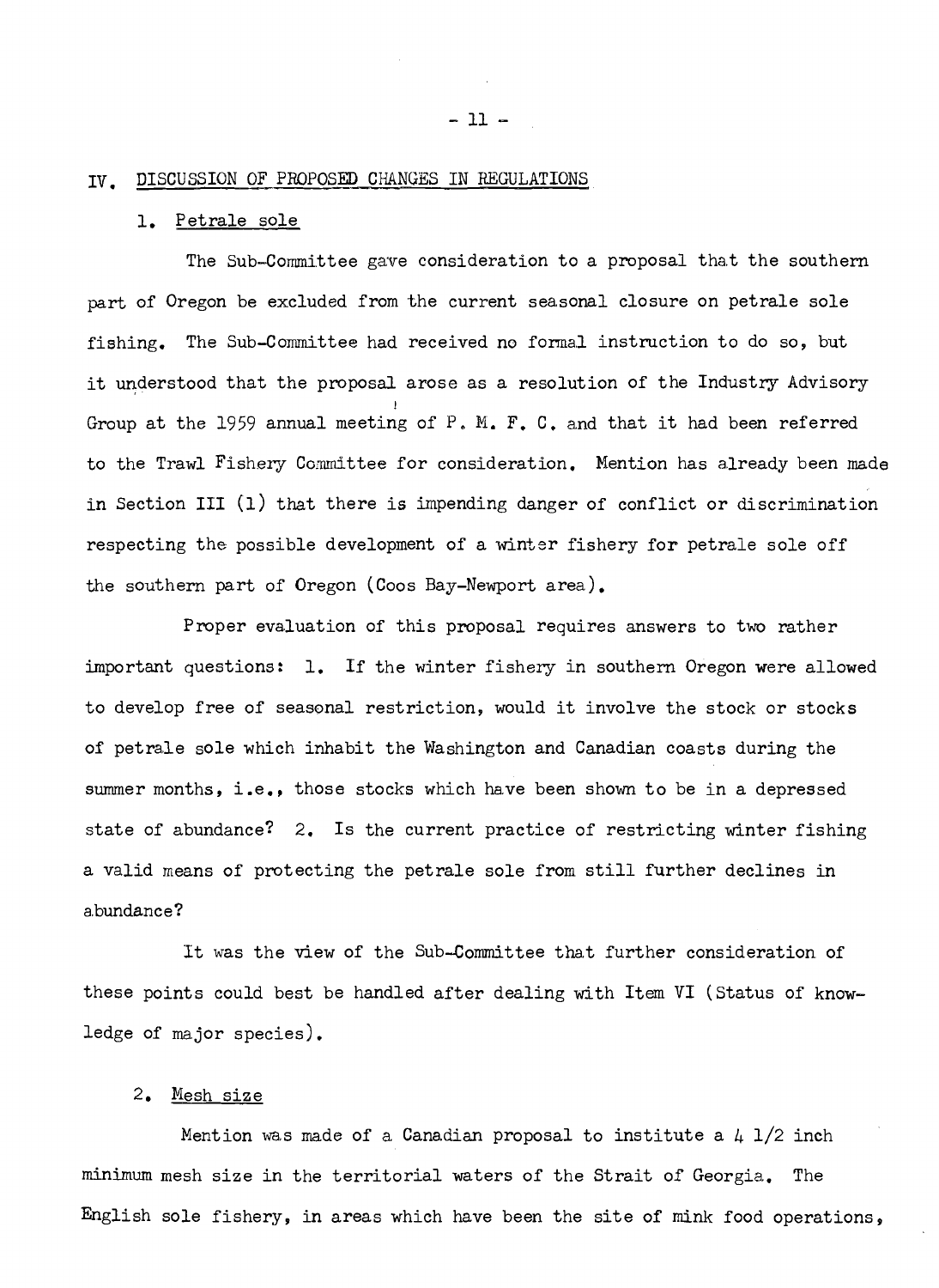has declined and it is suspected that substantial quantities of juvenile has declined and it is suspected that substantial quantities of juvenile English sole have gone to mink food. A larger mesh size would aid in allowing English sole have gone to mink food, A larger mesh size would aid in allowing escapement of these young fish.

#### **V. REVIEW OF RESEARCH PROGRAMS**

The following is a summary of the current level of research effort The following is a summary of the current level of research effort in the various areas along the Pacific coast:

1, California 1, California

#### (a) Personnel (a) Personnel

The staff consists of two biologists at Stanford; one biologist and The staff consists of two biologists at Stanford; one biologist and assistant at Eureka, Additional support is obtained from six-man-months of assistant at Eureka. Additional support is obtained from six-man-months of seasonal personnel. Another biologist is working full-time on rockfish, more or less independently of the Stanford-Eureka group. or less independently of the Stanford-Eureka group.

#### (b) Collection of statistics and market samples

Statistics of catch are obtained from log-book records and these are Statistics of catch are obtained from log-book records and these are compared with sales slip receipts. Effort statistics are now recorded in terms compared with sales slip receipts. Bfort statistics are now recorded in terms of drags and days only, but formerly they contained information on hours of 3f drags and days only, but formerly they contained information on hours of fishing as well. fishing as well.

Routine market sanpling for length and sex of Dover sole, English Routine market sampling for length and sex of Dover sole, English sole and petrale sole is now being conducted at Eureka, San Francisco, and sole and petrale sole is now being conducted at Eureka, San Francisco, and Fort Bragg, Earlier sampling of petrale sole for length and sex covered the Fort Bragg, Earlier sampling of petrale sole for length and sex covered the period 1950-54 at Eureka only, Length and sex sampling of Dover sole at period 1950-54 at Eureka only, Length and sex sampling of Dover sole at Eureka has been in progress since 1950. Also on the sampling schedule are Eureka has been in progress since 1950. Also on the sampling schedule are mink food landings (sampled for species and size) as well as a comparative **mink** food landings (sampled for species and size) as well as a comparative study of the trawl and party-boat fisheries. The work on rockfish is of general nature (taxonomy and life-history) and involves the three most important species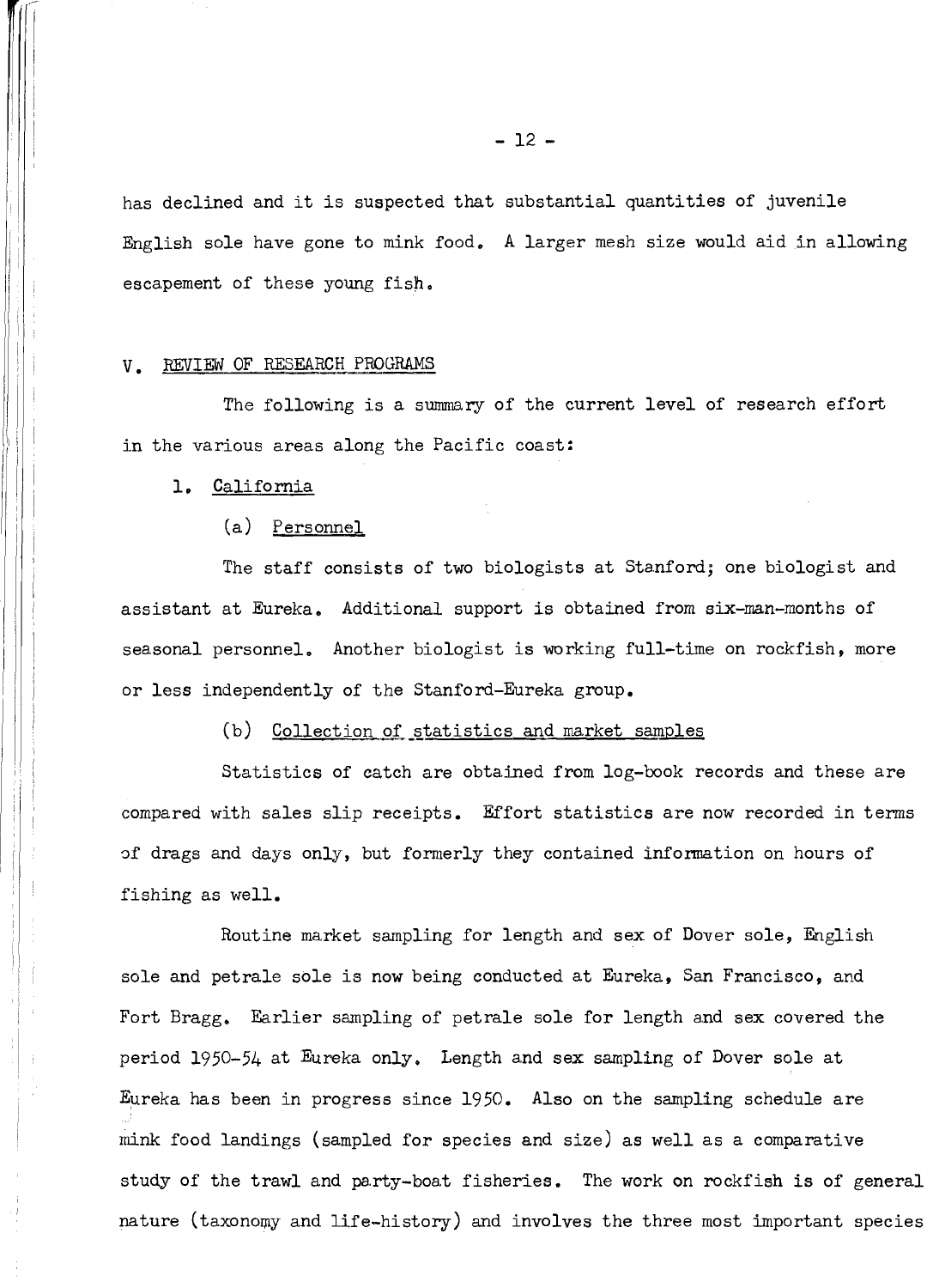#### (c) Field studies (c) Field studies

Recent field work (December, 1958) involved the tagging of 3,900 Recent field work (December, 1958) involved the tagging of 3,900 English sole and 876 petrale sole. English sole and 876 petrale sole.

#### 2. Oregon **2.** Oregon

#### (a) Personnel (a) Personnel

Two biologists are stationed at Astoria, the main port of landing of bottom fish in Oregon. One seasonal assistant is employed during the summer bottom fish in Oregon. One seasonal assistant is employed during the summer months. months.

#### (b) Collection of statistics and market samples (b) Collection of statistics and market samples

Production records for the State as a whole have been maintained since 1941; for three major areas since 1951 and for the smaller P. M. F. C. areas 1941; for three major areas since 1451 and for the smaller P. M. F. C. areas since 1956. The statistical system is tied to the system of recording sales records and hence the only measure of fishing effort available is the number records and hence the only measure of fishing effort axailable is the number of landings. of lamdings .

Market sampling is restricted to the collection of data on length, Market sampling is restricted to the collection of data on length, sex and age of Dover sole, and to studies of species composition of mink food. Sampling of petrale sole, English sole, and Dover sole and turbot for age and length was conducted during the period 1948-50. length was conducted during the period 1948-50.

#### (c) Field studies (c) Field studies

Tagging in the Willapa Deep in 1955 involved 2,400 Dover sole. In 1959 at Cape Lookout, 550 petrale sole and 4,599 English sole were tagged. Further tagging of petrale sole is planned for the Coos Bay area in March of Further tagging of petrale sole is planned for the Coos Bay area in March of 1960. Other field studies involve the determination of fair tolerance of 1960. Other field studies involve the determination of fair tolerance of Dover, English, and petrale sole in landings of mink food. Dover, English, and petrale sole in landings of **mink** food.

#### 3. Washington 3. Washington

(a) Personnel (a) Personnel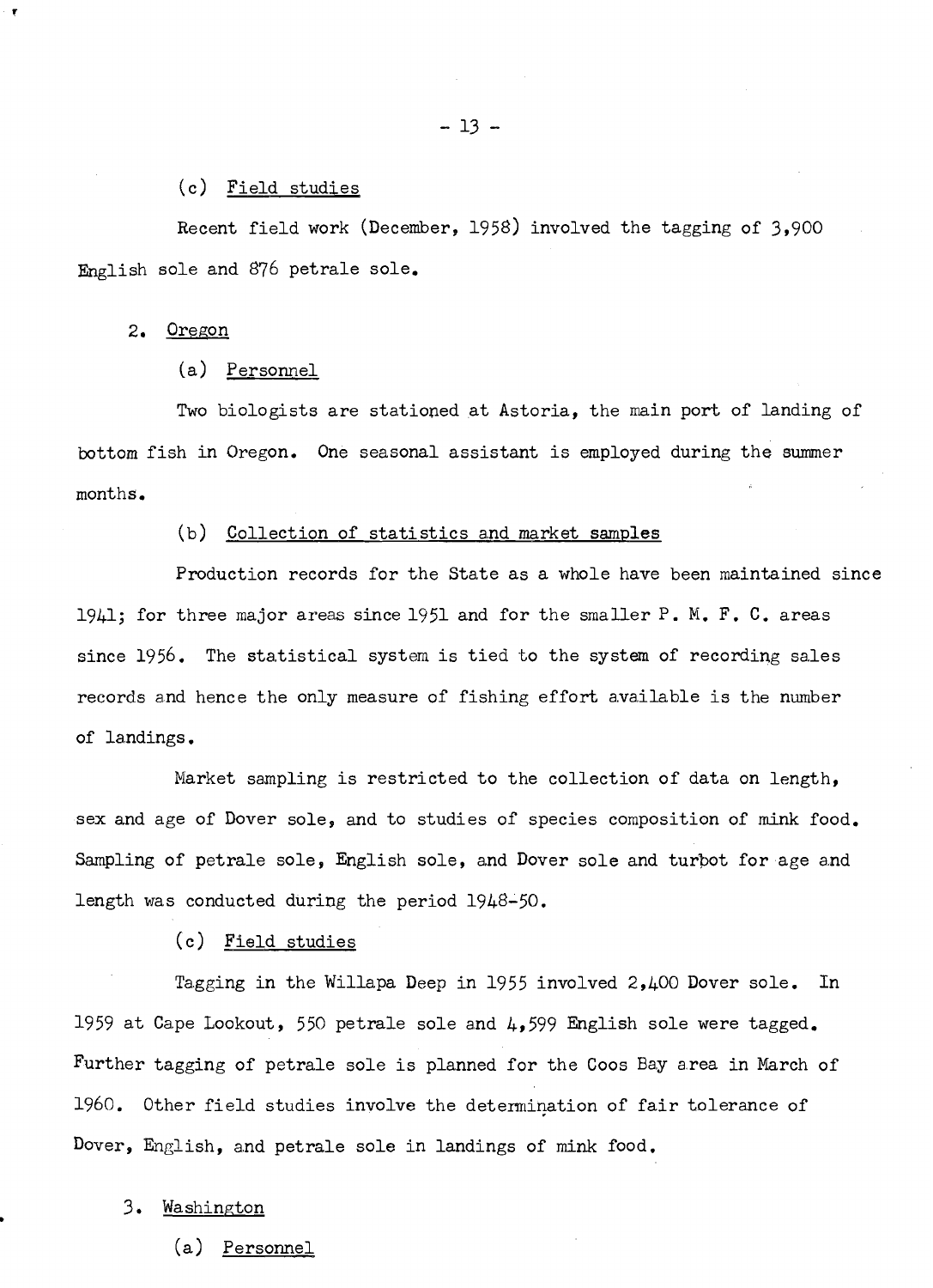Present staff consists of one biologist full-time and one half-time at Seattle, and one part-time port observer at Bellingham. At present there is an acute man-power shortage which will be alleviated to some extent if is an acute man-power shortage which will be alleviated to some extent if seasonal assistance is secured.

#### (b) Collection of statistics and market (b) Collection of statistics and market samples

Trawl catch statistics are tabulated with the aid of IBM from fish tickets and are available on a current basis. Since the inception of the trawl interview system in 1953, the statistics have been supplemented with more detailed information according to areas of catch and effort. The latter is based on hours information according to areas of catch and effort. The latter is based on hours of fishing by area. At the present level of staff it is not possible to accomplish much more than keep up-to-date with total catch statistics by month and area and to summarize the remaining data.

Market sampling will be done as opportunity permits, however, it will not be as extensive as in former years.

#### (c) Field studies (c) Field studies

For several years tagging of blackcod has been conducted at Holmes Harbour and this is to be continued. Four hundred blackcod were tagged in 1958 and 1,000 in 1959. In February of 1958, about 1,000 true cod were tagged in the Port Angeles area to determine whether these fish migrate to the open in the Port Angeles area to determine whether these fish migrate to the open coast and enter the summer fishery. There is a possibility of tagging petrale and English sole early in 1960, and lingcod later in the year on  $40$ -Mile Bank.

#### 4. Canada 4. Canada

#### (a) Personnel (a) Personnel

Present staff consists of two biologists; two laboratory technicians who spend part time on field operations; and two port observer-samplers, one at Vancouver and other other at Prince Rupert. In the past, two seasonal

 $-14 -$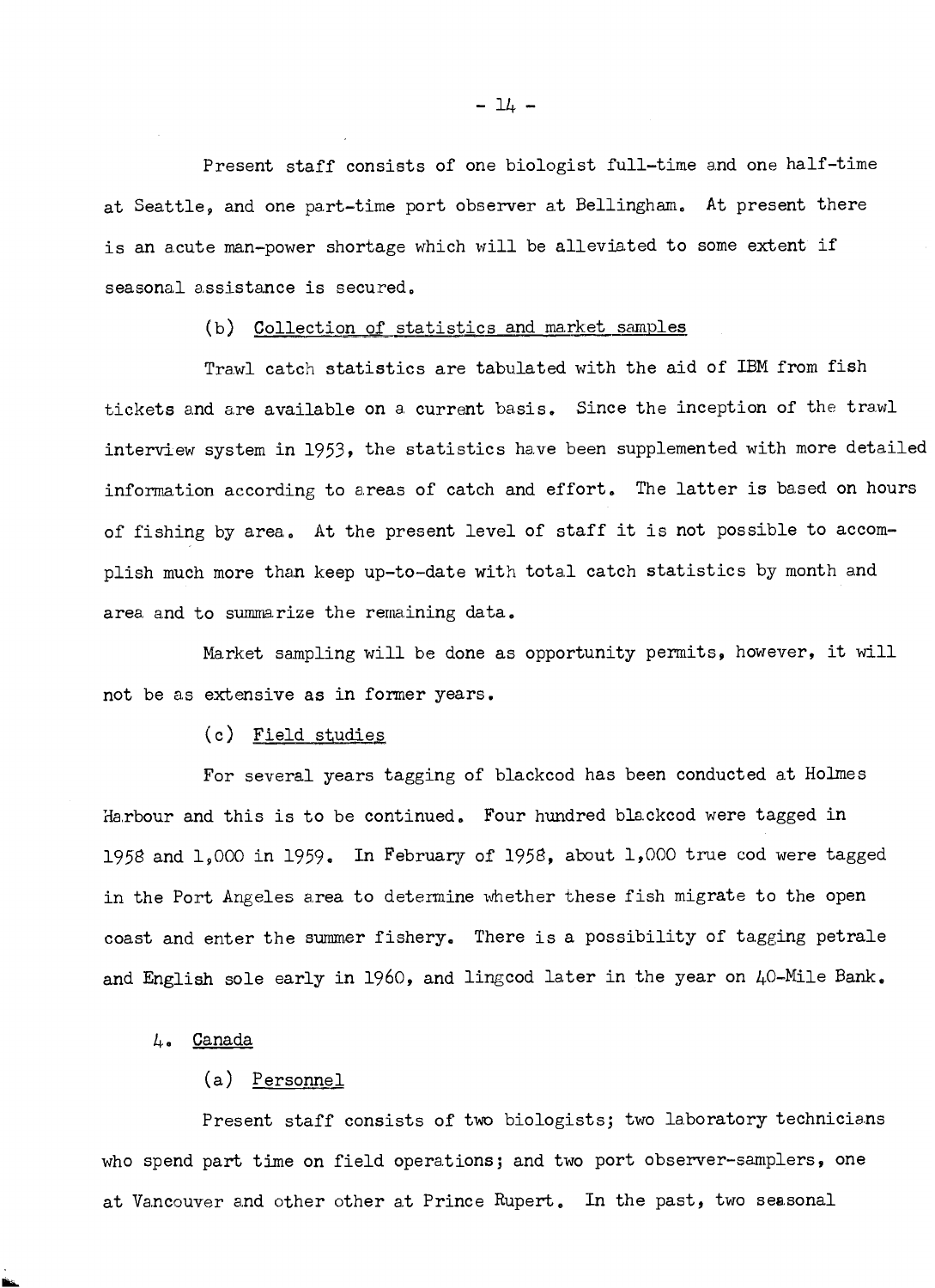workers have been employed, one for sampling at Vancouver and the other for laboratory work. One additional laboratory assistant may be obtained for the laboratory work. One additional laboratory assistant ma.y be obtained for the summer of 1960. summer of 1960.

#### (b) Collection of statistics and market samples (b) Collection of statistics and market samples

Interview records providing well over 80% coverage of food fish Interview records providing well over 80% coverage of food fish landings and a lesser percentage of mink food landings has been maintained since 1947. Effort statistics are recorded in hours, drags and days. Sampling since 1947. Effort statistics are recorded in hours, drags and days. Sampling for age, sex and length involves all flatfishes of importance to the Canadian  $^{\rm ed}$  fishery. Sampling for length only is conducted on true  ${\rm cod}_\bullet$  lingcod, and sablefish. For certain species, areas and seasons the coverage is considered s sablefish. For certain species, areas and seasons the coverage is considered to be inadequate, because of the selective nature of the Canadian fishery. to be inadequate, because of the selective nature of the Canadian fishery.

#### (c) Field studies (c) Field studies

The main effort in tagging is now being directed to true cod. In the past three years (1957–59) 3,912 of these fish have been tagged mainly in inshore waters. Currently, efforts have been directed more to offshore waters and will be continued until satisfactory results are obtained. In this same three-year period, 3,387 rock sole were tagged on Hecate Strait grounds. The policy of the investigation is to tag petrale sole whenever encountered in policy of the investigation is to tag petrale sole whenever encountered in numbers. No specific program for the tagging of this species is now possible numbers. No specific program for the tagging of this species is now possible because of their reduced abundance and hence uncertainty of capture. because of their reduced abundance and hence uncertainty of capture.

During 1958 and 1959 a limited amount of work was done on the mesh During 1958 and 1959 a limited amount of work was done on the mesh selection problem. selection problem.

#### VI. STATUS OF KNOLEDGEOF MAJOR SPECIES VI. STATUS OF KNOWLEDGKOF **MAJOR** SPECIES

The purpose of this topic was to explore in a general way the extent of existing knowledge of the more important species, in the hope that this would bring to light some information on the current status of stocks or at least show where gaps still exist. least show where gaps still exist,

 $- 15 -$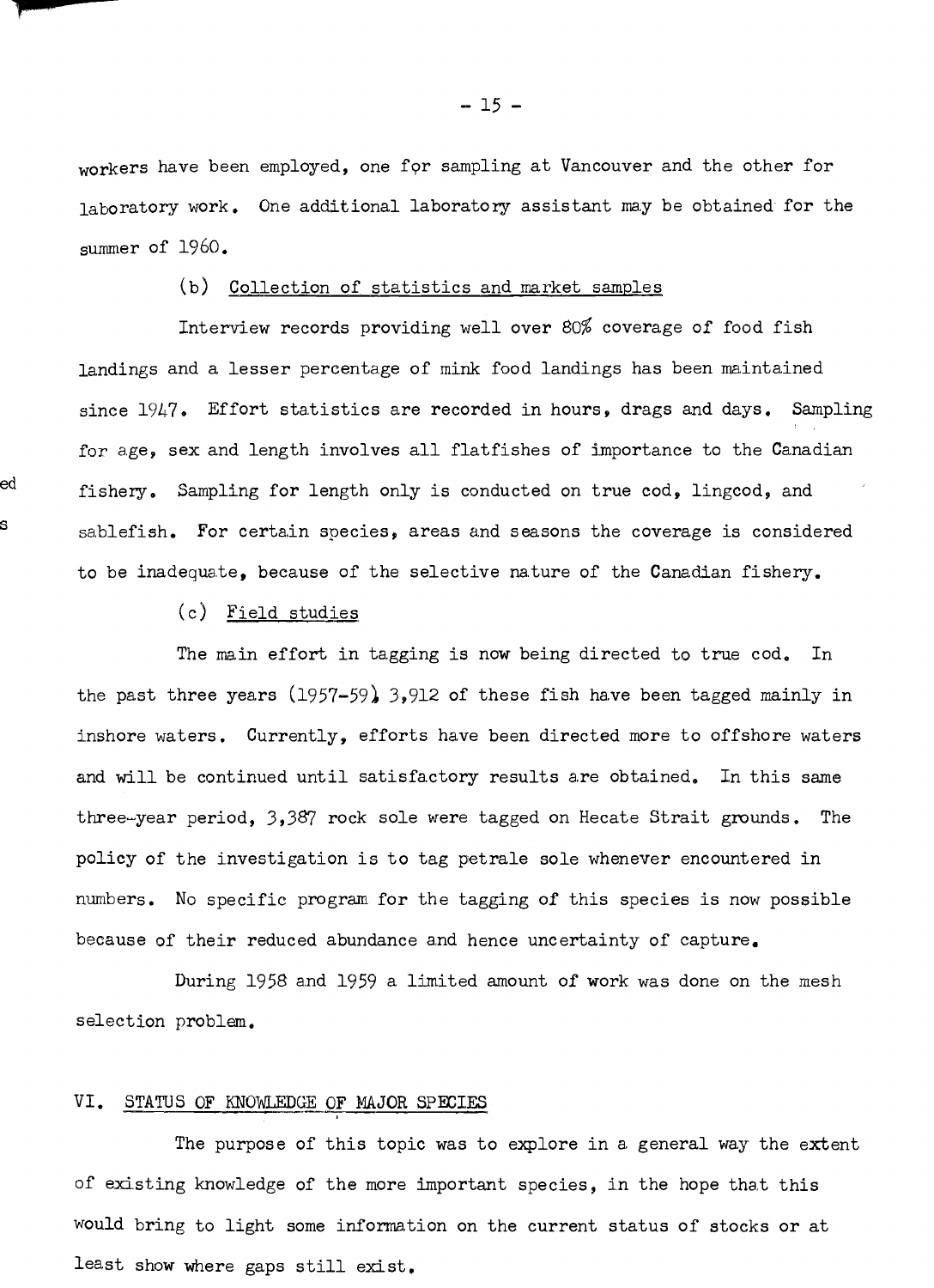# 1. <u>Dover sole</u>

(a) Production (a) Production

California and Oregon appear to be the most important areas for the California and Oregon appear to be the most important areas for the production of Dover sole. Generally speaking, catch has been somewhat lower production of Dover sole, Generally speaking, catch has been somewhat lower during recent years (1956–58) than in an earlier period (1950–52), because of reduced demand after the end of the Korean war. Production off Washington and British Columbia has risen in the latter period, but only in the case of the Washington fleet. The Canadian catch, which never has been of great importance, has declined in more recent years. has declined in more recent years.

#### (b) Definition of stocks

There is an evident lack of information on number of stocks which contribute to the fishery. However, tagging off Oregon suggests some separatene of fish north of the Astoria Canyon to Cape Flattery from those to the south of the Canyon. Tagging conducted off Eureka in 1949 and 1950 showed little movement from the tagging area.

#### (c) Trends in abundance (c) Trends in abundance

Again, little is known. Catch has declined in some areas but this is probably attributable to weaker market conditions in recent years. Studies is probably attributable to weaker market conditions in recent years, Studies in Oregon waters show no sustained trend in catch per effort or in average length. Catch per hour by Washington trawlers in 1959 was greater than in the period 1954-56. period 1954-56.

#### (d) Conclusions (d) Conclusions

At the moment, there is insufficient information to draw any definite At the moment, there is insufficient information to draw any definite conclusions. Market conditions may be the dominant factor in catch fluctuations conclusions, Market conditions may be the dominant factor in catch fluctuations

#### <sup>H</sup> 2. Fnglish sole 2, English sole

#### (a) Production (a) Production

English sole in California waters have been the object of exploitation English sole in California waters have been the object of exploitation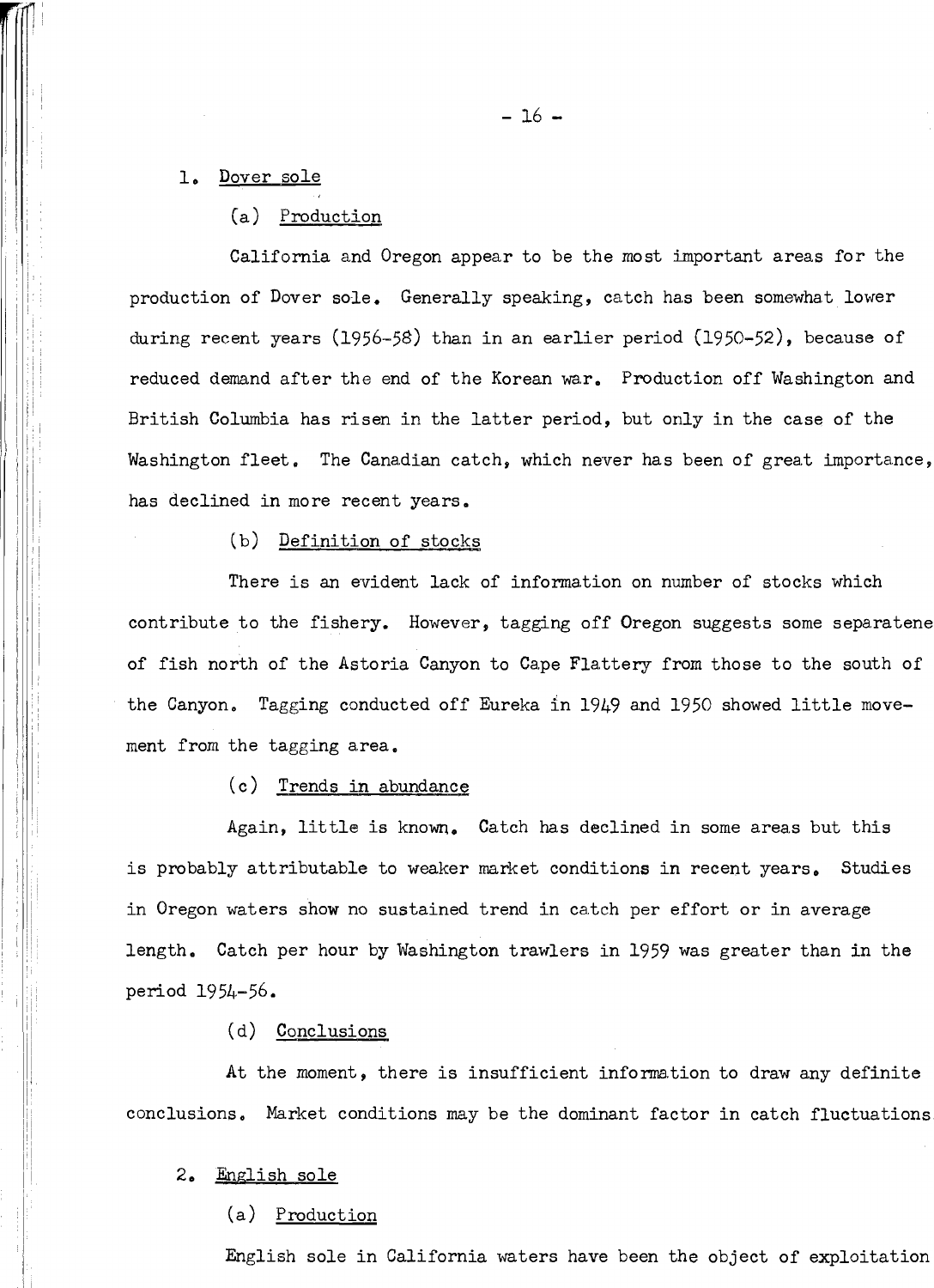for about eighty years. In both California and Oregon, production was somewhat less in the 1956-58 period than in 1950-52, but it is evident that there are fairly long-term fluctuations in production. In Oregon at least, this may be related to market conditions. Washington production was about the same in the two periods compared, while recent Canadian production was about half of that in the earlier period and this drop appears to be the consequence of declining in the earlier period and this drop appears to be the consequence of declining market demand. ma rket demand.

(b) Definition of stocks (b) Definition of stocks

More tagging has been conducted on this species than on any other, More tagging has been conducted on this species than on any other, but even so there is still uncertainty as to the amount of overlapping of but even so there is still uncertainty as to the amount of overlapping of stocks along the coast. Tagging in California waters has suggested some intermingling of stocks adjacent to Eureka and San Francisco and movement northward s s mingling of stocks adjacent to Eureka and San Francisco and movement northwa.rd to southern Oregon. In Oregon and Washington waters there are three major to southern Oregon. In Oregon and Washington waters there are three ma.jor fishing areas which may be indicative of three more or less separate stocks fishing areas which may be indicative of three more or less separate stocks (Cape Lookout area, Columbia River to Grays Harbour and Destruction Island). (Cape Lookout area, Columbia River to Grays Ha.rbour and Destruction Island). However, results of tagging off Cape Lookout demonstrate some degree of inter-However, results of tagging off Cape Lookout demonstrate some degree of interdependence. Tagging results off the Washington coast support the view that a dependence. Tagging results off the Washington coast support the view that a more or less distinct stock inhabits waters between Cape Flattery and Destruction more or less distinct stock inhabits waters between Cape Flattery and Destruction Island and that another more or less distinct stock inhabits Puget Sound, Island and that another more or less distinct stock inhabits Puget Sound.

Tagging in Canadian waters shows that English sole in the Strait of Georgia are separate from those in Puget Sound and largely separate from other populations offshore, The major fishery occurs on a stock which inhabits nor-populations offshore. The major fisherg occurs on a stock which inhabits northern Hecate Strait. Tagging shows only minor movement from this area to Queen  $\cdot$  Charlotte Sound and the Washington coast. Tagging on the Goose Island Banks shows a small extent of movement northward into Hecate Strait and southward shows a small extent of movement northward into Hecate Strait and southward as far as California. as far as California.

- 17 - - 17 -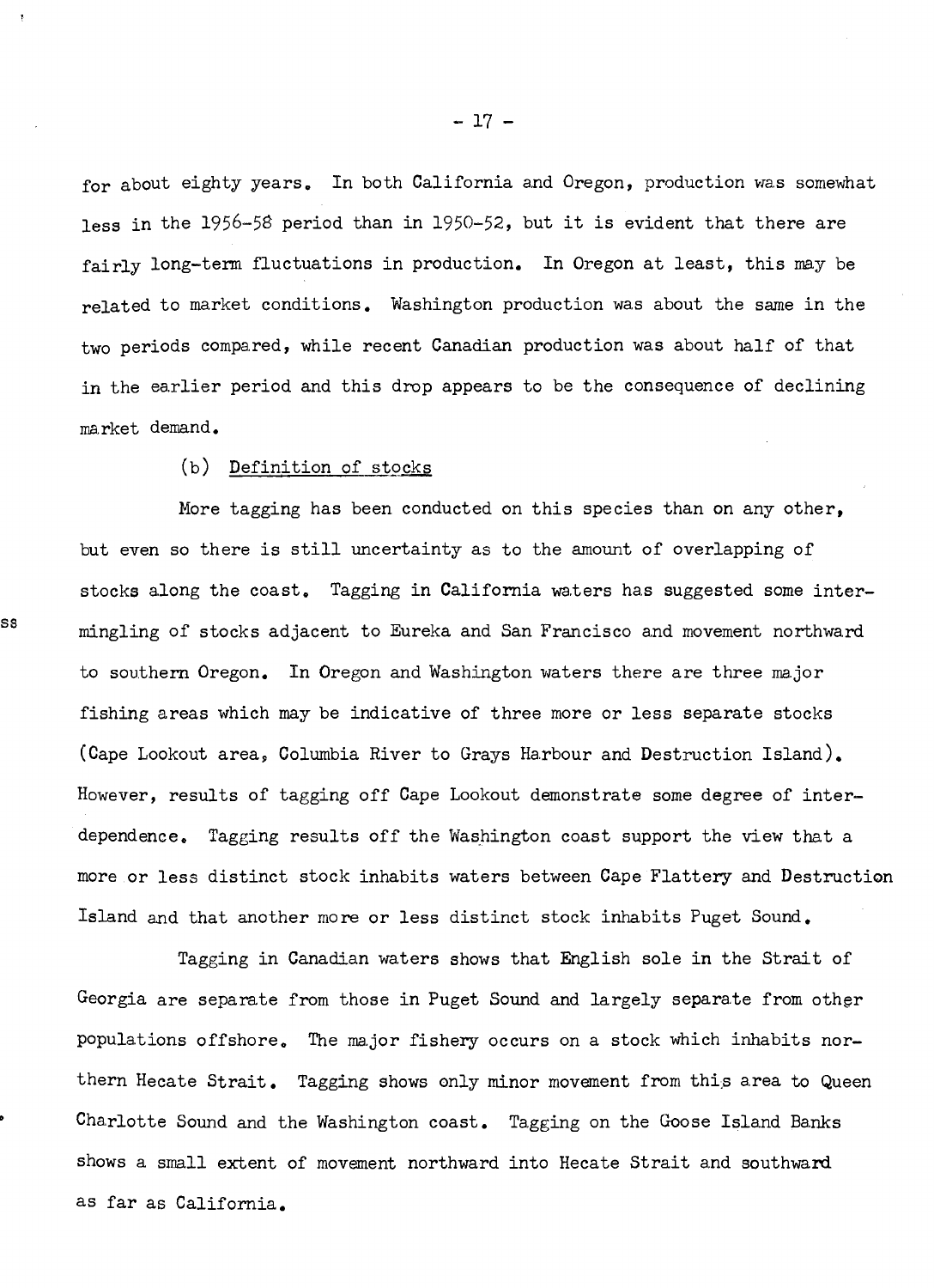#### (c) Trends in abundance (c) Trends in abundance

At the time of reporting no information was available on California. stocks of English sole, but, as catch has been maintained over a long period stocks of English sole, but, as catch has been maintained over a. long period of years, it seems unlikely that there has been any sustained downward trend of years, it seems unlikely that there has been any sustained downward trend in abundance. There appear, however, to be short-term variations. Similarly  $\qquad \qquad \mid$ in Oregon and Washington there have been short-term trends (currently upward)  $\qquad$ with no sign of any sustained trend. In northern Hecate Strait (the principal with no sign of any sustained trend. In northern Hecate Strait (the principal fishing area in Canadian waters) no trend has developed following the initial  $\qquad \qquad \mid$ expansion of the fishery. In territorial waters, abundance has declined on grounds which are not subject to seasonal closure. grounds which are not subject to seasonal closure.

(d) Conclusion (d) Conclusion

The English sole appears to be subject to trends in abundance extending , The English sole appears to be subject to trends in abundamce extending over several years, but the long-term picture does not suggest any serious decline in abundance.

#### 3. Petrale sole **3.** Petrale sole

#### (a) Production (a) Production

For the periods compared (i.e., 1950-52 and 1956-58) California production has shown little change; Oregon catch has shown a modest drop; Washing-duction has shown little change; Oregon catch has shown a modest drop; Washington catch is about the same and Canadian catches averaged only one-half that in the earlier period. Accurate comparisons are difficult to make, however, in the earlier period. Accurate comparisons are difficult to make, however, in view of the changing character of the fishery. In recent years there has been a tendency in all areas of the coast to exploit petrale sole more inten-been a tendency in all areas of the coast to exploit petrale sole more intensively during the winter months than formerly. sively during the winter months than formerly.

#### (b) <u>Definition of stocks</u>

Information on the distribution of catch and the results of tagging 1nforma.tion on the distribution of catch and the results of tagging suggest the possible existence of three stock units in California waters (Point  $\qquad$ Conception area, San Francisco-Fort Bragg, Eureka - Southern Oregon) with some Conception a.rea , San Francisco-Fort Bragg , Eureka - Southern Oregon) with some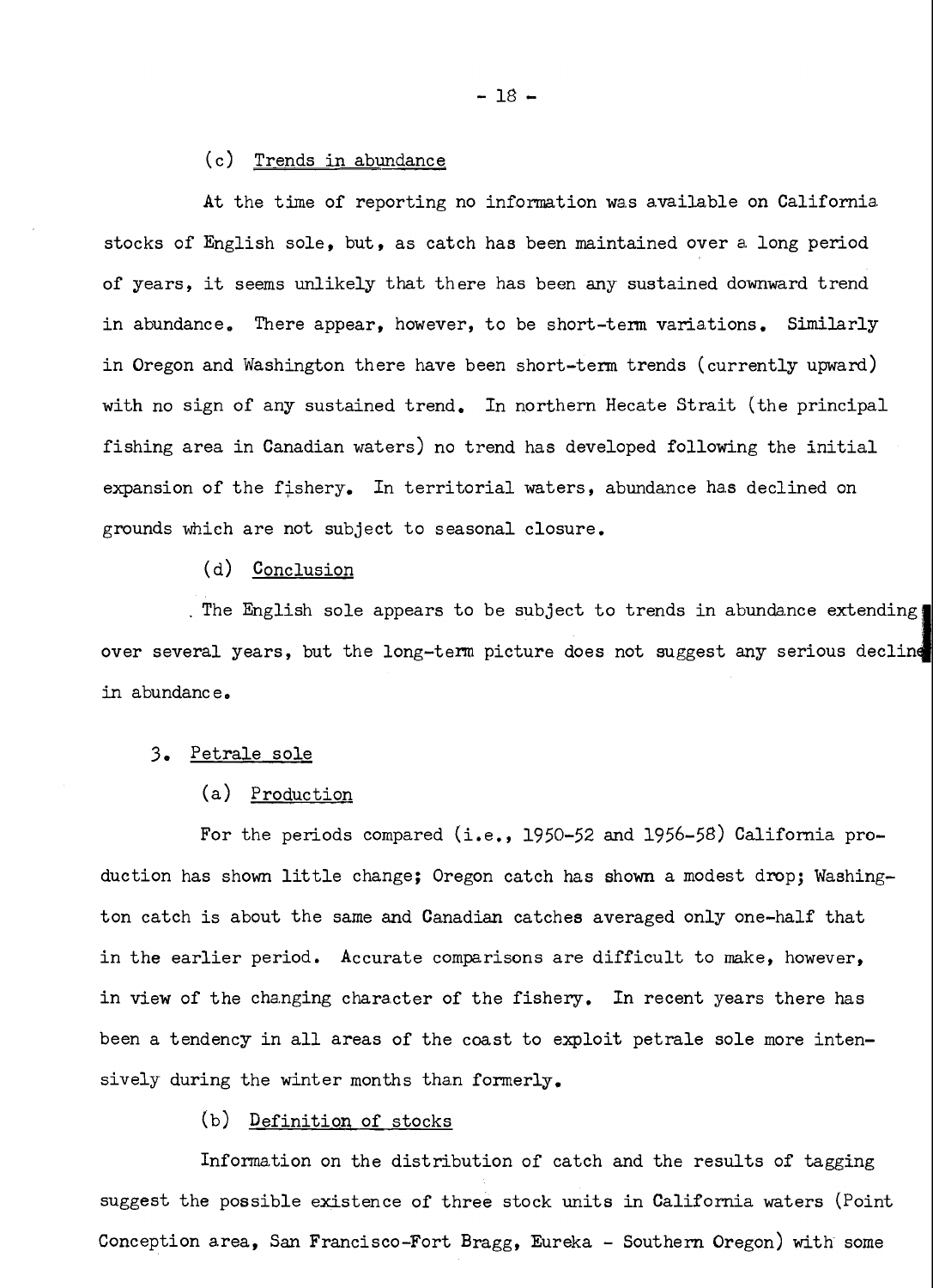intermingling as far north as the Vancouver Island coast. Tagging off Oregon has shown no definite pattern, as movements have been recorded both to the north has shown no definite pattern, as movements have been recorded both to the north and south. Off the Washington and British Columbia coasts the picture is clearer, but still rather incomplete. Petrale sole taken to the north of, and including, the Esteban Deep appear to be more or less separate from those encountered in the Esteban Deep appear to be more or less separste from those encountered in the summer months off the southern Vancouver Island and Washington coast. Tagging of the latter group suggest some movement southward in winter, but few recoveries of the latter group suggest some movement southward in winter, but few recoveries are made south of Destruction Island, are made south of Destruction Island.

(c) Known or suspected spawning areas

In California waters:

ng

in

1, Vicinity of Point Conception 1, Vicinity of Point Conception

2, Between Monterey Bay and San Francisco 2, Between Monterey Bay and San Francisco

3, Between Crescent City and Eureka *3,* Between Crescent City and Eureka

In Oregon - Washington waters: In Oregon - Washington waters:

1, Between Coos Bay and the Umpqua River 1, Between Coos Bay and the Umpqua River

2, Willapa Deep 2, Willapa Deep

3, Adjacent to Grays Harbour 3. Adjacent to Grays Harbour

4, Adjacent to Destruction Island *l+.* Adjacent to Destruction Island

5. Adjacent to Umatilla Reef

6, Adjacent to Cape Flattery 6, Adjacent to Cape Flattery

In Canadian waters:

1, Esteban Deep 1, Esteban Deep

(d) Trends in abundance (d) Trends in abundance

In California waters there appears to have been an initial drop in abundance when the petrale sole was first subjected to serious exploitation in abundance when the petrale sole was first subjected to serious exploitation in  $1948$ . Subsequently there was some tendency to stabilize at a lower level, although catch per effort estimates are difficult to make, In Oregon waters although catch per effort estimates are difficult to make. In Oregon waters

 $-19 -$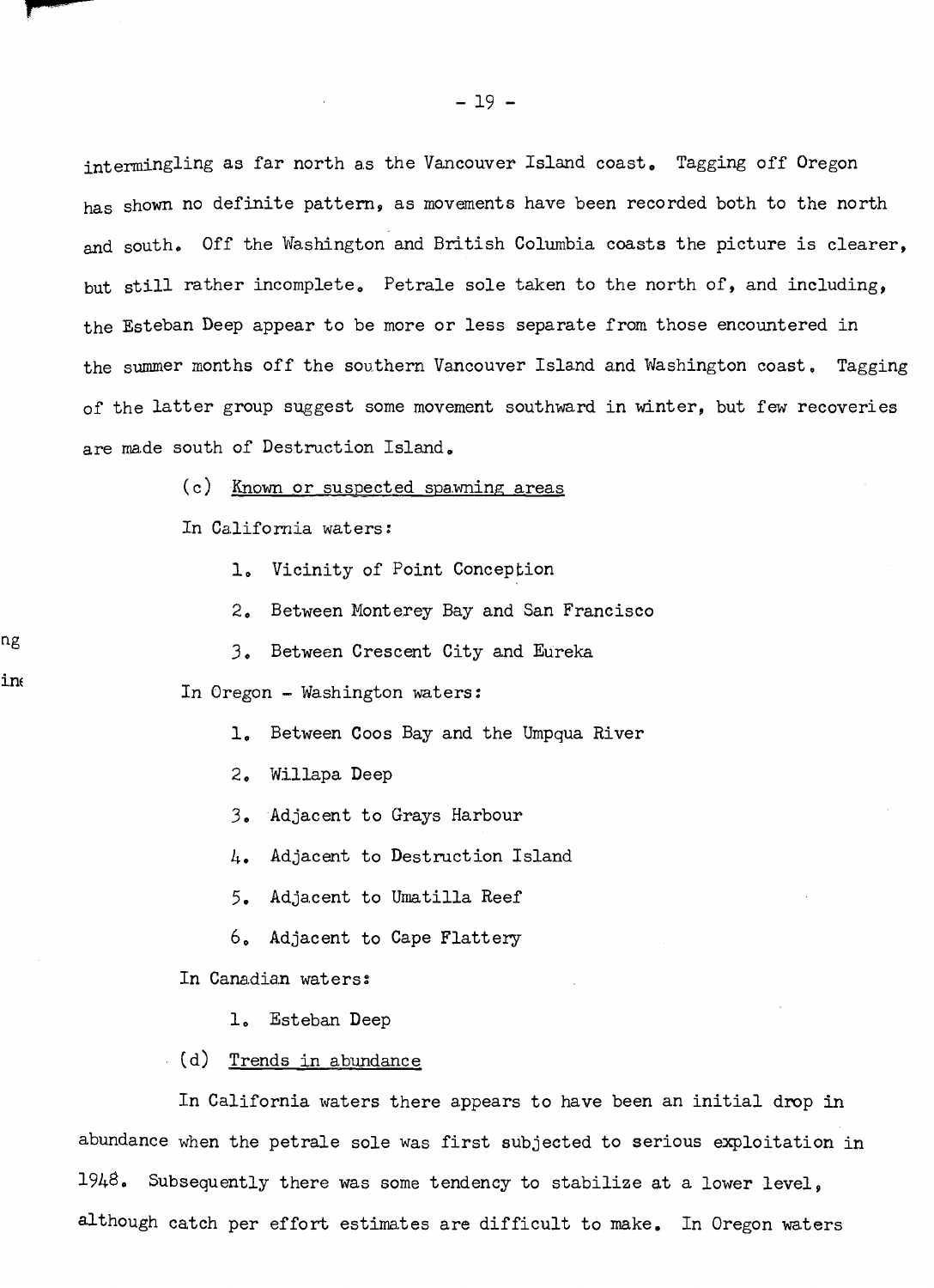there has been no particular trend in catch per effort since 1948 but the masking effect of other fisheries makes precise determination difficult. masking effect of other fisheries makes precise determination difficult.

Canadian catch per effort data which apparently apply to both the Canadian and Washington fishery off the Canadian coast show a sustained downward Canadian and Washington fishery off the Canadian coast show a sustained downward trend between  $1948$  and  $1956$ . A recovery is now in progress in the area south of Esteban Point, but on northern grounds catcb per effort has increased only of Esteban Point, but on northern grounds catch per effort has increased only slightly between 1956 and 1959. slightly between 1956 and 1959,

(e) Conclusion (e) Conclusion

There can be no doubt that the abundance of petrale sole in Canadian There can be no doubt that the abundance of petrale sole in Canadian waters has undergone marked changes in the past decade. Proceeding southward the situation becomes less clear. Apparent abundance of petrale sole in Oregon | waters paralleled closely that off the Canadian coast until 1954, but after that time showed no tendency to decline further. There is some question as to whether current catch per unit of effort is an accurate measure of abundance (at least in the northern part of Oregon). After an initial decline, abundance (at least in the northern part of Oregon). After an initial decline, abundance appears to have stabilized at a lower level in California waters.

4. <u>Rock sole</u>

#### (a) Production

The rock sole is exploited by Canadian fishermen in Hecate Strait The rock sole is exploited by Canadian fishermen in Hecate Strait and Queen Charlotte Sound. Landings in the 1950-52 period averaged 3.7 million pounds as compared with  $4.4$  million pounds in the 1956-58 period. Production has been following a gradual upward trend over the past decade, largely through  $\vert$ further development of the fishery in southern Hecate Strait and Queen Charlotte Sound. Sound,

#### (b) Definition of stocks (b) Definition of stocks

Tagging reveals very little mingling from bank to bank. No recaptures Tagging reveals very little mingling from bank to bank. No recaptures have been made in southern Hecate Strait from tagging conducted in the northern have been made in southern Hecate Strait from tagging conducted in the northern

 $-20 -$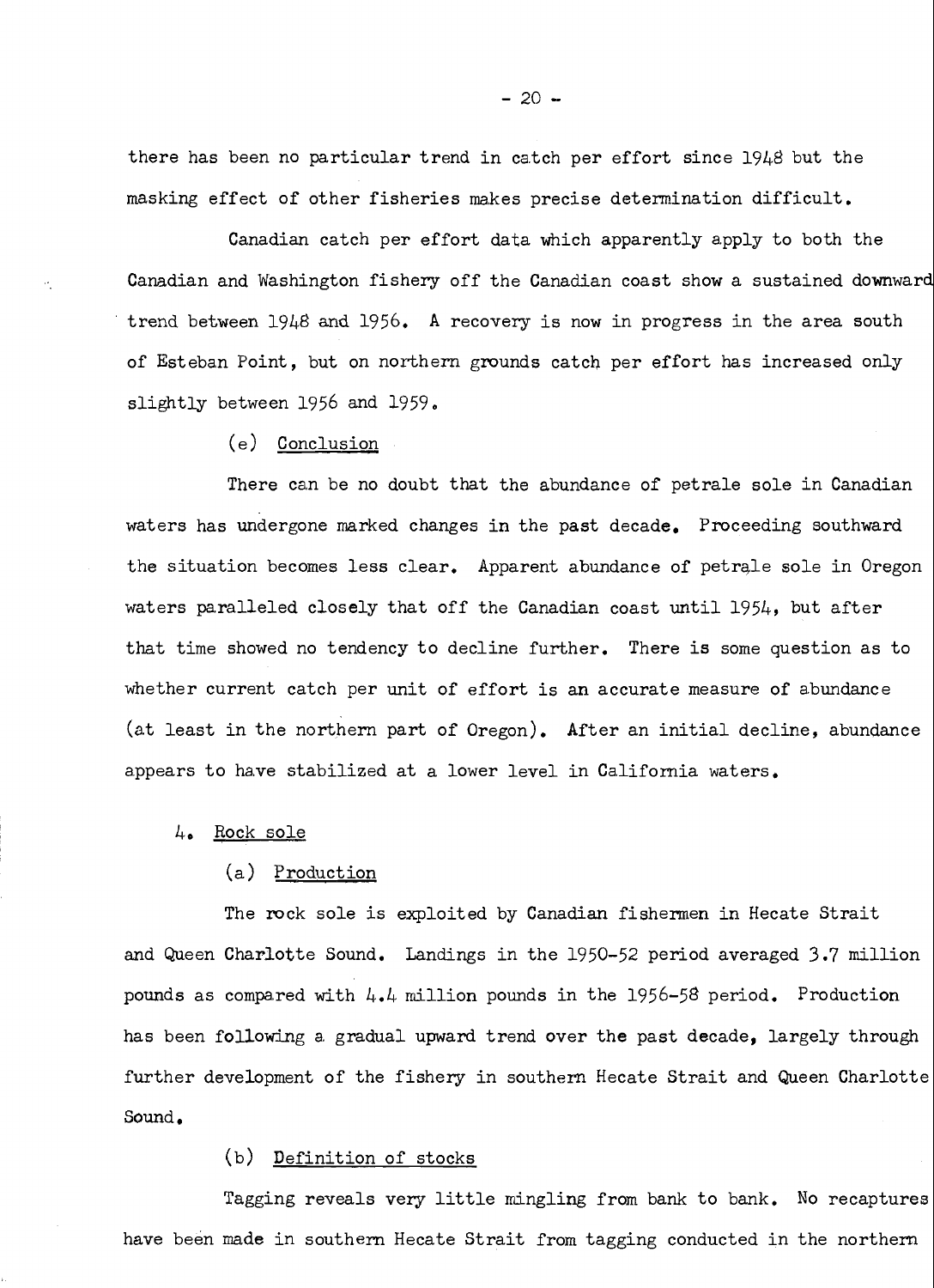$_{\text{part}}$ , and there is negligible mixing between the Cape Scott and Goose Island Banks. Thus, to the north of Vancouver Island there appear to be at least four stock units. stock units,

#### (c) Trends in abundance

In northern Hecate Strait, the seasonal average catch per effort varies In northern Heeate Strait, the seasonal average catch per effort varies markedly from year to year. No long-term trends are evident. Market sampling and field observations suggest that there are substantial variations in recruit-and field observations suggest that there are substantial variations in recruitment, perhaps more than in any other species of flatfish.

(d) Conclusion (d) Conclusion

There is as yet no evidence that annual removals are consistently There is as yet no evidence that annual removals are consistently exceeding annual replacements. Production appears to be governed largely by exceeding annual replacements, Production appears to be governed largely by market demand and by year to year variations in recruitment, market demand and by year to year variations in recruitment.

#### 5. <u>True cod</u>

**5** 

**S** 

#### (a) Production (a) Production

True cod is currently the mainstay of the Washington and Canadian fisheries. Landings in the period 1956-58 were 35% to 40% higher than in the period 1950-52. Even in Oregon where the fishery is of minor importance production has increased during the period under consideration. Generally, production has increased tenfold in the post-war years. duction hats increased tenfold in the post-war years.

#### (b) Definition of stocks (b) Definition of stocks

There has been insufficient tagging in offshore waters to determine There has been insufficient tagging in offshore waters to determine directly the number of stocks contributing to the various fisheries along the  $\texttt{cost.}$  The pattern of fishing, however, suggests that there are three or four units to the north of Vancouver Island and possibly three off the Washington units to the north of Vancouver Island and possibly three off the NBshington and Vancouver Island coasts. Tagging in the Canadian part of the Strait of and Vancouver Island coasts. Tagging in the Canadian part of the Strait of Georgia so far has failed to reveal extensive mixing with stocks offshore, but there is substantial movement into U, S. territorial waters there is substantial movement into U, **So** territorial waters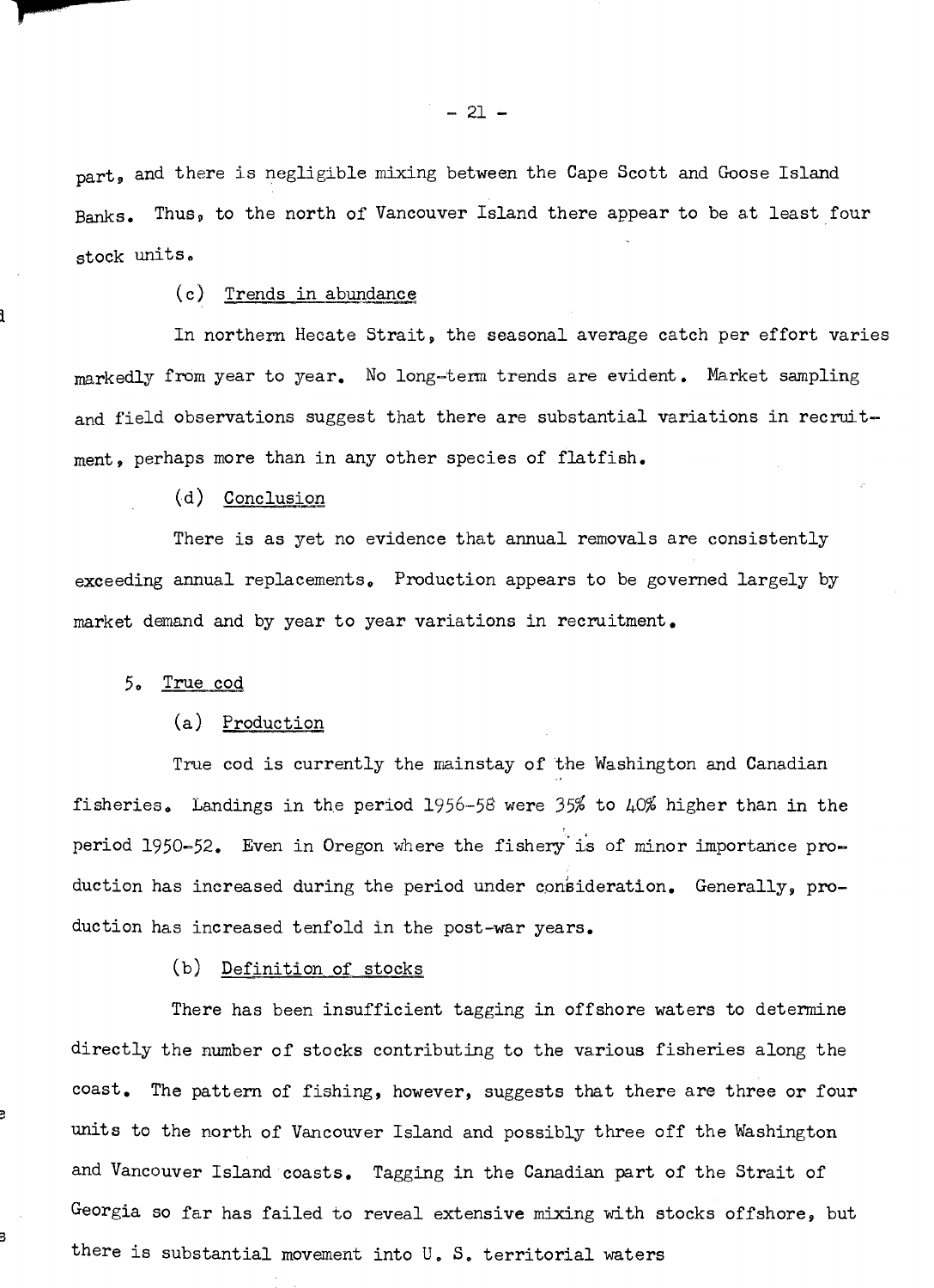#### (c) Trends in abundance (c) Trends in abundance

Substantial year to year fluctuations are noted in the Canadian off-Substantial year to year fluctuations are noted in the Canadian offshore waters, but as yet there are no indications of a long-term downward trend,

#### (d) Conclusion (d) Conclusion

To the time of reporting there is no evidence that annual removals To the time of reporting there is no evidence that annual removals by the fishery are in excess of annual replacements. Production does, however, by the fishery are in excess of annual replacements. Production does, however, seem to be stabilizing in the neighbourhood of 20 million pounds annually. seem to be stabilizing in the neighbourhood of 20 million pounds annually.

#### 6. Sablefish 6. Sablefish

#### (a) Production (a) Production

Average production by California trawlers in the 1956-58 period was about three times that in 1950-52, but production by all gear increased by only 20%. Oregon's production was about double while Washington's was up about 20%. In contrast, Canadian production was less than half of that in the earlier **20%.** In contrast, Canadian production was less than half of that in the earlier period, primarily for economic reasons. period, primarily for economic reasons.

#### (b) Definition of stocks (b) Definition of stocks

No information is available beyond that which is contained in P. M. F. Bulletin No, 3. Bulletin No, 3.

#### (c) Trends in abundance (c) Trends in abundance

There is no information other than that contained in the P. M, F. C. There is no information other than that contained in the P. M, **F.** C. Bulletin. Generally it appears that landings are governed to a large extent Bulletin. Generally it appears that landings are governed to a large extent by market conditions. An exception to this is the stock which is subject to by market conditions. An exception to this is the stock which is subject to a line fishery off Cape Flattery. While this stock is presumably still at <mark>a</mark> low level of abundance, total production is being maintained or even increased low level of abundance, total production is being maintained or even increased by utilization of small (trawl-caught) fish.

(d) Conclusion (d) Conclusion

Aside from a specific instance noted above, there does not appear to Aside from a specific instance noted above, there does not appear to be a fishery problem requiring immediate attention, be a fishery problem requiring immediate attention,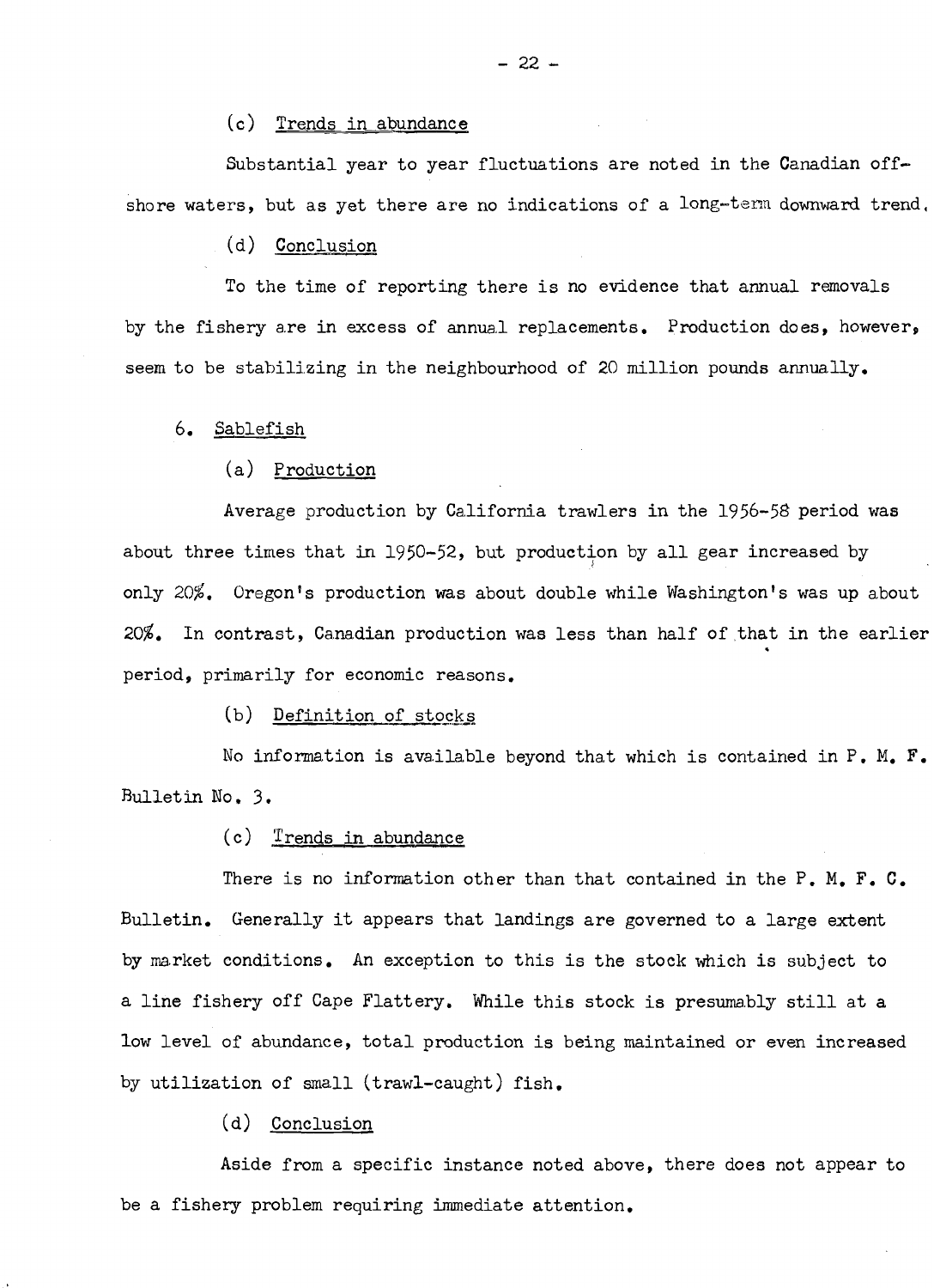$\gamma$ . <u>Pacific ocean perch</u>

(a) Production (a) Production

Landings are confined mainly to Oregon and Washington and since Lamdings are confined mainly to Oregon and Washington and since 1953 production has varied between 5 and 10 million pounds with no evidence 1953 production has varied between 5 and 10 million pounds with no evidence of trend. of trend. **<sup>6</sup>** 2500- 5,000 mt

(b) Definition of stocks (b) Definition of stocks

No direct information is available from tagging, but the patterns of fishing suggest the existence of at least three or four stocks between Oregon **.** and northern British Columbia.

(c) Trends in abundance (c) Trends in abundance

In Oregon waters there has been a decline in the catch per trip. In Canadian and Washington waters the catch per effort has been highly variable Canadian and Washington waters the catch per effort has been highly variable during the few years the species has been under study.

(d) Conclusion (d) Conclusion

:r

**I.** 1

It is possible that removals may now be exceeding annual replacements in Oregon waters, but the situation farther to the north particularly off British in Oregon waters, but the situation farther to the north particularly off British Columbia is uncertain. As far as the Washington and Canadian fisheries are concerned, there is a severe market limitation which currently prevents further concerned, there is a severe market limitation which currently prevents further expansion of the fishery. expansion of the fishery.

8. Other rockfish

Although rockfish other than ocean perch are of considerable importance Although rockfish other tham ocean perch are of considerable importance in all areas there is very little information available on the fisheries for these species. Markets seem to be the governing factor, and the available statistics are totally inadequate for appraisal.

9. Lingcod 9. Lingcod

(a) Production (a) Production

There have been but minor changes in the average production for the There have been but minor changes in the average production for the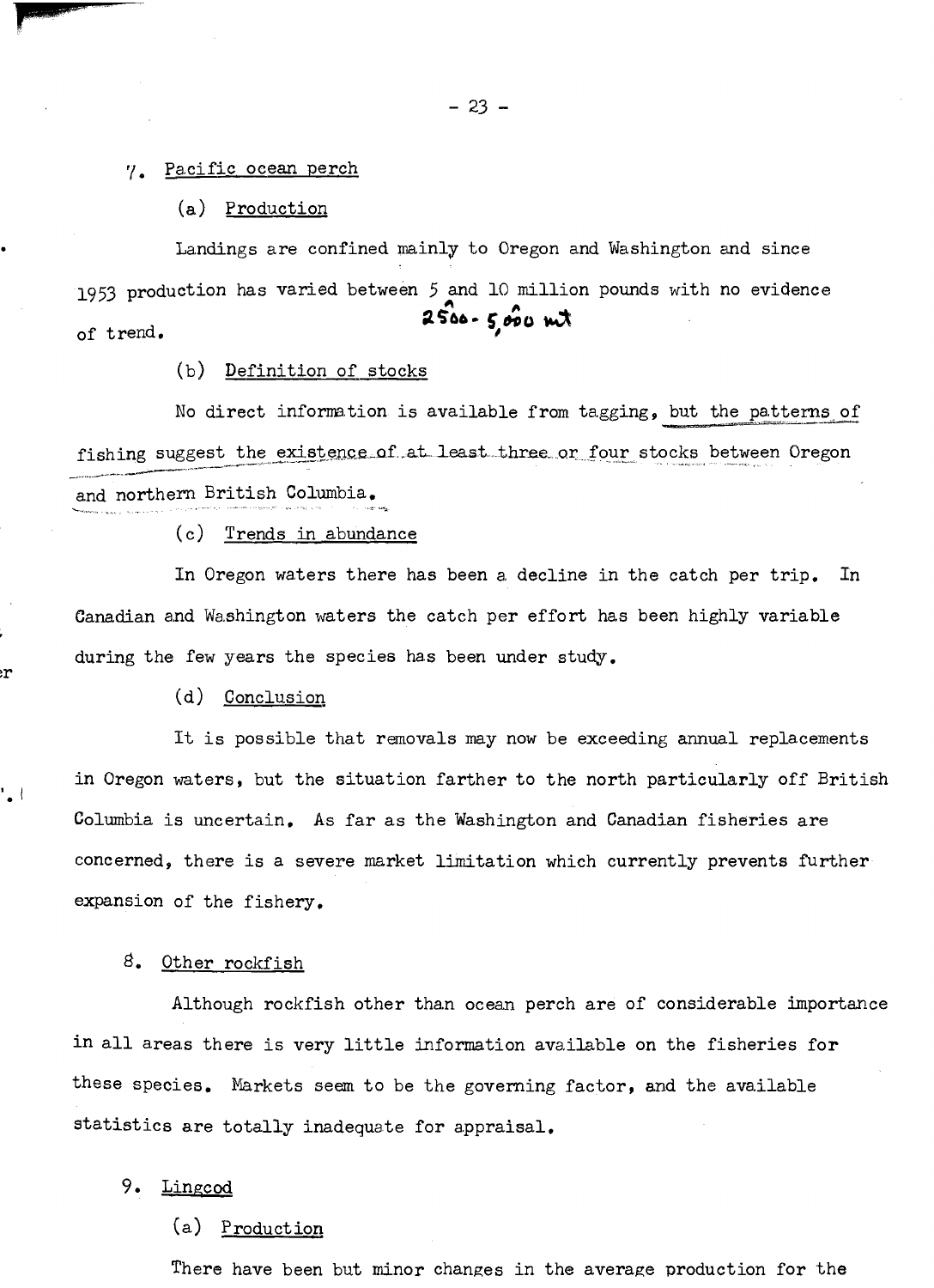periods 1950-52 and 1956-58. Washington and Canadian landings (which account periods 1950-52 and 1956-5G. Washington and Canadian landings (which account for the bulk of the catch) have increased only about 10%. for the bulk of the catch) have increased only about 10%.

(b) Definition of stocks (b) Definition of stocks

No information from offshore waters is available but Canadian tagging in territorial waters suggests a relatively sedentary behaviour and possibly the existence of numerous small stocks along the whole coast.

(c) Trends in abundance ( c) Trends in abundance

To time of reporting no analysis of trends in catch per effort have been conducted on data for international waters. been conducted on data for international waters.

(d) Conclusion

The situation is uncertain in international waters, but as trawler The situation is uncertain in international waters, but as trawler landings from the Vancouver Island coast are on the increase, there is probably no immediate cause for concern.

#### 10. Dogfish

#### (a) Production (a) Production

Removals of dogfish by Washington fishermen amounted to about 1.5 Removals of dogfish by Washington fishermen amounted to about 1.5 million pounds in 1958. Canadian catch in that year was 1.1 million pounds. Between January and March, 1959, a subsidy was in effect in Canada which Between January and March, 1959, a subsidy was in effect in Canada which resulted in a removal of 2.3 million pounds plus 1.4 million pounds taken by resulted in a removal of 2.3 million pounds plus 1.4 million pounds taken by chartered killer boats. From late in July to the end of 1959 when the subsidy was again in effect, the removals amounted to  $6.3$  million pounds, which brought the total for the year to approximately 10 million pounds. the total for the year to approximately 10 million pounds.

#### (b) Definition of stocks (b) Definition of stocks

Tagging has suggested separateness of the dogfish inhabiting the Strait of Georgia and Puget Sound. Neither of these two groups show much tendency to move into the offshore waters. Although coastwide migrations of individual fish have been recorded in offshore waters, the actual numbers of individual fish have been recorded in offshore waters, the actual numbers of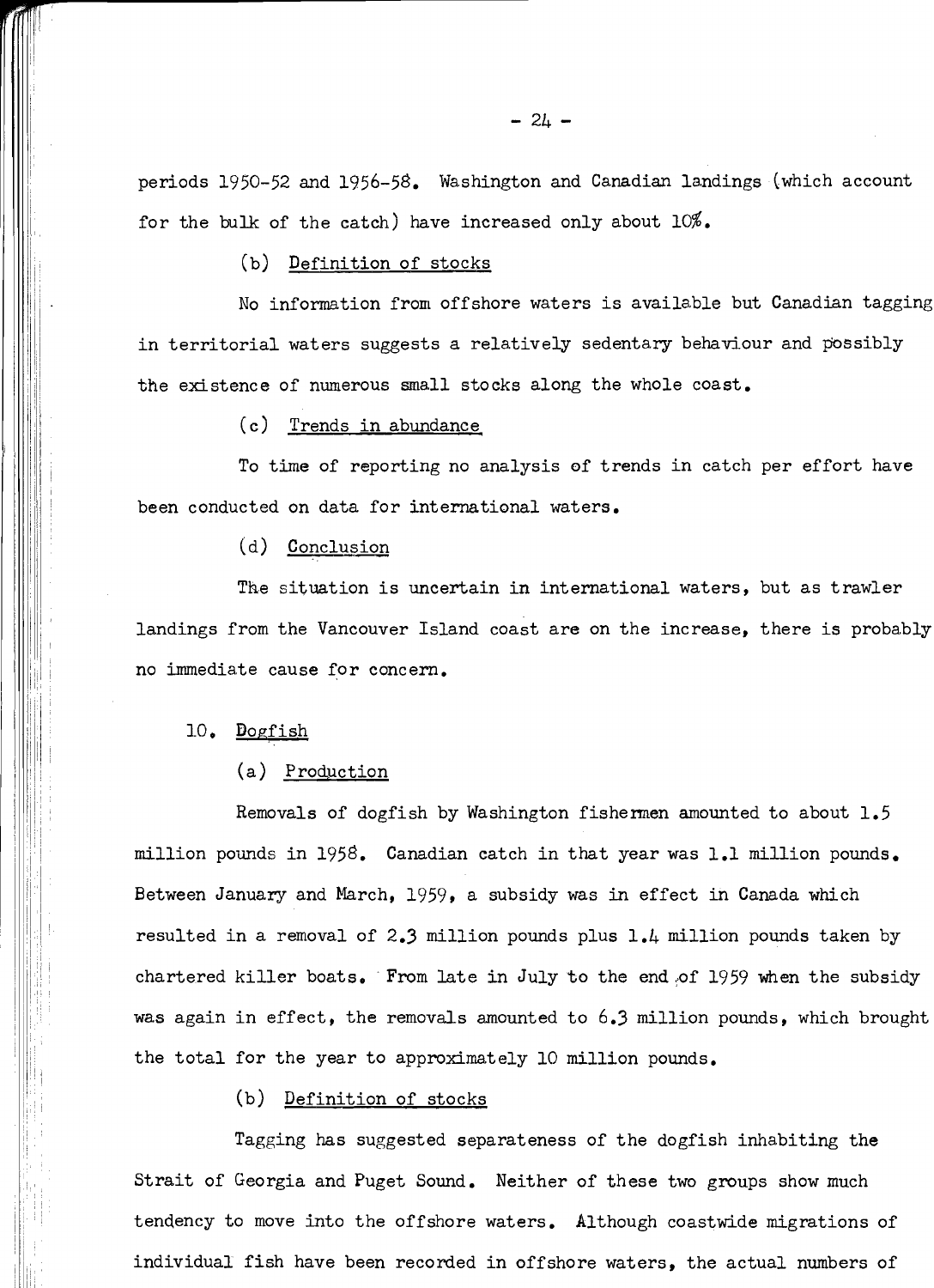(c) <u>Trends in abundance</u>

In the years following collapse of the liver market (about 1950), dogfish have increased in abundance, particularly along the lower west coast dogfish have increased in abundance, pasrticularly along the lower west coast of Vancouver Island. The present Canadian subsidy program probably has had no effect in stemming the increase in numbers of dogfish offshore, as most of the effect in stemming the increase in numbers of dogfish offshore, as most of the fishing has been concentrated in the Strait of Georgia. As yet it is difficult fishing has been concentrated in the Strait of Georgia. As yet it is difficult to say to what extent this localized fishery has reduced the stock inhabiting to say to what extent this localized fishery has seduced the stock inhabiting inshore waters, inshore waters

#### (d) Conclus (d) Conclusion

Estimates made elsewhere suggest that an annual removal of about 30 million pounds would be necessary to have any lasting effect in reducing the million pounds would be necessary to have any lasting effect in reducing the abundance of dogfish along the Pacific coast of North America. Current level of exploitation (largely under subsidy) is about 10 million pounds, and may be of exploitation (largely under subsidy) is about 10 million pounds, and **may** be of only local effectiveness, of only local effectiveness ,

#### VII, SUBJECTS OF CONCERN VII. SUBJECTS OF CONCERN

# 1. <u>Petrale sole</u>

The SUb-Conmiittee agreed that of all the species reviewed under Item The Sub-Committee agreed that of all the species reviewed under Item VI, petrale sole was the only case in which there has been a pronounced reduc-VI, petrale sole was the only case in which there has been a pronounced reduction in catch in the past decade for reasons other than market. Even so this apparently applies more to the northern part of the coast than to the south, and the decline may not be entirely or even partly the result of fishing.

There are two matters concerning petrale sole which, for lack of There are two matters concerning petrale sole which, for lack of adequate data or incomplete analysis of existing data, make difficult an appraisal of current management practice: appraisal of current management practice :

#### (a) Definition of stock relationship (a) Definition of stock relationship

Currently, there is concern amongst certain sections of the Oregon Currently, there is concern amongst certain sections of the Oregon

 $-25 -$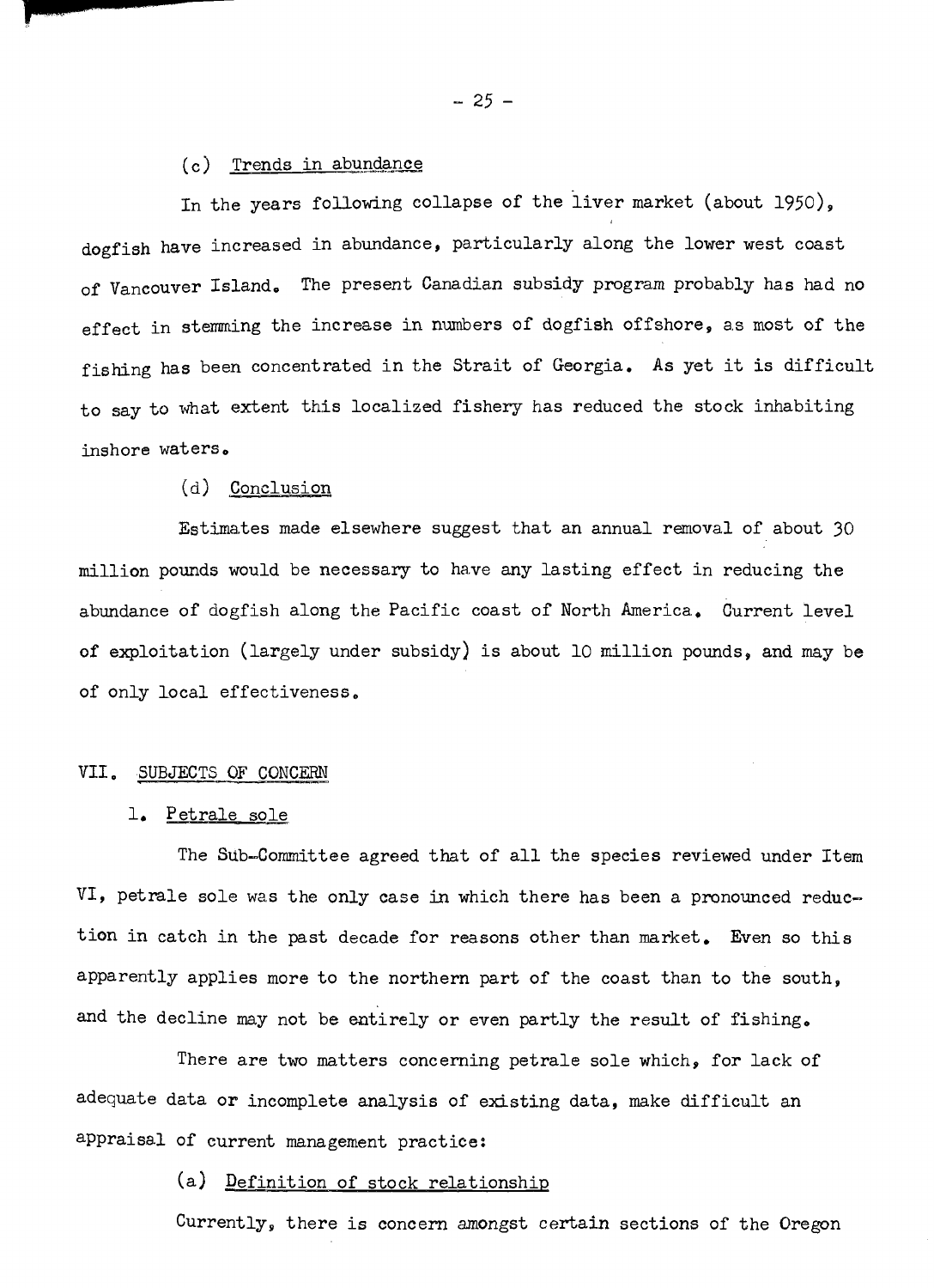fleet, which fish in the Coose Bay-Newport area, that they are likely to suffer fleet, which fish in the Coose Bay-Newport area, that they are likely to suffer an injustice by having to abide by the winter closure on petrale sole. It may an injustice by having to abide by the winter closure on petrale sole. It may well be that spawning grounds south of the Astoria Canyon are not frequented well be that spawning grounds south of the Astoria Canyon are not frequented by fish from the depressed areas to the north and that these regions south of by fish from the depressed areas to the north and that these regions south of the Canyon should not be subjected to winter closure at the present time. Unfortunately, the Sub-Committee lacks information which is necessary to determine whether or not control of the fishery in Oregon water is vital for the protection of the stocks inhabiting waters farther to the north. The winter spawning grounds of petrale sole which inhabit the Washington and southern Canadian coasts in of petrale sole which inhabit the Washington and southern Canadian coasts in summer months are not properly defined. Also there is a deficiency of information on the relation between spawning grounds and summer grounds of petrale  $\qquad \qquad$ sole in the area between Cape Flattery and the California border. In order to  $\blacksquare$ determine the validity of current complaints, more extensive tagging appears to determine the validity of current complaints, more extensive tagging appears to be necessary along the Oregon and Washington coasts, particularly during the  $\qquad$ winter months. winter months.

#### (b) Validity of the winter closure (b) Validity of the winter closure

In the initial phase of the petrale sole fishery in southern Canadian waters a sharp decline in catch per effort occurred in company with a decline waters a sharp decline in catch per effort occurred in company with a decline in average size. This was to be expected, for it was the inevitable consequence of exploiting a virgin stock. By 1948, however, the fishery instead of stabilizing continued to decline, and the average size of fish began to increase. This situation continued through 1956. What had happened was that recruitment  $\qquad$ to the stock had declined very noticeably. It is fairly certain that this was to the stock had declined very noticeably. It is fairly certain that this was not merely the indirect effect of fishing (i.e., progressive reduction in the  ${\tt spawning}$  stock and hence progressive reduction in the numbers of young), for  $\qquad \quad \, |$ the same phenomenom was detected in the northern British Columbia stock which did not come under heavy exploitation until 1948. Apparently, some factor in  $\qquad \qquad \mid$ 

 $-26$   $-$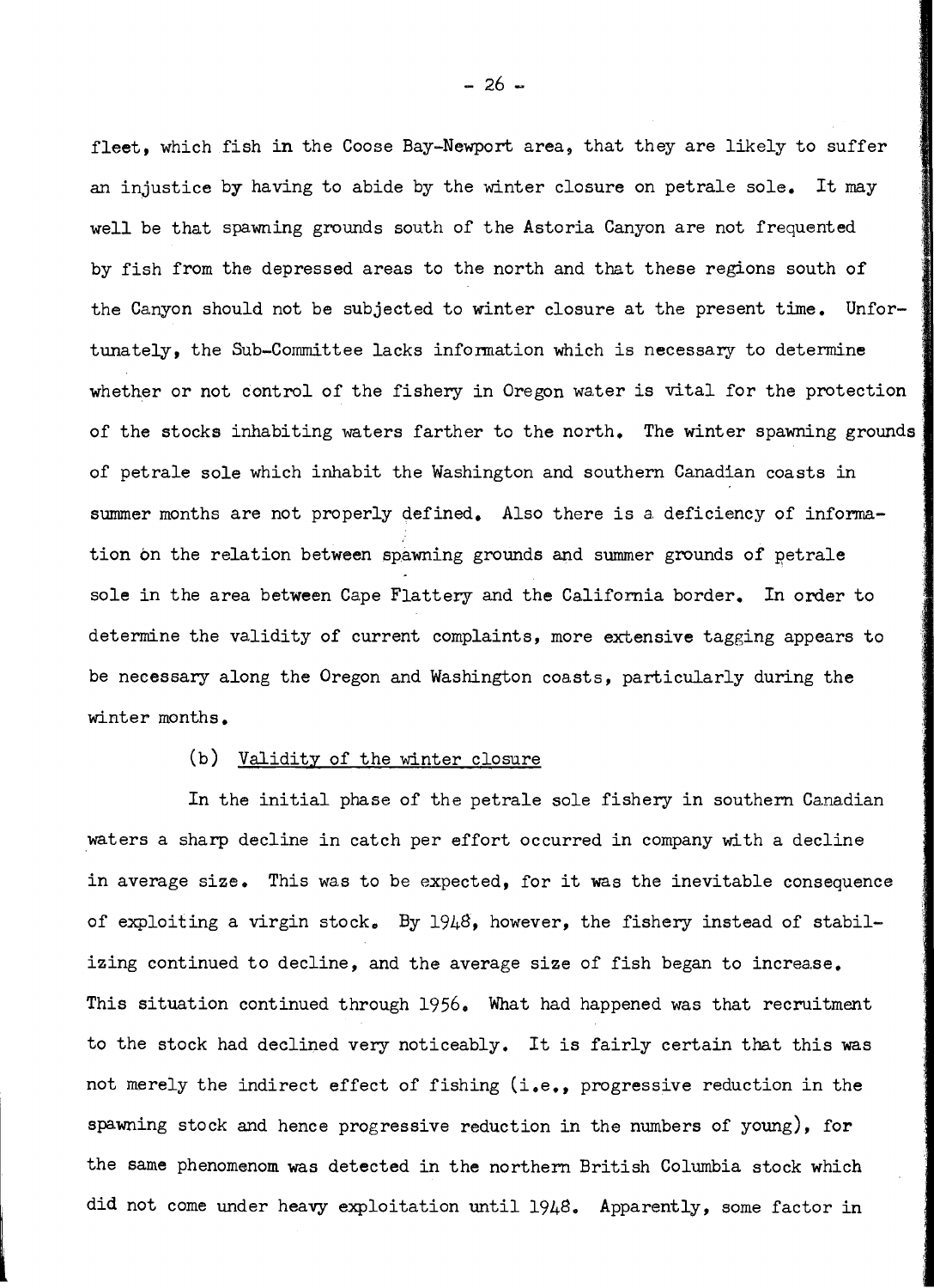the natural environment, other than the numbers of spawning fish, had been the natural environment, other than the numbers of spawning fish, had been responsible for the decline in recruitment both in the southern and the responsible for the decline in recruitment both in the southern and the northern British Columbia stock, British Columbia stock.

Thus, the environment may have been responsible at least in part for Thus, the environment may have been responsible at least in part for the decline in production from 1948 to 1956. We say "in part" because even if recruitment had been constant it is possible that fishing may have been too recmitmant had been constant it is possible that fishing may have been too heavy for maximum sustained yield. heavy for maximum sustained yield.

h

d١

The winter closure to protect spawning fish was imposed as a common sense measure. Even though natural factors apparently were responsible for the declining recruitment, it was theoretically possible that unrestricted fishing declining recruitment, it was theoretically possible that unrestricted fishing could reduce the spawning stock to the point where the number of eggs produced would be so few that recruitment would remain poor even if environmental conditions changed for the better. tions changed for the better.

Recent evidence suggests that the decline in recruitment has been Recent evidence suggests that the decline in recruitment has been arrested and that an upward trend is in progress. This increase in recruitment arrested and that an upward trend is in progress. This increase in recruitment arose from the spawnings of 1950 to 1953 - several years before the spawning arose from the spawnings of 1950 to 1953 - several years before the spawning grounds came under active exploitation and at least seven years before winter grounds came under active exploitation and at least seven years before winter fishing was effectively curbed. fishing was effectively curbed.

If recruitment continues to improve over the next five years we shall  $\qquad \qquad \mid$ know that the protection of spawning fish by winter closure was an unnecessary know that the protection of spawning fish by winter closure was an unnecessary measure. But it may still have been a valid means of reducing the rate of measure. But it may still have been a valid means of reducing the rate of exploitation so that a better yield could be obtained from the available stock. On the other hand, if recruitment goes into another decline (that is, the On the other hand, if recruitment goes into another decline (that is, the Spawnings of 1954 and more recent years produce fewer recruits than the spawnings spawnings of 1954 and more recent years produce fewer recruits than the spawnings of 1950 to 1952), then we shall be unable to say whether a turn for the worse in the environment of the eggs or the fishing on spawning fish was responsible. **in** the environment of the eggs or the fishing on spawning fish was responsible.

 $-27 -$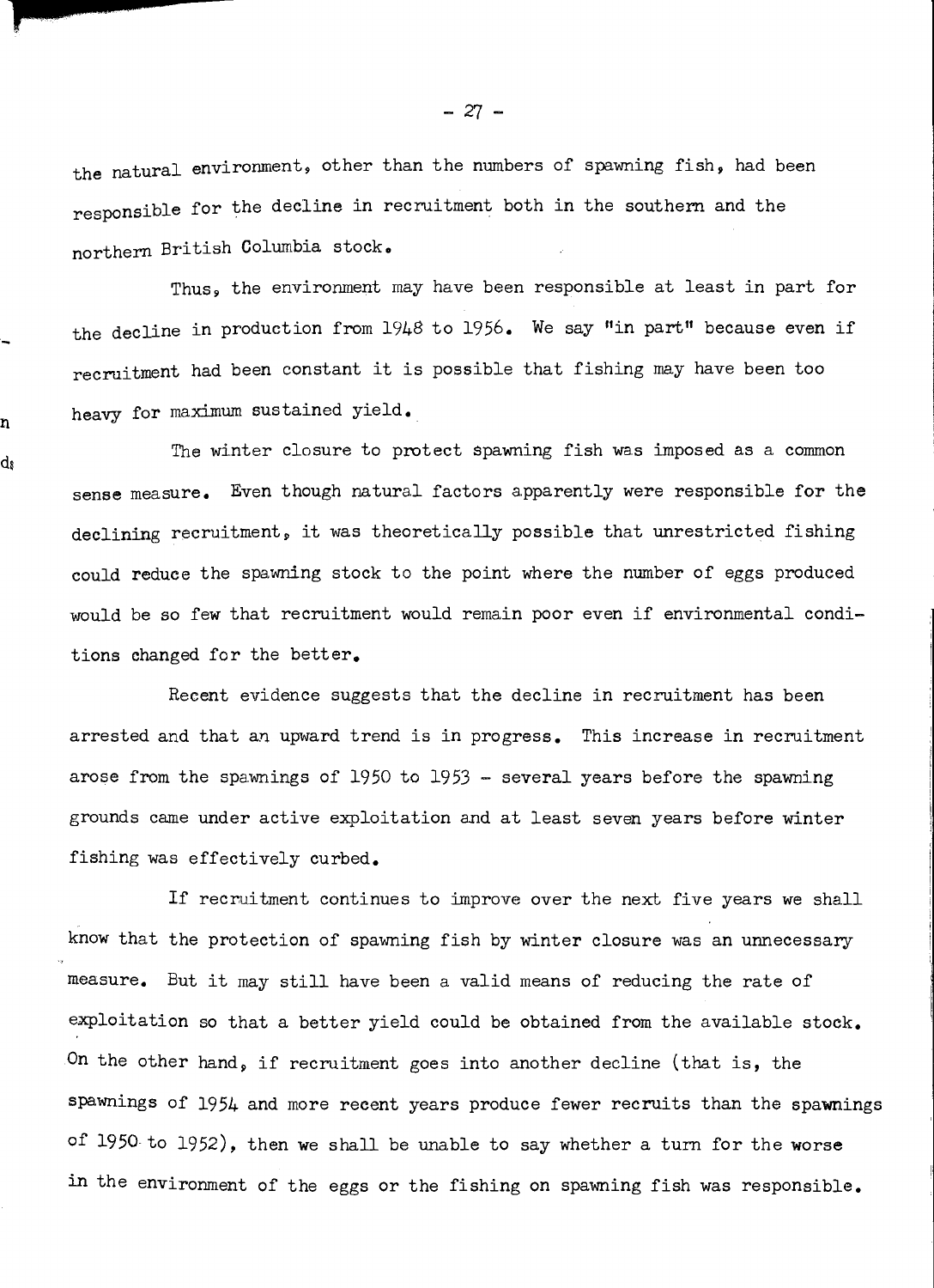The fishery on spawning fish which began in 1953 and the subsequent The fishery on spawning fish which began in 1953 and the subsequent abolition of such fishing after 1957 will no doubt create serious problems abolition of such fishing after 1957 will no doubt create serious problems of interpretation three or four years from now. In the meantime a careful watch should be maintained. If we fail to obtain conclusive evidence that the watch should be maintained. If we fail to obtain conclusive evidence that the winter closure is a valid measure for the protection of petrale sole, it may winter closure is a valid measure for the protection of petrale sole, it may have to be abandoned, particularly if it appears to be impeding effective have to be abandoned, particularly if it appears to be impeding effective exploitation of other deep water species.

#### 2. Mesh regulations 2, Mesh regulations

There has been much talk about the value of increasing the mesh size There has been much talk about the value of increasing the mesh size in trawl nets to permit the escapement of sub-commercial sizes of bottom fish. Granted that a larger mesh size means cleaner and larger hauls of commercial-Granted that a larger mesh size means cleaner and larger hauls of commercialsized fish and hence greater fishing efficiency, it remains to be demonstrated sized fish and hence greater fishing efficiency, it remains to be demonstrated that this increase in efficiency (i.e., dollar return to the fisherman per unit of effort) is greater than the value of the catch of undersized fish which of effort) is greater than the value of the catch of undersized fish which might be obtained with smaller mesh and used as mink food or in some form other might be obtained with sma.Uer mesh and used as mink food or in some form other than as food fish. Whether or not the latter would be greater or less depends than as food fish. Whether or not the latter would be greater or less depends heavily on the natural mortality and growth rates of the species involved. heavily on the natural mortality and growth rates of the species involved.

The scientific basis for regulation of mesh size in trawl nets require The scientific basis for regulation of mesh size in trawl nets require knowledge of (1) whether a greater monetary yield can be derived from a stock knowledge of (1) whether a greater monetary yield can be derived from a stock by catching the fish when they are young or by delaying capture until they are of an older age and larger size, and (2) whether or not it is possible from a of an older age and larger size, and (2) whether or not it is possible from a practical standpoint to fish a stock down to such a level that the amount of practical standpoint to fish a stock down to such a level that the amount of spawn produced is of critical importance to the amount or size of the resulting spawn produced is of critical importance to the amount or size of the resulting recruitment. These are important questions which deserve the attention of all biologists associated with Pacific coast trawl fisheries. all biologists associated with Pacific coast trawl fisheries.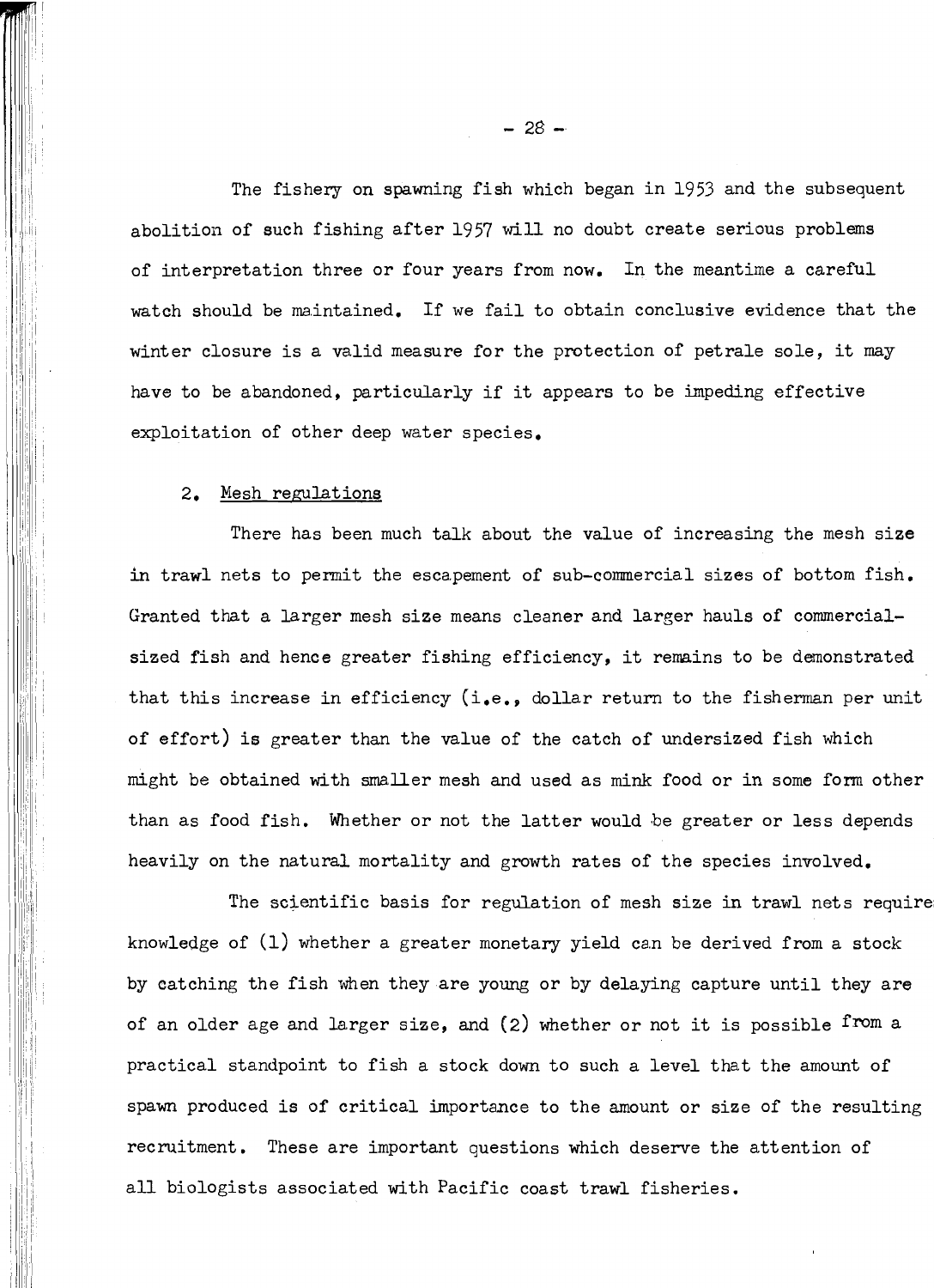## VIII. FURTHER NEEDS FOR RESEARCH AND REGULATION

## 1. Petrale sole **1,** Petrale sole

(a) Concern over the lack of full understanding of the current (a) Concern over the la.ck of full understanding of the current status of the petrale sole fishery and the efficacy of existing regulations status of the petrale sole fishery and the efficacy of existing regulations has been covered in Item VII of this report. The need for more information has been covered in Item VII of this report. The need for more information on seasonal movements and the inter-relationships of petrale sole along the on seasonal movements and the inter-relationships of petrale sole along the  ${\tt coast, \ particularly \ between}$  Cape Flattery and northern California is indicated.  $\qquad \qquad \mid$ Greater sampling coverage (if only by length and sex) is needed for certain Greater sampling coverage (if only by length and sex) is needed for certain seasons and areas not covered by the current Canadian sampling program:  $\,$  Central  $\,$ Hecate Strait and Queen Charlotte Sound - all seasons; Washington and Oregon Hecate Strait and Queen Charlotte Sound - all seasons; Washington and Oregon coast \* all seasons. coast - all seasons.

(b) Completion of the analysis of existing data on the Canadian (b) Completion of the analysis of existing data. on the Canadian fishery warrants high priority. fishery wa,rrants high priority.

#### 2. Research relevant to the mesh problem 2. Research relevant to the mesh problem

Information on mortality and growth rates of the important species and on the relation between spawning stock size and recruitment is required and on the relation between spawning stock size and recruitment is required in order to establish the biological basis for mesh regulations.

#### 3. Catch statistics **3.** Catch statistics

#### (a) Monthly records of catch

 $\texttt{Effective study of fishes of international interest (specifically,} \quad |)$ those of Washington and Canada) requires compilation of catch records by month  $\lvert \cdot \rvert$ as well as by year for the various statistical areas. The accuracy and hence usefulness of such records depends on an effective (representative) coverage usefulness of such records depends on an effective (representative) Coverage of the fishing fleets. of the fishing fleets.

#### (b) Statistics of fishing effort

In the long run, accurate statistics of fishing effort by month and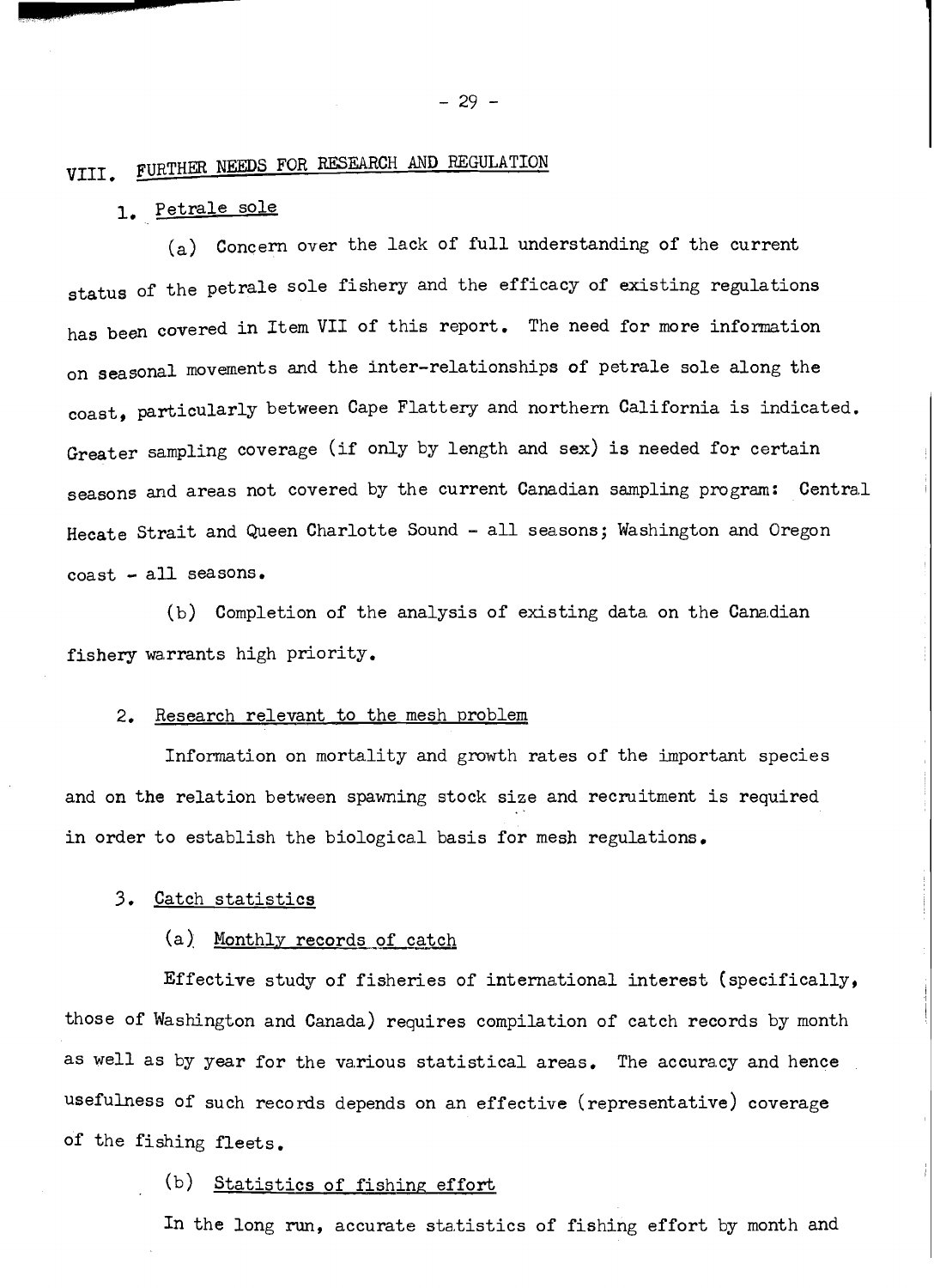area and preferably based on some standard unit will be of value in study of area and preferably based on some standard unit will be of value in study of the Pacific coast trawl fishery. Washington and Canada are equipped for compilation of such statistics, because both agencies collect infoxmation on pilation of such statistics, because both agencies collect information on hours of fishing. However, existing limitations on man-power and some basic hours of fishing, However, existing limitations on man-power and some basic questions regarding the efficacy of standardizing effort statistics are an obstacle to development and coordination of such a program. Statistics of effort for Oregon and California fleets are expressed in drags and days or effort for Oregon and California fleets are expressed in drags and days or trips, and hence could not be included as they stand, in a coastwide program trips, and hence could not be included as they stand, in a coastwide program of coordination. of coordination,

Nevertheless, the subject of coordinating on statistics of fishing Neverthelessp the subject of coordinating on statistics of fishing effort remains one of continuing interest to members of the Sub-Committee. effort remains one of continuing interest to members of the Sub-Committee,

#### 4. Oceanographic research

The Sub-Committee recognizes the importance of oceanography as a tool for the study and explanation of phenomena which appear to be unrelated to the for the study and explanation of phenomena which appear to be unrelated to the effects of fishing, and accordingly, would be interested in the development of oceanographic programs for the monitoring of environmental changes on the continental shelf and slope in the northeastern Pacific Ocean.

#### IX. PLANS FOR FUTURE NEETINGS OF THE SUB-COMMITTEE **IX,** PLANS FOR **FUTURE** NEETINGS OF THE SUB-COPIMITTEE

The Sub-Committee was of the opinion that planning for future meetings The Sub-committee was of the opinion that planning for future meetings should be deferred until it has received further instructions from the parent should be deferred until it has received further instructions from the parent committee. cornittee.

#### X. RECOMMENDATIONS OF THE SUB-COMMITTEE

1. The Sub-Committee acknowledges that there is potential danger of unfair 1, The Sub-committee acknowledges that there is potential danger of unfair discrimination against Oregon fishermen, respecting the winter closure of petral $\epsilon$ sole fishing in waters off southern Oregon (Coos Bay-Newport area). These newly sole fishing in waters off southern Oregon (Coos Bay-Newport area). These newly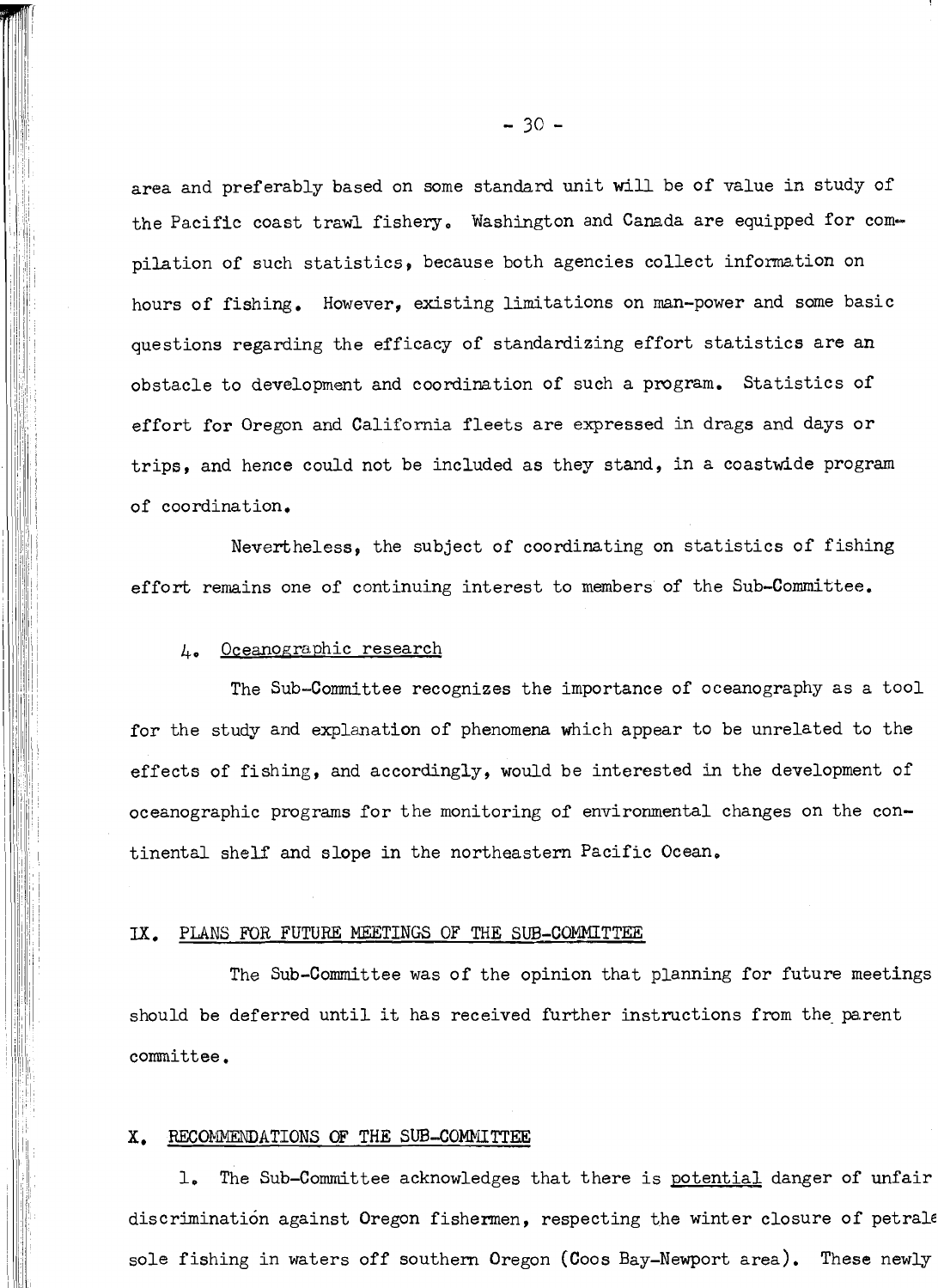discovered grounds apparent1y are within the working range of California fisher-discovered apparently are within the working range of Ca.lifornia fishermen who are not required to abide by the winter closure. men who are not required to asbide by the winter closure.

Since (1) the winter closure regulation is designed primarily for the protection of northern stocks (Washington and Canadian water), (2) the southern limits of migration of northern stocks are ill-defined and (3) the efficacy of limits of migration of northern stocks are ill-defined and (3) the efficacy of the winter closure has not yet been clearly established, the Sub-Committee  $\hspace{1cm} |$ recommends: that at least for the winter of 1960-61 (i.e., December 20, 1960  $\hspace{1cm}$ to April 15, 1961) the winter closure be waived in southern Oregon waters. It  $\qquad \qquad \mid$ is suggested that this can be accomplished without detriment to the enforcement is suggested that this can be accomplished without detriment to the enforcement of regulations in waters farther to the north by requiring that vessels fishing of regula.tions in wa-ters farther to the north by requiring tha,t vessels fishing in southern Oregon waters obtain clearance in and out of adjacent ports (Coos  $\qquad \qquad \mid$ Bay or Newport) within specified time limits to prevent fishing on grounds in  $\qquad$ other areas affected by the regulation. other areas affected by the regulation,

I i i

The Sub-Committee makes this recommendation on the understanding that The Sub-Committee makes this recommendation on the understanding that the Oregon Fish Commission will undertake to tag petrale sole on the southern the southern Oregon grounds some time within the period February 15 to April 30, 1960. Oregon grounds some time within the period February 15 to April 30, 1960,

2. The Sub-Committee further recommends that deep water tagging of petrale **2,** The Sub-Committee further recommends that deep water tagging of petrale sole on grounds off the Washington coast (Willapa Bay, Grays Harbour, Umatilla $\qquad \qquad \mid \; \mid$ Reef, etc.) be undertaken at the earliest opportunity to determine whether or Reef, etc.) be undertaken at the earliest opportunity to determine whether or not these fish belong to the depressed stocks inhabiting waters farther to the  $\qquad \qquad \mid$ north. This infoimation is required in order to establish more clearly the north. This information is required in order to establish more clearly the southern limit of the area to which the current winter closure should apply. southern limit of the area to which the current winter closure should apply.

3. The Sub-Commjttee recommends that, where possible, programs of petrale 3. The Sub-Committee recommends that, where possible, programs of petrale sole sampling be instituted to complement those already in effect in Canada. sole sampling be instituted to complement those already in effect in Canada.

4. The Sub-Committee recognizes that the biological basis for mesh regu-*4.* The Sub-Committee recognizes that the biological basis for mesh regulations is not clearly established and therefore recommends that studies of lations is not clearly established and therefore recommends that studies of

 $-31 -$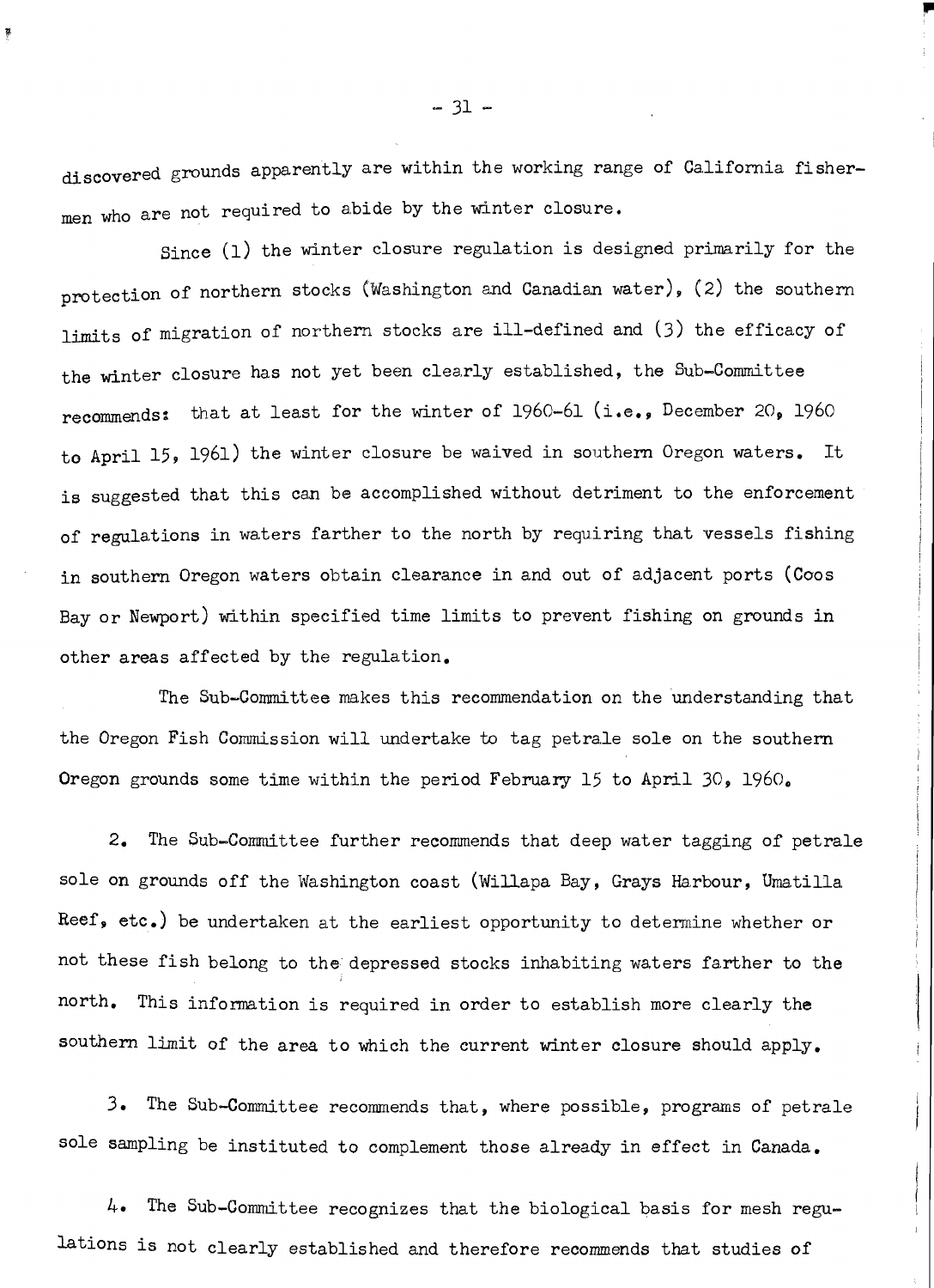growth rates and natural mortality rates of important species be initiated at growth rates and natural mortality rates of important species be initiated at the earliest opportunity. The Sub-Committee also wishes to point out that even within small or local political divisions of the coast there are apparent inconsistencies in the enforcement and definition of mesh regulations. sistencies in the enforcement and definition of mesh regulations.

5. In recognition of the need for long-temi studies of the groundfish 5. In recognition of the need for long-term studies of the groundfish fisheries of the Pacific coast, the Sub-Committee recommends that the exchange fisheries of the Pacific coast, the Sub-Committee recommends that the exchange of detailed statistics of catch by area, month and year be continued, particularly for the area of international interest (Columbia River to northern Hecate Strait) for the area of international interest (Columbia River to northern Hecate Strait) and that efforts be made to improve upon the accuracy of such statistics. and that efforts be made to improve upon the accuracy of such statistics.

6. The need for a better understanding of environmental changes on the 6. The need for a better understanding of environmental changes on the continental shelf and in adjacent waters is apparent. Accordingly, the Sub-continental shelf and in adjacent waters is apparent. Accordingly, the Sub-Committee would view with interest any proposal to develop or intensify coastal Committee would view with interest any proposa.1 to develop or intensify coastal oceanographic programs, oceanographic programs.

7, The Sub-Committee makes no specific recommendations for anbther neeting 7. The Sub-committee makes no specific recommendations for another meeting but wishes to draw to the attention of the parent committee the fact that it will not be possible to assess the effectiveness of the winter closure on petrale not be possible to assess the effectiveness of the winter closure on petrale sole (December 20, 1959 to April 15, 1960) until some time in the late spring sole (December 20, 1959 to April 15, 1960) until some time in the late spring or early summer. Such an occasion would also be opportune for a critical review or early summer. Such an occasion would also be opportune for a critical review of all the results of past taggings on petrale sole. of all the results of past taggings on petrale sole.

, With regard to the terms of reference both of the Sub-Committee and **8.** With regard to the terms of reference both of the Sub-committee and the parent committee, attention is drawn to the difficulty of interpreting the parent committee, attention is drawn to the difficulty of interpreting Item number  $\mu_\bullet$  The Sub-Committee seeks approval of its interpretation of this term of reference (see Section I, page 3 of this report). term of reference (see Section I, page *3* of this report).

 $- 32 -$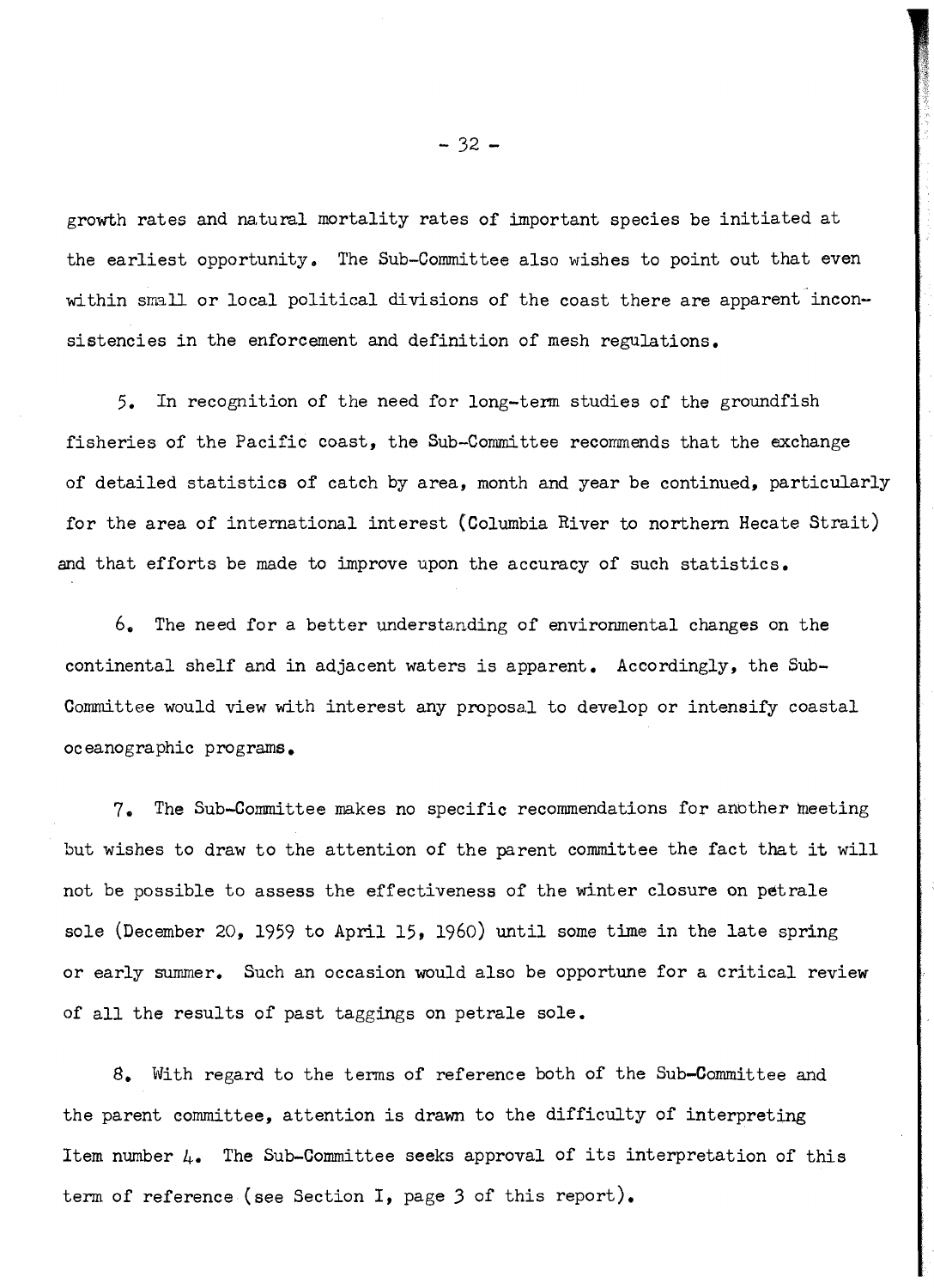XI. APPENDICES

 $\mathcal{L}^{\text{max}}_{\text{max}}$  and  $\mathcal{L}^{\text{max}}_{\text{max}}$ 

 $\label{eq:2.1} \frac{1}{\sqrt{2}}\int_{\mathbb{R}^3}\frac{1}{\sqrt{2}}\left(\frac{1}{\sqrt{2}}\right)^2\frac{1}{\sqrt{2}}\left(\frac{1}{\sqrt{2}}\right)^2\frac{1}{\sqrt{2}}\left(\frac{1}{\sqrt{2}}\right)^2.$ 

 $\label{eq:2.1} \frac{1}{\sqrt{2}}\int_{\mathbb{R}^3}\frac{1}{\sqrt{2}}\left(\frac{1}{\sqrt{2}}\right)^2\frac{1}{\sqrt{2}}\left(\frac{1}{\sqrt{2}}\right)^2\frac{1}{\sqrt{2}}\left(\frac{1}{\sqrt{2}}\right)^2.$ 

 $\label{eq:2.1} \frac{1}{\sqrt{2\pi}}\int_{\mathbb{R}^3}\frac{1}{\sqrt{2\pi}}\int_{\mathbb{R}^3}\frac{1}{\sqrt{2\pi}}\int_{\mathbb{R}^3}\frac{1}{\sqrt{2\pi}}\int_{\mathbb{R}^3}\frac{1}{\sqrt{2\pi}}\int_{\mathbb{R}^3}\frac{1}{\sqrt{2\pi}}\int_{\mathbb{R}^3}\frac{1}{\sqrt{2\pi}}\int_{\mathbb{R}^3}\frac{1}{\sqrt{2\pi}}\int_{\mathbb{R}^3}\frac{1}{\sqrt{2\pi}}\int_{\mathbb{R}^3}\frac{1$ 

 $\frac{1}{2} \left( \frac{1}{2} \right)$ 

 $\sim$   $\sim$ 

 $\mathcal{L}^{\text{max}}_{\text{max}}$  , where  $\mathcal{L}^{\text{max}}_{\text{max}}$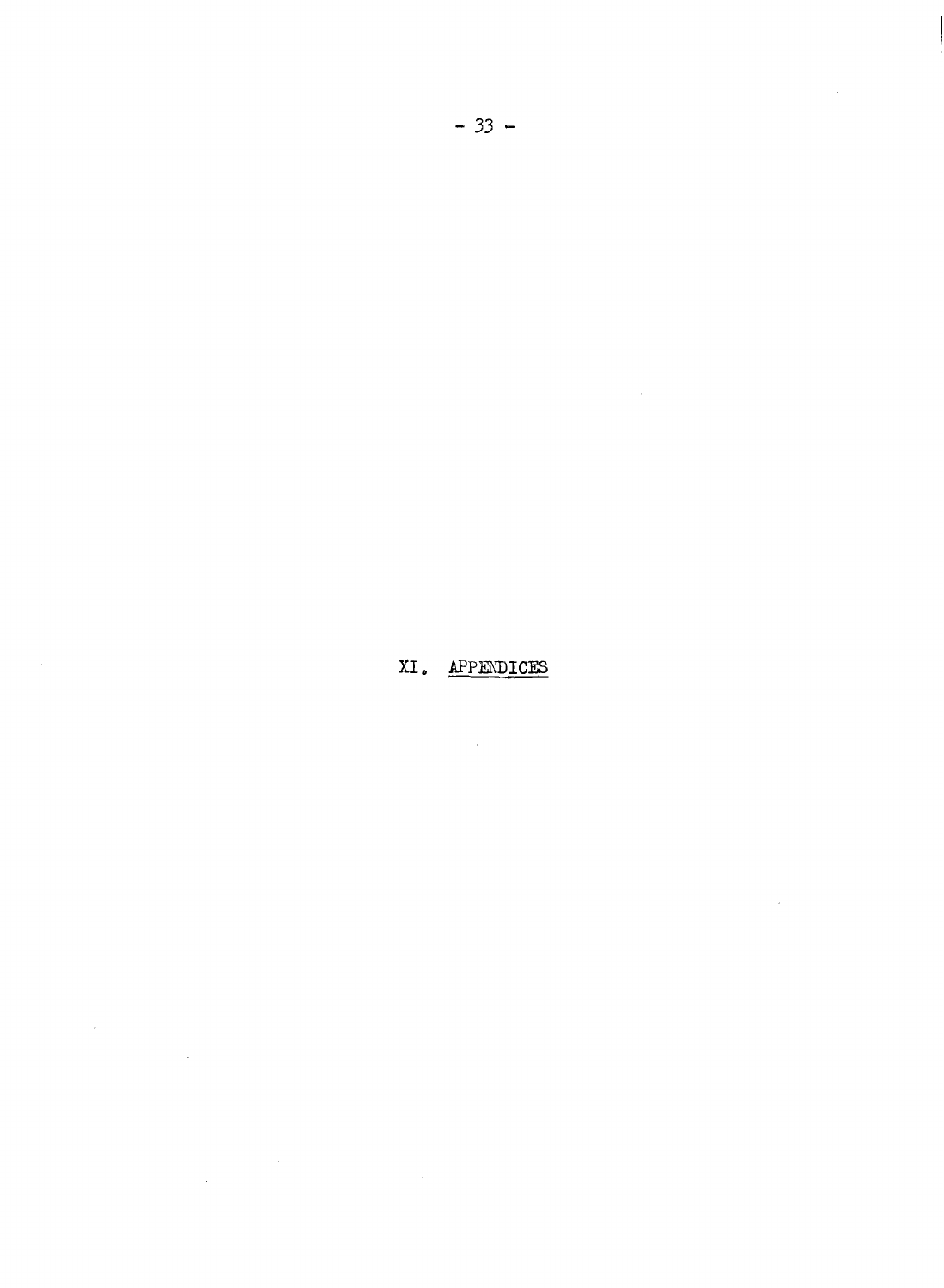#### AGENDA AGENDA

First meeting of the Technical Sub-Committee of the First meeting of the Technical Sub-committee of the Trawl Fishery Committee appointed by the Second Conference on Trawl Fishery Committee appointed by the Second Conference on Coordination of Fisheries Regulations between Canada and the United States Coordination of Fisheries Regulations between Canada and the United States

> Date: January 19-20, 1960 Datet January 19-20, 1960 Places Portland, Oregon Places Portland, Oregon

- I. Call to order
- II Approval of the agenda Approval of the agenda
- III Appointment of recording secretary Appointment of recording secretary
- IV。 General review of the functions of the Technical Sub-Committee
- V Review of existing trawl fishery regulations Review of existing trawl fishery regulations
- VI Review of effectiveness of existing regulations Review of effectiveness of existing regulations **VI.**
- VII。 Discussion of proposed changes in regulations, if any **VII <sup>0</sup>**
- V1110 Review of current research programs Review of current research programs **VIII <sup>0</sup>**
	- IX. Status of knowledge of the major species **IX <sup>6</sup>**
		- X Subjects of concern Subjects of concern
	- XI. Further needs for research and regulation.
- XII Plans for future meetings of the Sub-Committee Plans for future meetings of the Sub-committee
- X1110 Recommendations of the Sub-Committee Recommendations of the Sub-committee
- XIV0 Drafting of a report to the Committee Drafting of a report to the Committee **XIV <sup>0</sup>**
- XV. Other business Other business
- XVI. Adjournment **XVI** . Adjournment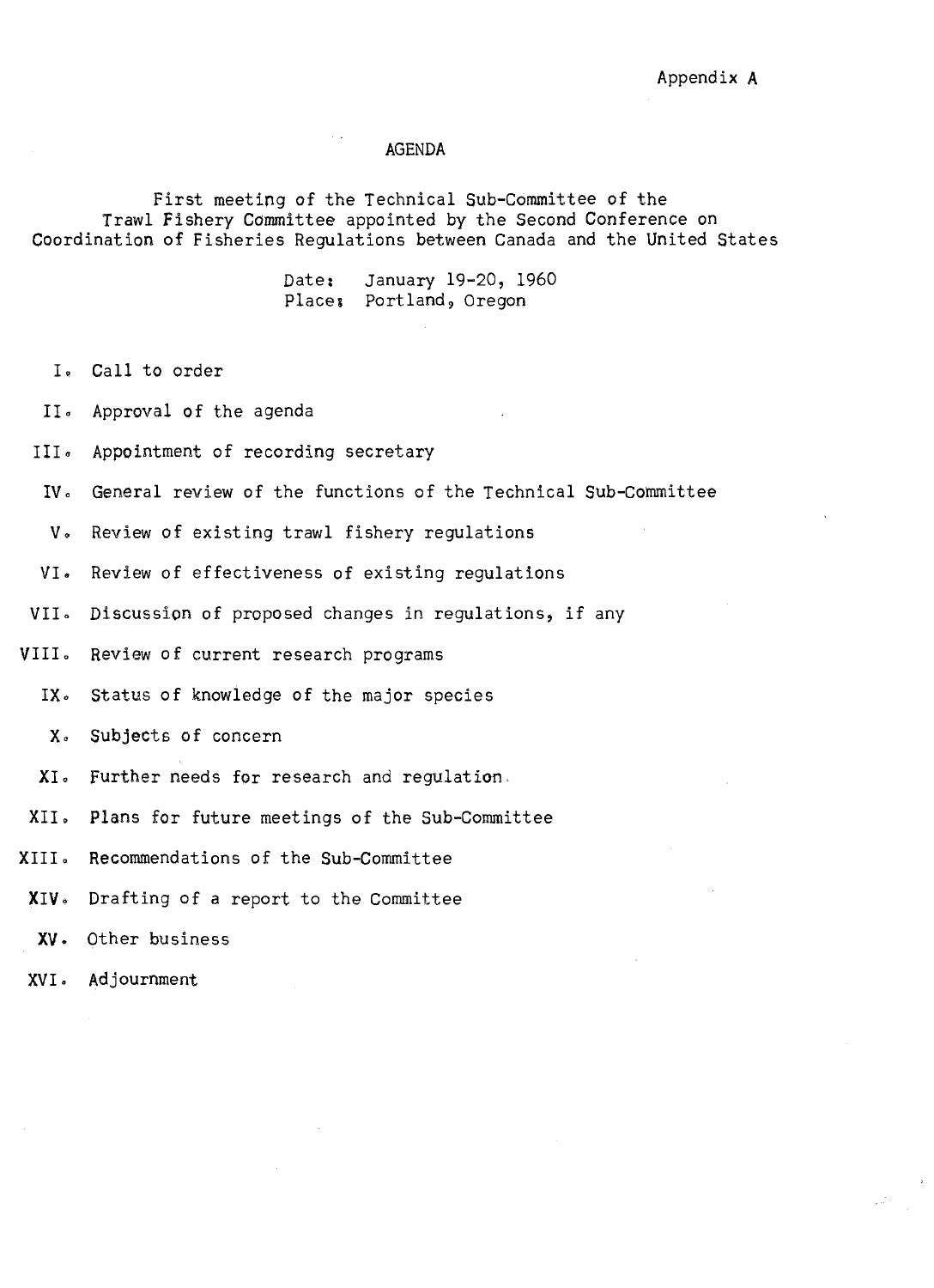$\nu \vee \overline{\phantom{0}}$ Appendix  $\stackrel{<}{\bullet}$ 

Prepared by 1, 1965

#### TRAWL FISHERY TECHNICAL SUB-COMITTEE

SYNOPSIS OF OTTER TRAWL REGULATIONS IN EFFECT ON-JANUARY 1, 1968, IN THE SEVERAL JURISDICTIONS OF THE PACIFIC COAST

Prepared by

M. C James, Me **Ce** James, // , Executive Director,  $\log_{10}$  and  $\log_{10}$  and  $\log_{10}$ P.M.F.C. P-MoFoCa **if** 

Note $_{\bm{i}}$  The following summary covers the fishery for fin-fish and cites only those  $\hskip10mm$ regulations which are considered as having a direct bearing on the manage-regulations which are considered as having a direct bearing on the management and conservation of bottom fish stocks. Legal provisions having ment and conservation of bottom fish stocks. Legal provisions having primary fiscal or administrative purposes, such as poundage taxes, keeping primary fiscal or administrative purposes, such as poundage taxes, keeping of records, submission of reports; or having general application, such as of records, submission of reports; or having general application, such as licenses, boat registration, etc. are omitted. For purposes of this report, licenses, boat registration, etc. are omitted. For purposes of this report, no effort is made to distinguish between territorial and non-territorial no effort is made to distinguish between territorial and non-territorial waters. The shrimp fishery may be considered as a trawl fishery but waters. The shrimp fishery may be considered as a trawl fishery but presents distinct individual problems of management and regulation which have not yet become a matter of international concern. It is accordingly have not yet become a matter of international concern. It is accordingly treated separately in a supplementary concluding analysis. treated separately in a supplementary concluding analysis.

Type of Regulation Type of Regulation

## 1. CLOSURE OF FISHING BY SEASON

#### California California

No seasonal closure for fin-fish. No seasonal closure for fin-fishe

Oregon / j,/ // Oregon , I During period December-20 to April 15 of year following, incidental catches of <u>petrale sole</u> limited to not more than" $\mathscr{Z}_7$ 000 lbs. per boat trip. Not more than 100 such fish may be less than 11 in. No other seasonal closures for fin-fish. seasonal closures for fin-fish, 1, **A,** 

#### Washington Washington **<sup>1</sup>**

During period December 20 to April 15 of year following, incidental During period December 20 to April 15 of year following, incidental catches of petrale sole limited to not more than 3,000 lbs. or 8 catches of petrale sole limited to not more than 3,000 lbs. or 8 percent of total food fish landed per boat trip not exceeding two percent of total food fish landed per boat trip not exceeding two trips per month per boat. trips per month per boat,

Five varying closure periods are applied to six local areas in the Five varying closure periods are applied to six local areas in the inside waters of Puget Sound. inside waters of Puget Sound.

#### Canada Canada

During period December 20 to April 15 inclusive no brill (petrale During period December 20 to April 15 inclusive no brill (petrale sole) may be taken except for incidental catch not exceeding 3,000 sole) may be taken except for incidental catch not exceeding 3,000 lbs. per boat trip for a maximum of two boat trips per month.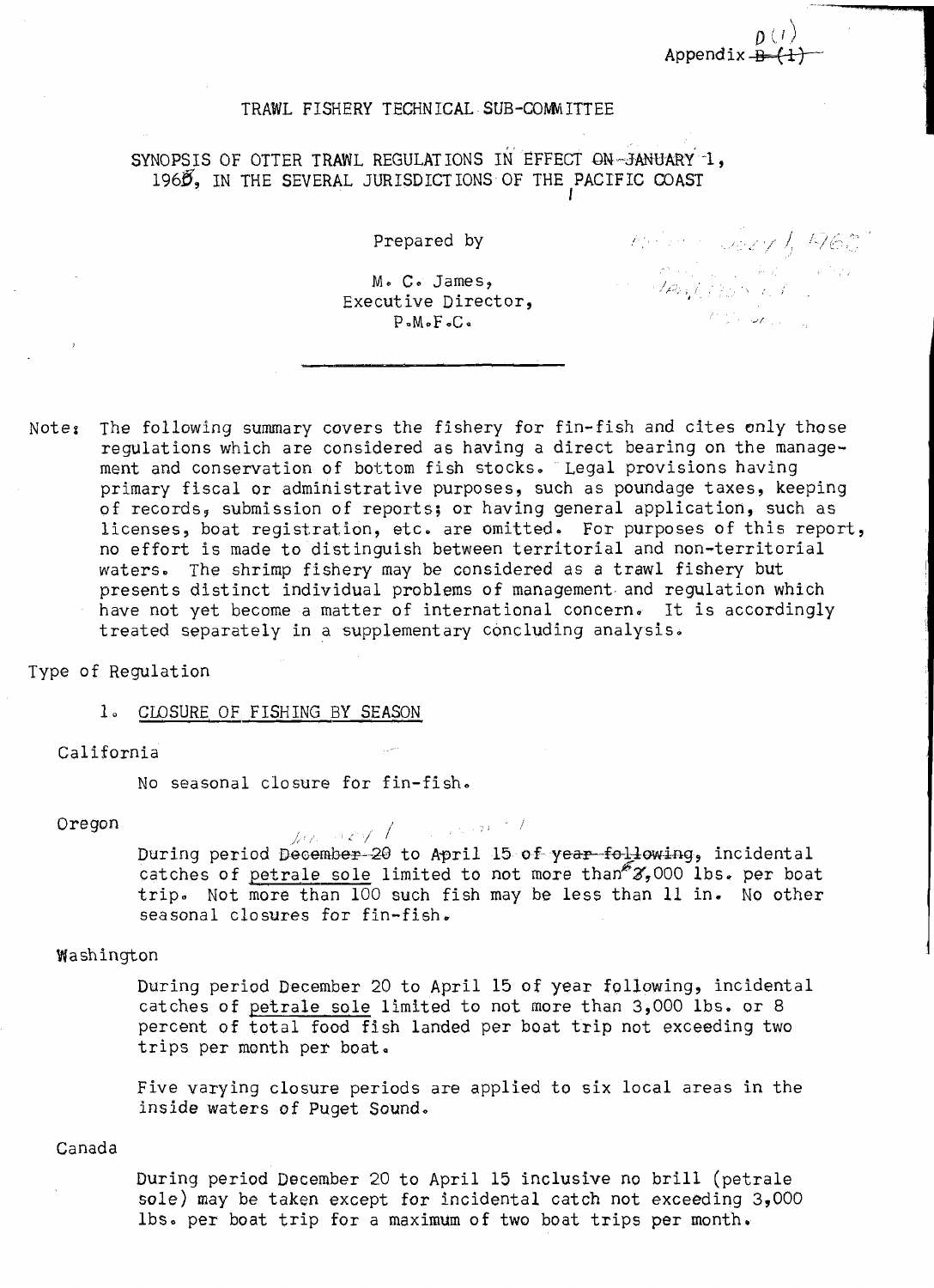During period December 1 to the last day of February no lingcod During period December 1 to the last day of February no lingcod may be taken in the waters of the Strait of Georgia.

#### Alaska Alaska

Sablefish may be taken from May 1 to November 30 by long line only Sablefish may be taken from May 1 to November 30 by long line only in southeastern Alaska Otherwise, no restrictions on bottom fish. in southeastern Alaska. Otherwise, no restrictions on bottom fish .

#### 2. CLOSURE OF FISHING BY AREA 2, CLOSURE OF FISHING BY AREA

#### California California

Use of trawl nets prohibited in waters less than 3 nautical miles Use of trawl nets prohibited in waters less than 3 nautical miles from nearest point of land on mainland shore, including certain from nearest point of land on mainland shore, including certain named bays0 named bays.

Possession of trawl net prohibited in waters south of Santa Possession of trawl net prohibited in waters south of Santa Barbara to Mexican border. Barbara to Mexican border.

#### Oregon Oregon

Otter trawl fishing limited to waters of the Pacific Ocean. Otter trawl fishing limited to waters of the Pacific Ocean.

#### Washington

Otter trawl fishing prohibited in 15 named areas in inside waters Otter trawl fishing prohibited in '15 named areas in inside waters of Puget Sound.

Grays Harbor, Willapa Harbor and Columbia River excluded from Grays Harbor, Willapa Harbor and Columbia River excluded from "coastal waters" open to otter trawl fishing. "coastal waters" open to otter trawl fishing.

#### Canada Canada

Chief Supervisor may prohibit all trawl fishing in any area at Chief Supervisor may prohibit all trawl fishing in any area at any time when deemed necessary to prevent adverse effects on any time when deemed necessary to prevent adverse effects on population. population.

Numerous named areas in inside waters are closed entirely to trawl Numerous named areas in inside waters are closed entirely to trawl fishing or for specified periods. fishing or for specified periods.

#### Alaska Alaska

See Sect. 1 above.

#### 3. DEFINITION OF LEGAL GEAR **3 0** DEFINITION OF LEGAL GEAR

#### California California

See Appendix B (2). See Appendix B (2).

#### Oregon Oregon

See Appendix B (2). See Appendix B (2).

#### \*Washington

See Appendix B (2). See Appendix B (2).

#### Canada Canada

See Appendix B (2) See Appendix B (2)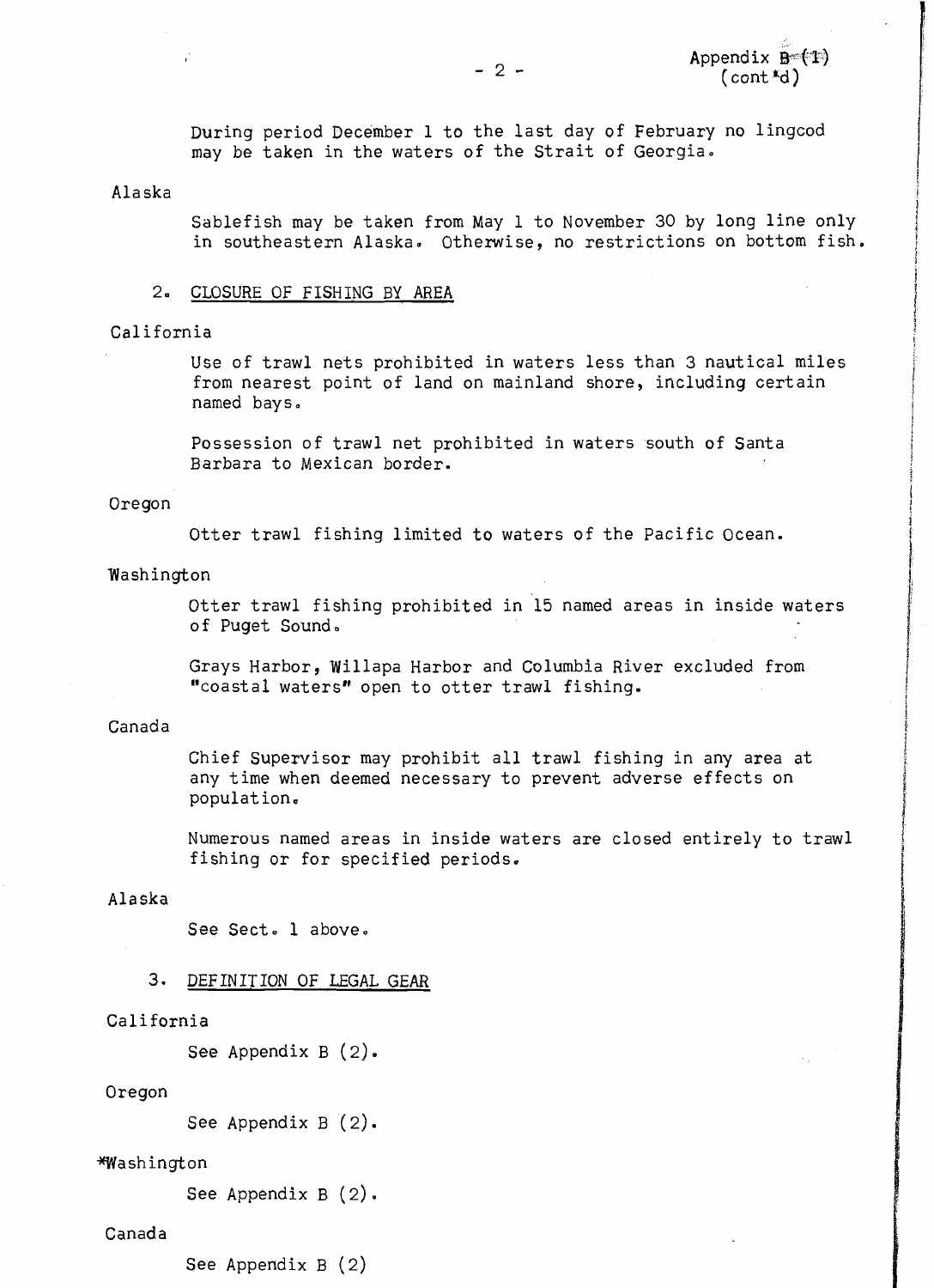Appendix Appendix 3 - (cont'd) (cont 'dl

#### Alaska Alaska

Trawls legal for bottom fish, with exception noted above. Trawls legal for bottom fish, with exception noted above.

\*Nets having minimum mesh of 3 in. throughout may be operated in ocean Wets having minimum mesh of 3 in. throughout may be operated in ocean perch fishery under permit.

#### 4. MINIMUM SIZE LIMI 4. MINIMUM SIZE LIMITS

#### California California

Only minimum size for bottom fish is 3  $1/2$  lbs. dressed dead on, or 3 lbs. dressed head off, for California halibut (<u>Paralichthys</u> or 3 Ibs. dressed head off, for Galifornia halibut (<u>Paralichthys</u><br>c<u>alifornicus</u>). Tolerance for incidental catch of sub-legal fish 30 lbs. during one day. 30 lbs. during one day.

#### Oregon Oregon

Minimum size of 11 in. over-all for dover, English or petrale Minimum size of 11 in. over-all for dover, English or petrale sole, with tolerance of sub-legal fish of not to exceed 100 in sole, with tolerance of sub-legal fish of not to exceed 100 in the aggregate per boat trip. the aggregate per boat trip.

Minimum size of 17 in. measured from origin of first dorsal to Minimum size of 17 in. measured from origin of first dorsal to end of tail or 3 lbs. dressed weight for sablefish (black cod). end of tail or 3 lbs. dressed weight for sablefish (black cod),

#### Washington Washington

Minimum size of 11  $1/2$  in. for any species of flounder and sole, except minimum of 14 l/2 in. for starry flounder.

Minimum size of 17 in, from oriqin of first dorsal fin to end of Minimum size of 17 in. from origin of first dorsal fin to end of tail for sablefish (black cod). tail for sablefish (black cod).

#### Canada Canada

Minimum size of 12 in0 tip of snout to tip of tail for lemon Minimum size of 12 in. tip of snout to tip of tail for lemon sole9 rock sole, brill (petrale sole) or starry founder. sole, rock sole, brill (petrale sole) or starry founder.

Minimum size of 3 lbs0 dressed head off, for both lingcod and Minimum size of 3 lbs. dressed head off, for both lingcod and sablefish (black cod). sablefish (black cod).

#### Alaska Alaska

No restrictions. No restrictions.

#### 5. REGULATION OF UTILIZATION (FOOD AND NON-FOOD USE)

#### California California

Trawl-caught fish used for other than human consumption taxed 5' Trawl-caught fish used for other than human consumption taxed *56*  per 100 lbs. Whole fish ground for mink food must be held under per 100 lbs. Whole fish ground for mink food must be held under refrigeration. refrigeration.

#### Oregon Oregon

Catching or disposal of dover sole, English sole or petrale sole Catching or disposal of dover sole, English sole or petrale sole for animal food or reduction purposes prohibited. However, inci-for animal food or reduction purposes prohibited. However, incidental catch tolerance for reduction or animal food purposes dental catch tolerance for reduction or animal food purposes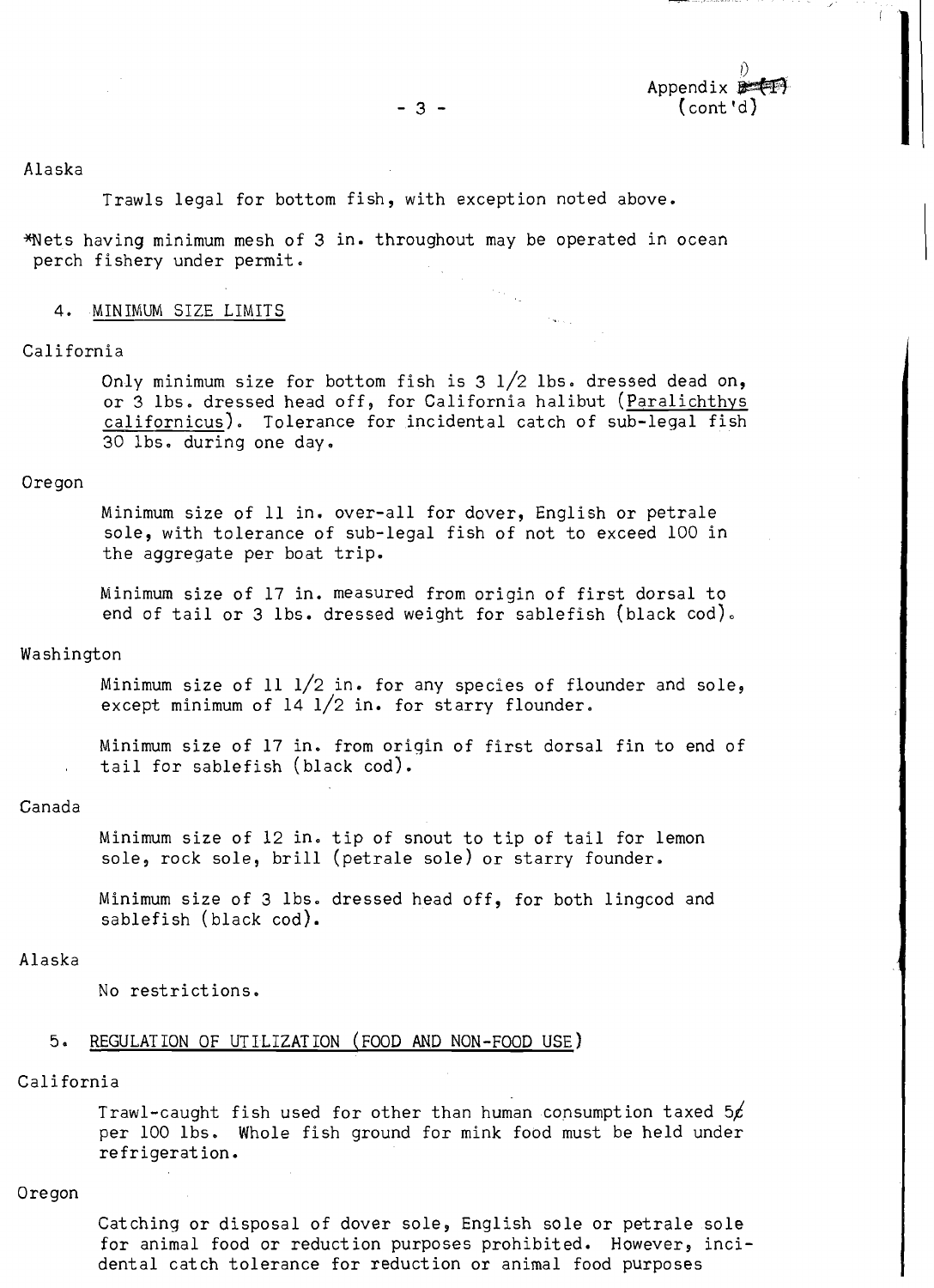of above species allowed in the aggregate in the amount of 2,000 of above species allowed in the aggregate in the amount of 2,000 lbs. or 2% by weight, whichever is greater, of any single landing. lbs. or 2% by weight, whichever is greater, of any single landing.

Washington Washington

Taking or disposal of food fish except for human consumption or Taking or disposal of food fish except for human consumption or bait prohibited, with exception of following species: bait prohibited, with exception of following species:

> Dogfish and other species of shark Dogfish and other species of shark Arrowtooth halibut Arrowtooth halibut Hake Hake Pollock or whiting Pollock or whiting Bellingham sole Bellingham sole \*priest fish (Sebastodes mystinus) Vriest fish (Sebastodes mystinus) \*Sand dabs \*Sand dabs \*Slender sole \*Slender sole \*\*Herring

\*When taken in waters of Pacific Ocean. When taken in waters of Pacific Ocean. 'In Strait of Georgia Areas 2 and 2A. \*In Strait of Georgia Areas 2 and 2A.

Canada Canada

No limitation on utilization of legally-caught bottom fish. No limitation on utilization of legally-caught bottom fish.

Alaska Alaska

No restrictions. No restrictions.

#### 6. MISCELLANEOUS REGULATIONS 6 MISCELLANEOUS REGULAT IONS

California California

Otter or beam trawl operators must keep a daily log book and Otter or beam trawl operators must keep a daily log book and render the information to the Department. The required recording<br>includes: includes:

- (a) Time and place of each haul, each  $\mathrm{trip.}$  , and  $\hspace{-.07cm}$
- (b) Duration of haul and approximate composition (b) Duration of haul and approximate composition of catch for each haul. of catch for each haul.
- (c) Time of the trip. (c) Time of the trip.
- (d) Total landed weight by species. (d) Total landed weight by species.

Taking: of Taking of **soupf** in shark- **by trawl 'w4.** prohibited.

#### The Shrimp Fishery The Shrimp Fishery

Since the ocean shrimp fishery is apparently not within the present terms  $\big\}$ of reference of the Joint Trawl Committee no exhaustive digest of the regulations of reference of the Joint Trawl Committee no exhaustive digest of the regulations is herein presented. It may be noted that California permits only the beam  $\qquad$ trawl for shrimp fishing<del>;</del> sets over-all quotas on an area basis, has a winter the set closed season. Oregon has no restrictions on season or quantity of shrimp to be  $\vert$ taken and permits use of "shrimp trawls" as well as beam trawls. Washington has  $\mid$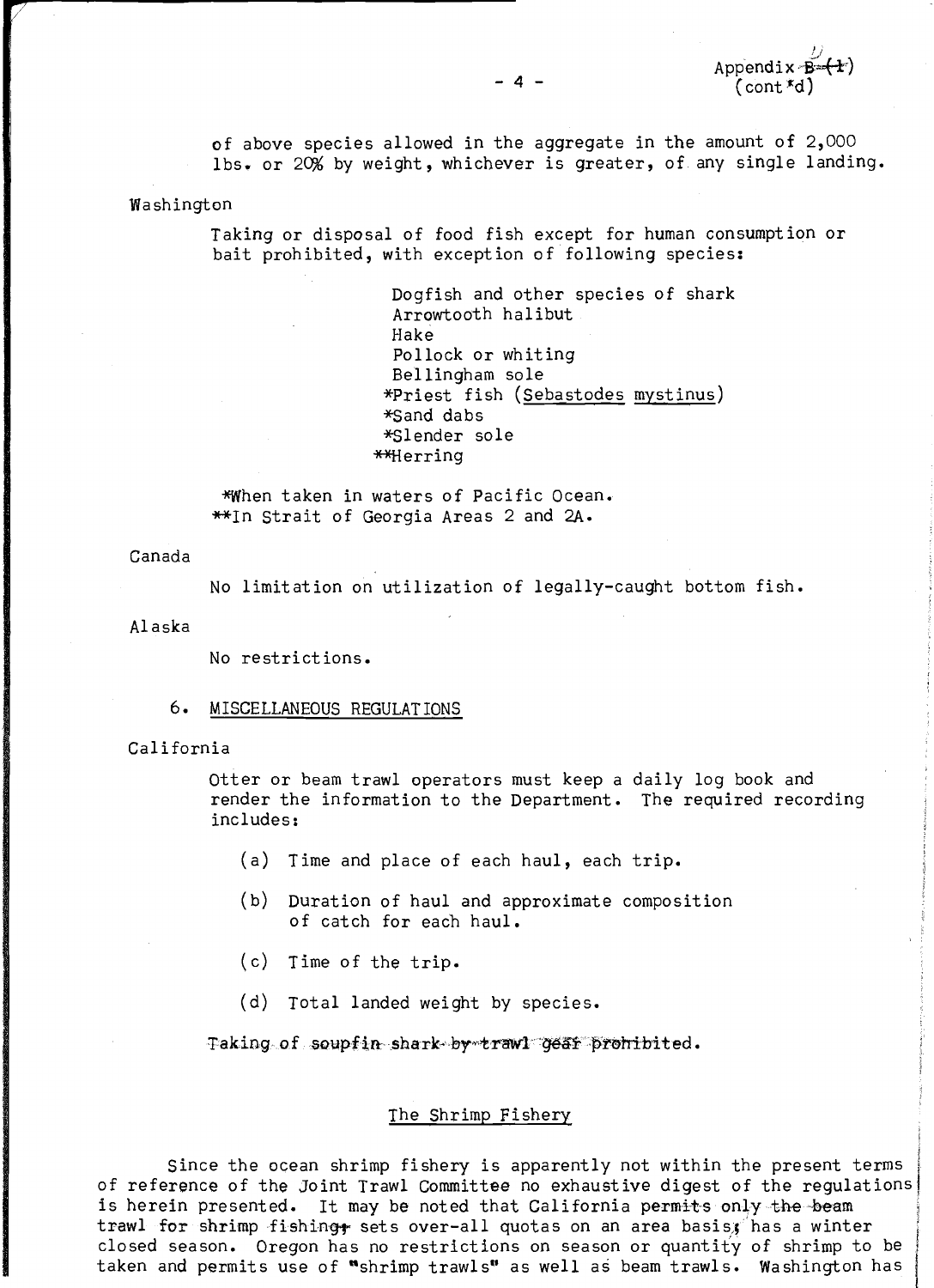$\mathtt{Appendix}\ \mathtt{B}(\mathtt{l})$  $(\text{cont}^{\dagger}d)$ 

seasonal closures in certain inside waters of Puget Sound, but permits yearround fishing with any suitable gear in coastal waters and waters of the Pacific Ocean. Washington regulations stipulate a maximum distance between otterdoors and wings of shrimp trawl nets and require that undersized shrimp doors and wings of shrimp trawl nets and require that undersized shrimp (described as unmarketable) must be returned to the water with a  $10\%$  tolerance. Canada apparently imposes no restrictions on an ocean shrimp fishery. However, the regulations governing the retention of a fin-fish caught incidental to a the regulations governing the retention of a. fin-fish caught incidental to a lawful shrimp fishery may be relevant to any study of the status of bottom fish stocks. The existing provisions are cited below: stocks, The existing provisions are cited below:

#### California California

It is unlawful to possess any fish other than shrimp or It is unlawful to possess any fish other than shrimp or prawns on a boat engaged in the shrimp fishery. prawns on a boat engaged in the shrimp fishery.

#### Oregon Oregon

An incidental catch of not to exceed  $\mathfrak{Z}_2,\mathfrak{O}$ OO lbs. of ocean or bottom fish per boat trip is permitted. Not more than 100 of such fish in the aggregate may be English, petrale or dover sole of not less than 11 in. in length. dover sole of not less than 11 in. in length,

#### Washington Washington

It is lawful to retain, for human consumption, bottom fish of legal size, other than halibut, not exceeding 3,000 lbs. of legal size, other tham halibut, not exceeding 3,000 lbs. per boat per trip when taken incidental to lawful shrimp fishing in the ocean. fishing in the ocean.

#### Canada Cana.da

No provisions covering incidental catches of fin-fish, although No provisions covering incidental catches of fin-fish, although regulations imply that no fin-fish may be taken with less than in. mesh. 4 in. mesh.

#### ilaska Alaska

No restrictions. No restrictions.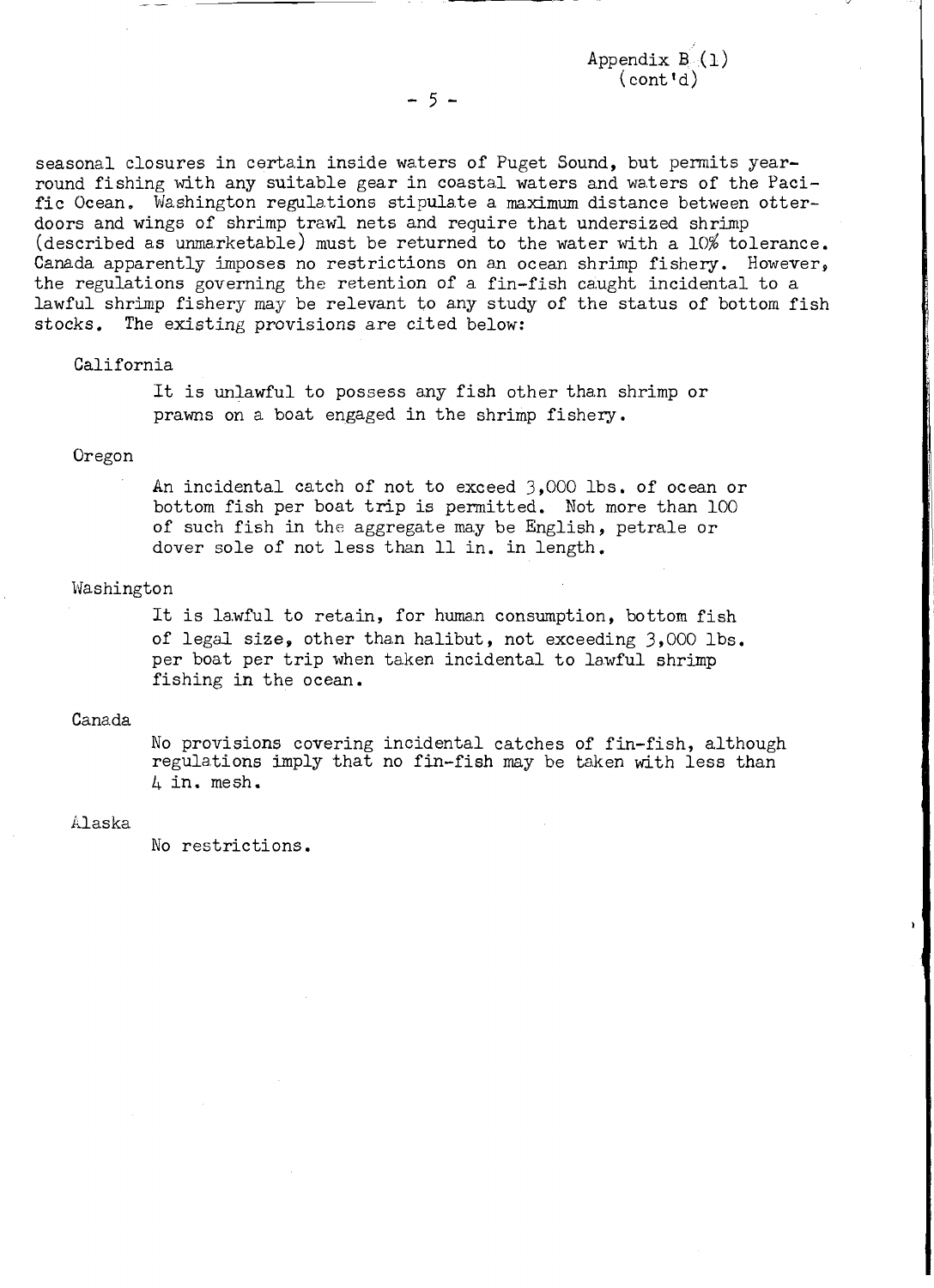#### TRAWL FISHERY TECHNICAL SUB-COMMITTEE TRAWL FISHERY TECHNICAL SUB-COMMITTEE

| note Don't<br>Summary of laws and regulations relating to definition<br>and measurement of net mesh sizes on the Pacific Coast      |                                                                                                                                                                           |                                                                                                                                                 |                                                                                                                                                  |  |  |  |  |
|-------------------------------------------------------------------------------------------------------------------------------------|---------------------------------------------------------------------------------------------------------------------------------------------------------------------------|-------------------------------------------------------------------------------------------------------------------------------------------------|--------------------------------------------------------------------------------------------------------------------------------------------------|--|--|--|--|
| California                                                                                                                          | Oregon                                                                                                                                                                    | Washington                                                                                                                                      | Alaska<br>Canada                                                                                                                                 |  |  |  |  |
| No cotton mesh less than<br>$4\frac{1}{2}$ in. may be possessed<br>on boat.<br>Hog-ring bags or cod-ends<br>shall have minimum mesh | Meshes measuring more than<br>3 in. but less than 4_ in.<br>prohibited ( 4 mill<br>Chafing gear permissible<br>subject to restrictions as                                 | Minimum mesh size of $\frac{2}{2}$<br>in. permissible in last<br>75 meshes of cod-end and<br>intermediate; all meshes<br>forward of last 75 may | Mesh of <b>any year</b> or beam<br>Nil<br>trawl net (other than<br>shrimp net) shall be not<br>less than 4 in. extension<br>measure when in use. |  |  |  |  |
| measurement not less than<br>6 in. when wet.<br>Double bags or cod-ends<br>shall have individual                                    | to mesh size $(\pm 2^j \text{ in.})$ or<br>protective coverage.<br>Hog-ring cod-ends shall<br>have minimum mesh measure-                                                  | than 3 in.<br>Hog-ring meshes shall<br>measure not less than 6                                                                                  | Operating vessel shall<br>have a scupper opening not<br>less than 36 in. wide or<br>multiple openings not less                                   |  |  |  |  |
| meshes, coinciding knot<br>for knot in each layer,<br>not less than $4\frac{1}{2}$ in. in<br>length.<br>Chafing gear permissible.   | ment not less than 6 in.<br>Double bags or cod-ends<br>shall have individual<br>meshes, coinciding knot for<br>knot in each layer, measur-<br>ing 3 in. or less, or 5 in. | Double bags or cod-ends<br>shall contain meshes<br>measuring not less than<br>5 in. tied so that meshes<br>and knots coincide.                  | than 12 in. each.                                                                                                                                |  |  |  |  |
|                                                                                                                                     | or greater.                                                                                                                                                               | Chafing gear permissible<br>subject to restrictions<br>as to net area protected.                                                                |                                                                                                                                                  |  |  |  |  |
| "by taking at least four<br>meshes and measuring them                                                                               | Definitions are variable.<br>By statute: "by measuring<br>the mesh diagonally from<br>opposite corner to opposite                                                         | "is defined as the dist-<br>ance between knots when<br>the mesh is stretched<br>diagonally while wet"                                           | All regulations for B.C.<br>specify "extension<br>measure". This is not<br>further defined.                                                      |  |  |  |  |
| inside the knots while<br>they are simultaneously<br>drawn closely together"                                                        | corner between the center<br>of the knots, the mesh to                                                                                                                    |                                                                                                                                                 |                                                                                                                                                  |  |  |  |  |
|                                                                                                                                     |                                                                                                                                                                           |                                                                                                                                                 | TRAWL FISHERY TECHNICAL SUB-COMMITTEE<br>be of any size greater<br>in. when wet.                                                                 |  |  |  |  |

No. of the Contract

 $\sim$   $\sim$